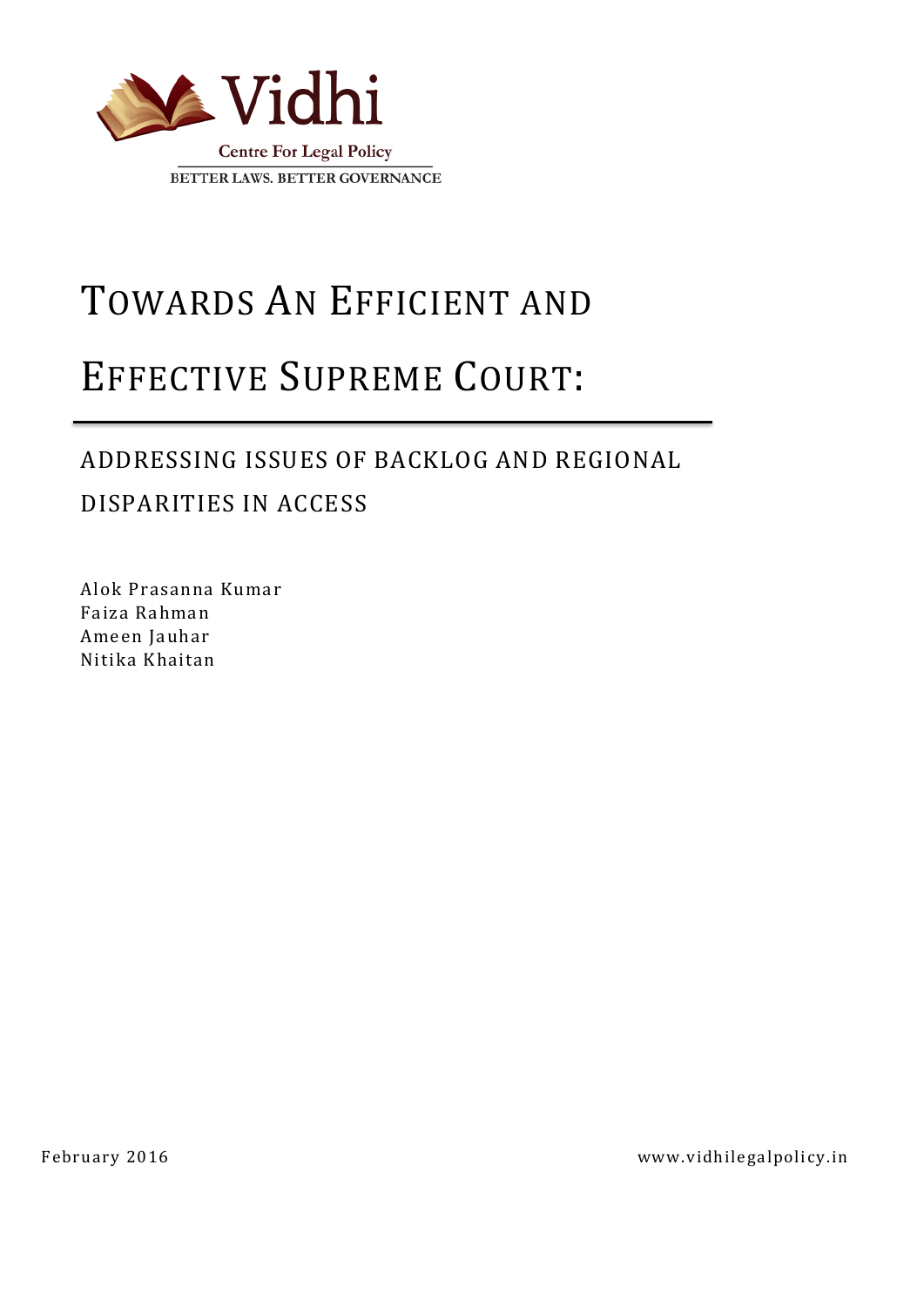#### Authors

Alok Prasanna Kumar is a Senior Resident Fellow at the Vidhi Centre for Legal Policy, heading the Judicial Reforms Initiative at Vidhi Centre for Legal Policy.

Faiza Rahman was a Research Fellow at the Vidhi Centre for Legal Policy with the Judicial Reforms Initiative between October 2014 and September 2015.

Ameen Jauhar is a Research Fellow at the Vidhi Centre for Legal Policy with the Judicial Reforms Initiative.

Nitika Khaitan is a Junior Research Fellow at the Vidhi Centre for Legal Policy with the Judicial Reforms Initiative.

#### Acknowledgments

We would like to thank Mr. Mukul Rohatgi, Attorney General for India, Ms. Meenakshi Arora, Senior Advocate, Mr. Amit Kapur, Ms. Vrinda Bhandari, Ms. Aparna Chandra, Mr. Pratik Dutta, Mr. Anirudh Krishnan, Mr. Rahul Narayan, Mr. Harish Narsappa, Mr. Ritin Rai and Ms. Sowmya Rao, whose valuable inputs at our Round Table Discussion on the original Consultation Paper were insightful and bolstered the recommendations proposed by this Report. We further thank Mr. Nigel Babu who has assisted Vidhi with gathering data for our empirical research for the present Report. Errors, if any, are of course ours alone.



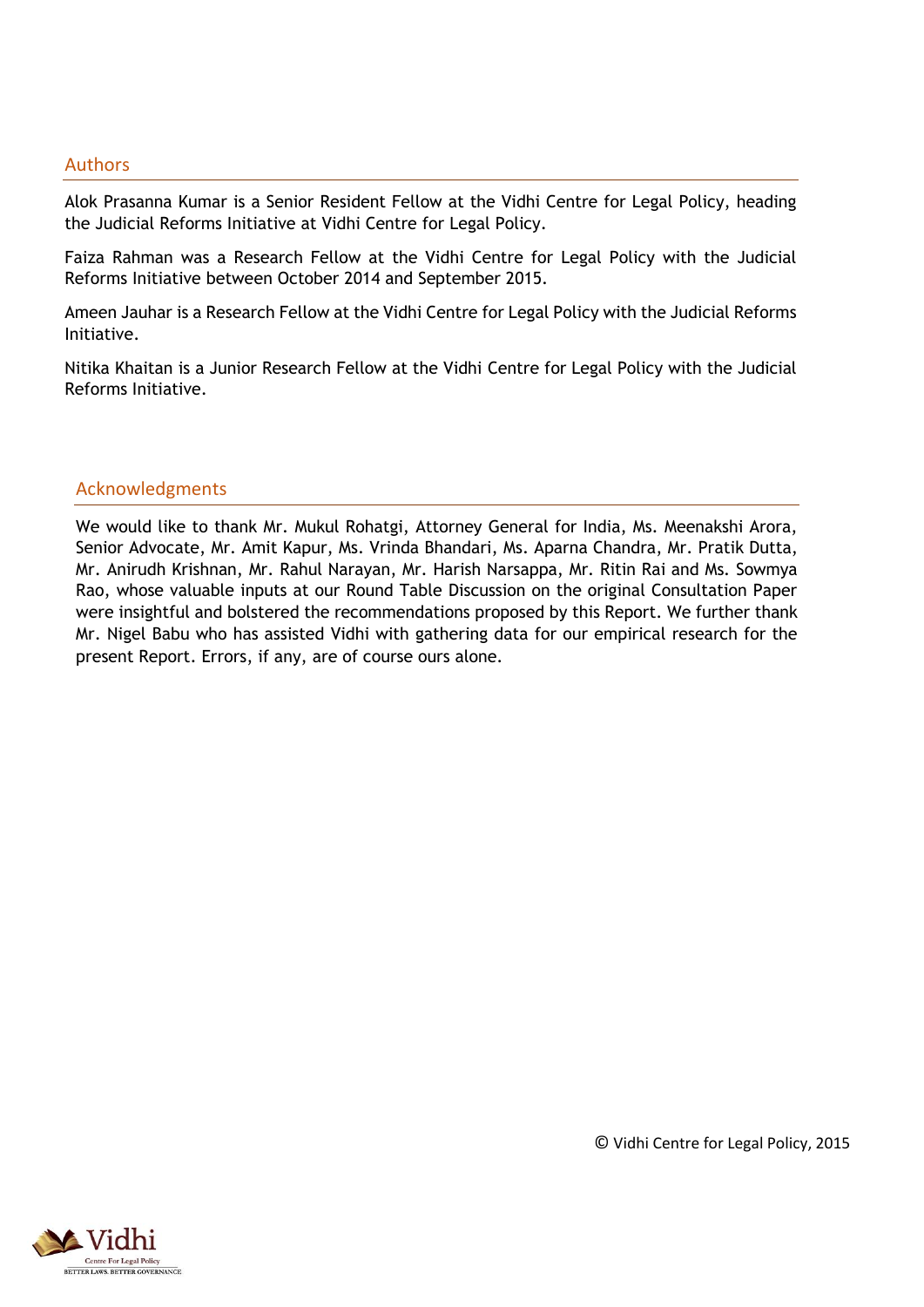# TABLE OF CONTENTS

| a)           |    |                                                                                     |
|--------------|----|-------------------------------------------------------------------------------------|
| b)           |    |                                                                                     |
| $\mathsf{L}$ |    |                                                                                     |
| a)           |    |                                                                                     |
|              | А. |                                                                                     |
|              | В. |                                                                                     |
|              | C. |                                                                                     |
|              | D. |                                                                                     |
|              | Ε. |                                                                                     |
| II.          |    |                                                                                     |
|              | А. |                                                                                     |
|              | В. |                                                                                     |
|              | C. |                                                                                     |
|              | D. | Suggestions, Points and Critiques to Be Incorporated24                              |
|              | Ε. | Additional Suggestions and Inputs for the Supreme Court's functioning 27            |
|              | F. | Issue of Geographic Proximity between High Courts and the Supreme Court  28         |
| Ш.           |    | RECOMMENDATIONS TO INCREASE ADJUDICATION OF CONSTITUTIONAL ISSUES BY THE            |
|              |    |                                                                                     |
|              |    | National and Regional Courts of Appeals and Regional Benches of the Supreme Court29 |
| a)           |    | Specialised Benches and Greater Engagement of Experts in the Supreme Court  30      |
| b)           |    | Ad-hoc Appointment of Retired Judges under Article 128 of the Constitution32        |
| C)           |    | Special Leave Petitions under Article 136 of the Constitution 33                    |
| d)           |    |                                                                                     |
| e)           |    | Enhancing Technological Usage to Improve Accessibility and Justice Dispensation. 38 |

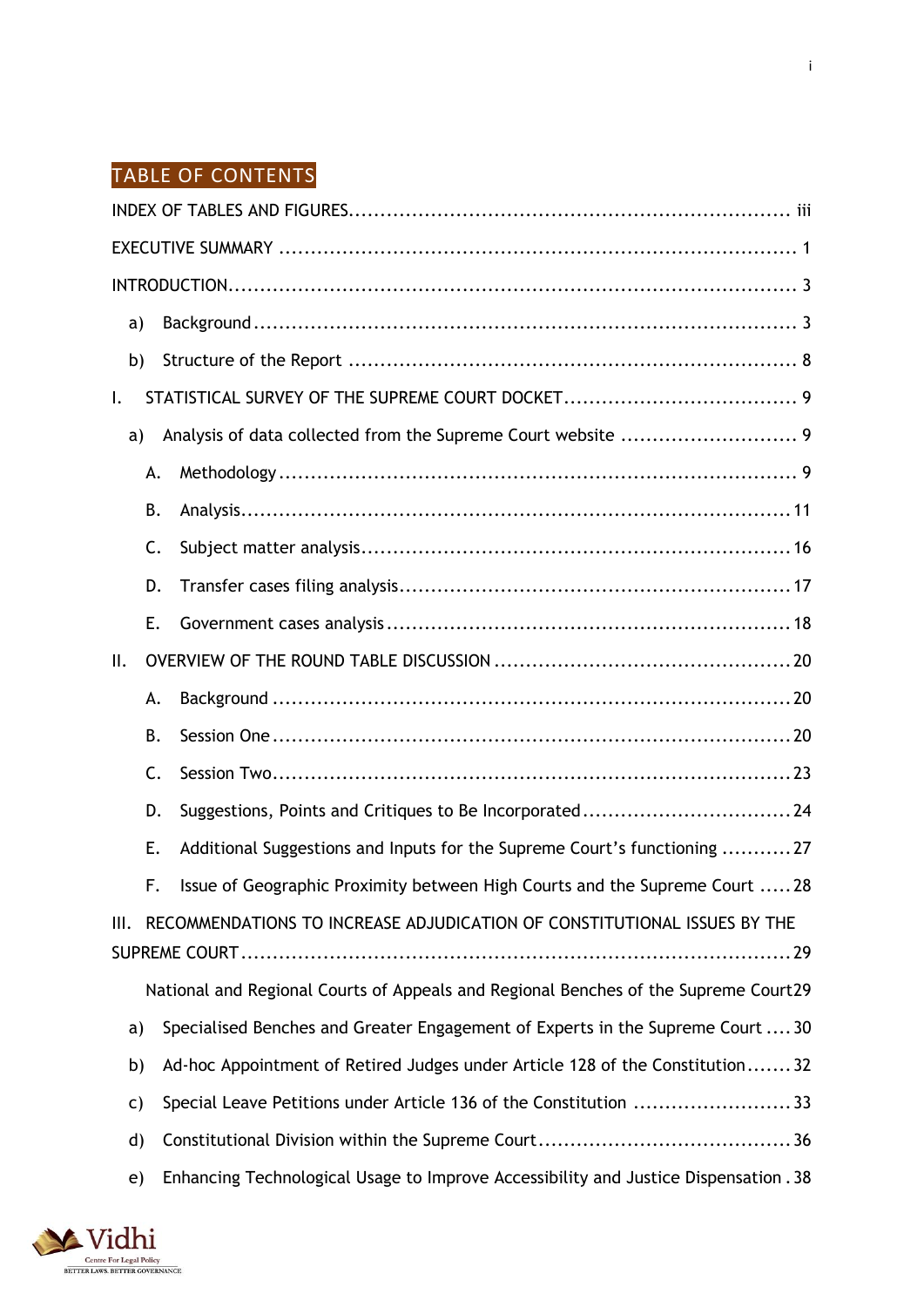|  |  | f) Transfer Petitions to be Decided by a Single Chamber Judge 39 |  |
|--|--|------------------------------------------------------------------|--|
|--|--|------------------------------------------------------------------|--|

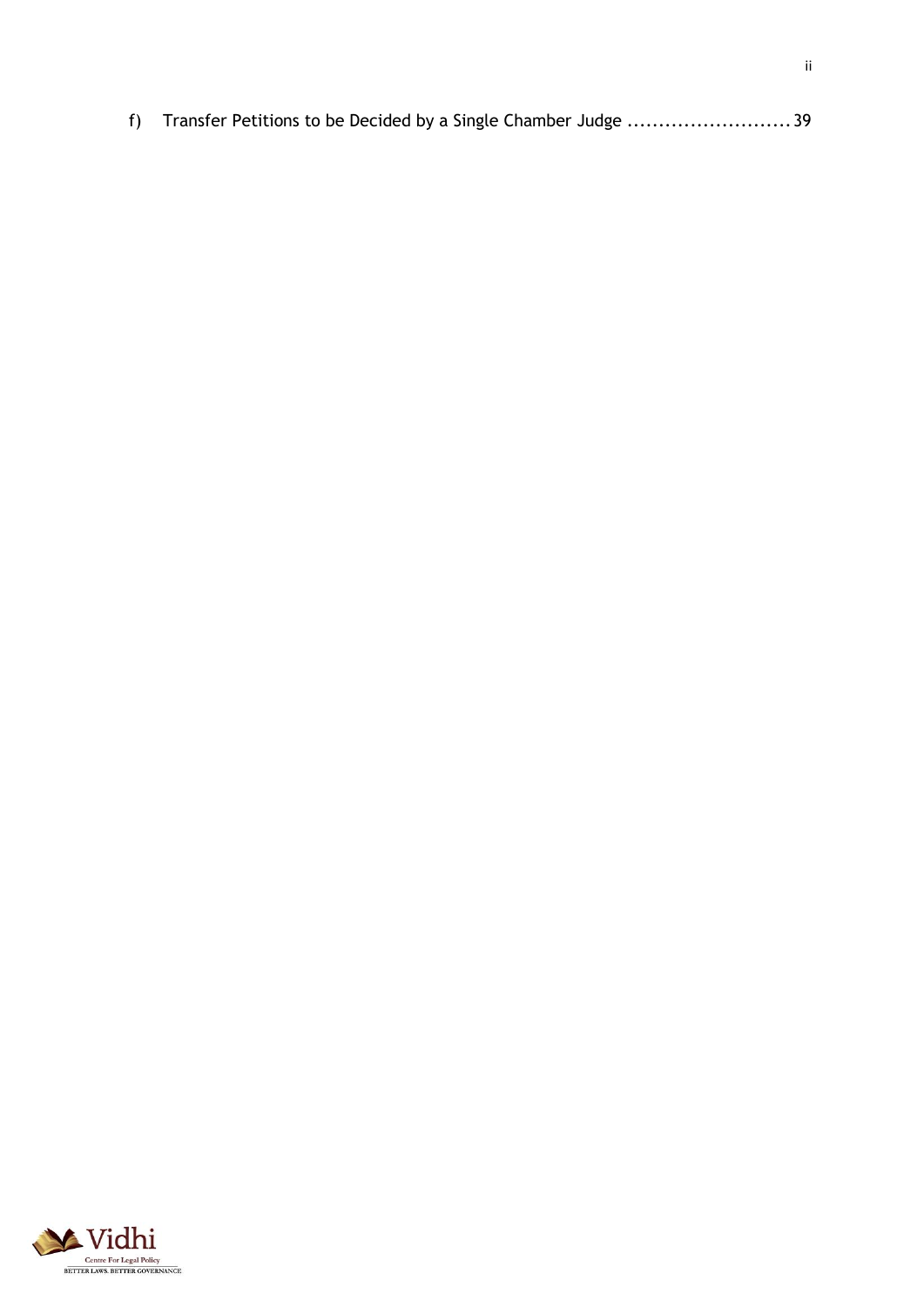# <span id="page-4-0"></span>INDEX OF TABLES AND FIGURES

| Table 2: Number of case details collected by case type in the Supreme Court 12     |  |
|------------------------------------------------------------------------------------|--|
| Table 3: Number of fresh cases filed in the Supreme Court in 2014 by case type 12  |  |
| Table 4: Pendency of cases for which data was collected (as of November, 2015)  13 |  |
|                                                                                    |  |
|                                                                                    |  |
| Table 7: Ten most frequently occurring subject categories for SLP (Civil)  16      |  |
| Table 8: Ten most frequently occurring categories for SLP (Criminal)  17           |  |
|                                                                                    |  |
|                                                                                    |  |

|--|--|--|

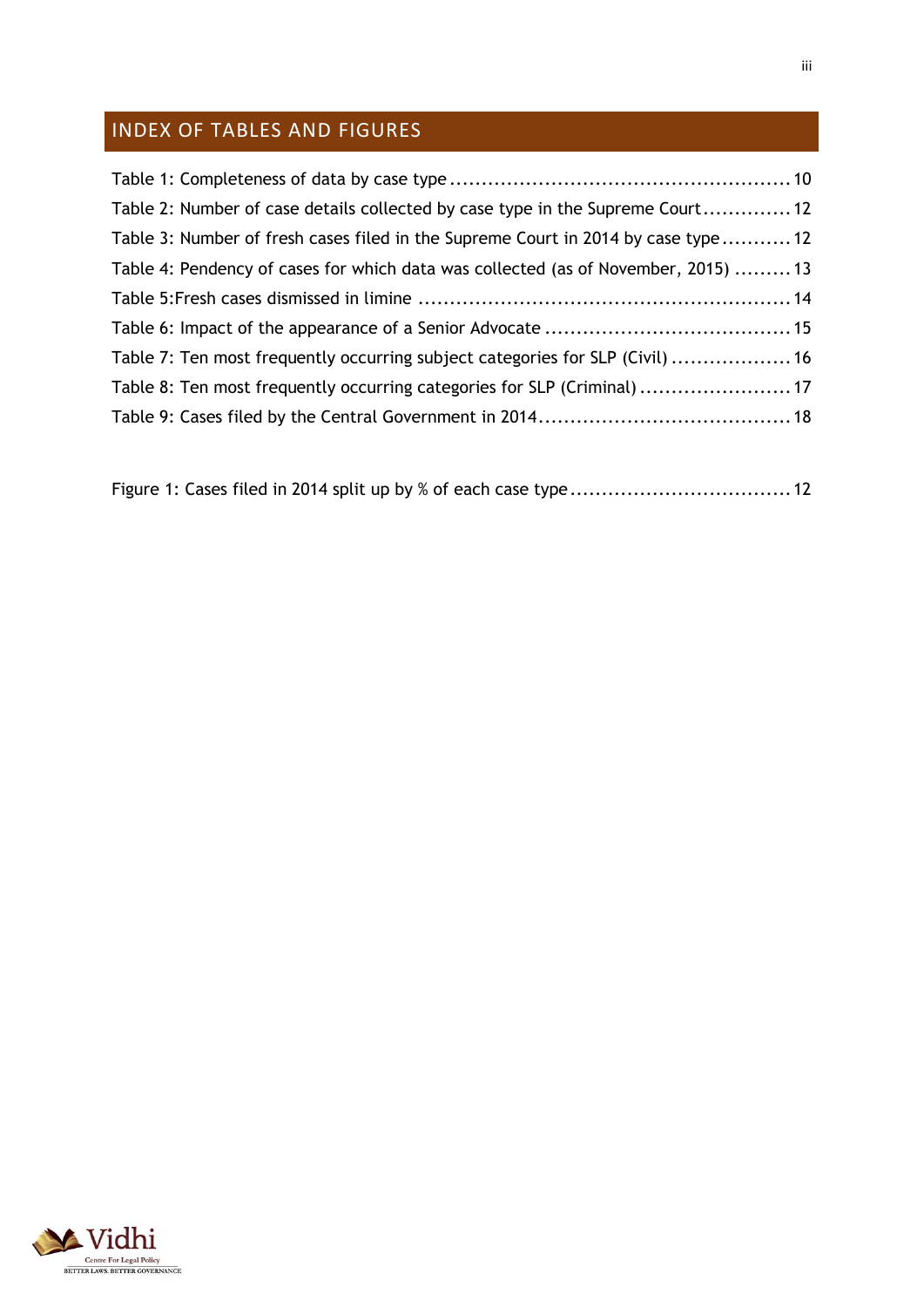# <span id="page-5-0"></span>EXECUTIVE SUMMARY

The Supreme Court of India is suffering from an overburdened docket, primarily attributable to the large volume of fresh appeals filings and special leave petitions. Consequently, its role as the highest constitutional court of the country has diminished drastically, with constitutional matters now forming a negligible percentage of the total disposal rate of cases per year.

The Consultation Paper on the Supreme Court's burgeoning backlog underscored the problems of its exploding docket; and the patent disparity in accessing it depending on the geographical proximity of High Courts in different states, and the per capita income in different regions. The present Report has also added to the original empirical data presented in the Consultation Paper, to highlight these significant concerns in the functioning of the Supreme Court. A summation of the main findings of the empirical study is presented hereinafter:

(a) The number of constitution benches hearing matters of interpretation of the Constitution and substantial questions of law have decreased over time;

(b) Inversely, the Supreme Court faces an unprecedented influx of regular appeals, especially Special Leave Petitions under Article 136 of the Constitution of India; and

(c) The geographical proximity of a state High Court to the Supreme Court, as well as the economic conditions of a region have a direct impact on the rate of appeals coming to the Supreme Court from such High Courts.

To address all these issues, the present Report has examined the following recommendations:

(a) Setting up an independent Court of Appeals;

(b) Setting up specialised benches within the Supreme Court, and engaging experts on a more permanent basis to assist with complex, interdisciplinary issues;

(c) Exercising greater restraint and judicial discipline in granting special leave to appeal under Article 136 of the Constitution of India;

(d) Setting up a permanent bench which would exclusively adjudicate constitutional cases;

(e) Enhancing the overall use of technology in terms of the proposals of the e-committee of the Supreme Court;

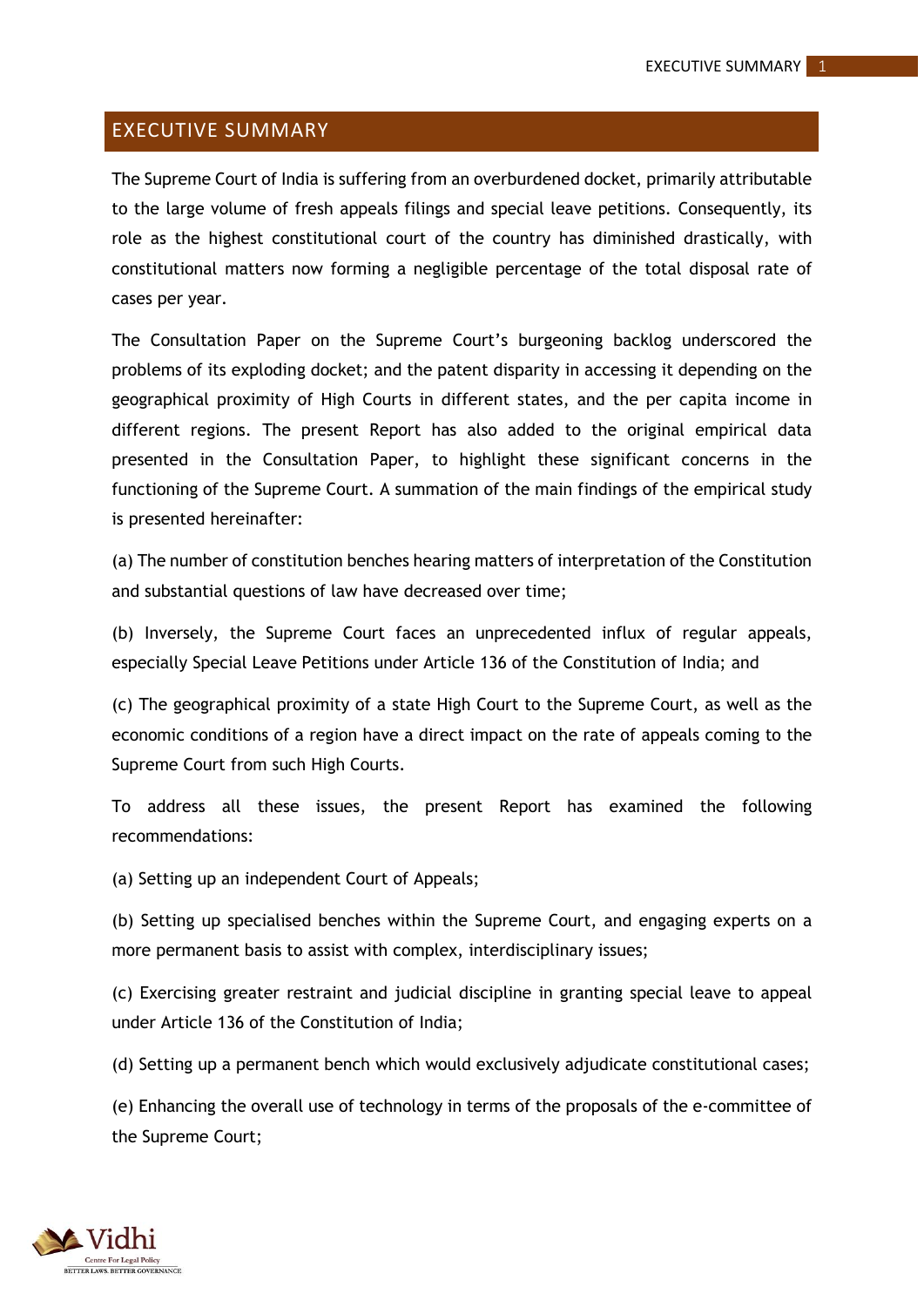(f) Exercising power under Article 128 of the Constitution to make *ad-hoc* appointments of retired judges, to contain the exploding docket; and

(g) Reforming the manner of hearing civil and criminal transfer petitions by amending the Supreme Court Rules, 2013.

The present Report endorses setting up specialised benches, making *ad-hoc* appointments of retired judges as a temporary measure, implementing the Supreme Court E-Committee's three phased programme in a timely manner; setting up a Constitutional bench, and exercising greater circumspection in granting special leave to appeal under Article 136. However, the setting up of an independent Court of Appeal may not be feasible given the constitutional hurdles in the path and the fact that as a solution, it may not adequately address the problems being faced by the Supreme Court.

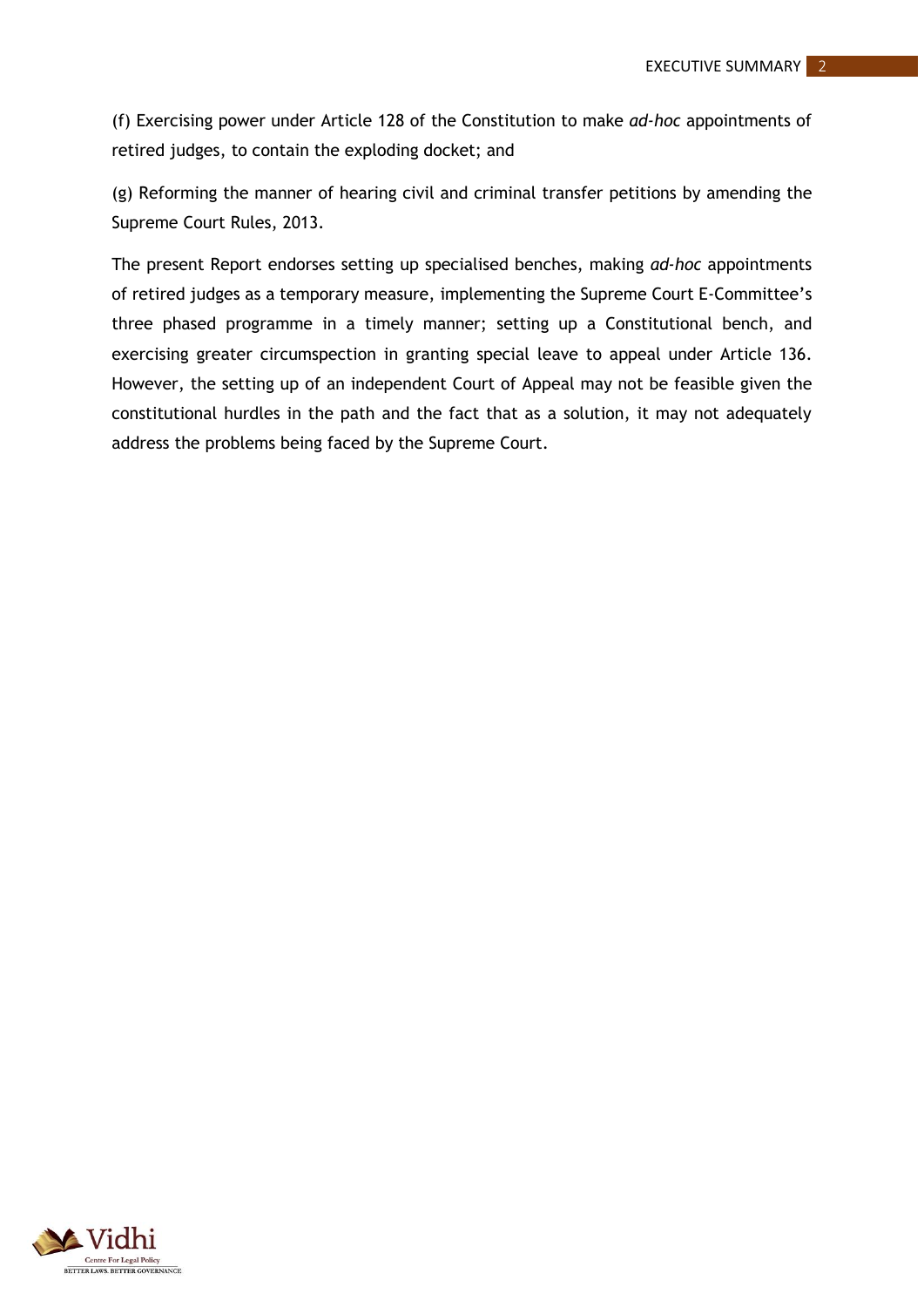# <span id="page-7-0"></span>INTRODUCTION

#### <span id="page-7-1"></span>a) Background

The Supreme Court of India is one of the one most powerful apex courts in the world with a wide jurisdiction and wielding enormous powers of judicial review against executive action and laws made by the legislature, and it has vested within itself the power to review amendments to the Constitution as well.<sup>1</sup> It is also the apex body charged with resolving disputes between the Centre and States, and the States inter se, under Article 131 of the Constitution.

The Supreme Court's jurisdiction can be broadly classified under three heads: Original Jurisdiction, Appellate Jurisdiction and Advisory jurisdiction.<sup>2</sup> The Original Jurisdiction of the Supreme Court consists of:

- 1. Writ Jurisdiction under Article 32.
- 2. Election Disputes relating to the President/Vice President of India under Article 71.
- 3. Original Suits relating to inter-State and Centre-State disputes under Article 131.
- 4. Transfer of cases between any two High Courts or between subordinate Courts in different States under Article 139, and transfer to itself under Article 139A.
- 5. Appointment of arbitrators under Section 11(6) of the Arbitration and Conciliation Act, 1996
- 6. Contempt of Court jurisdiction under Section 23 of the Contempt of Courts Act, 1971, read with Article 145 of the Constitution of India.<sup>3</sup>

The Appellate Jurisdiction of the Supreme Court of India consists of:

a. Appeals against the judgment of a High Court where there is a substantial question of law as to the interpretation of the Constitution.

 $3$  Annual Report (id), p. 59-60.



1

<sup>1</sup> *Kesavananda Bharati v State of Kerala* (1973) 4 SCC 225 ("*Kesavananda Bharti*")

<sup>&</sup>lt;sup>2</sup> Supreme Court of India, Annual Report 2014-15, available at <http://sci.nic.in/annualreport/annualreport2014-15.pdf> (accessed January 28, 2016), p. 59. ("*Annual Report*")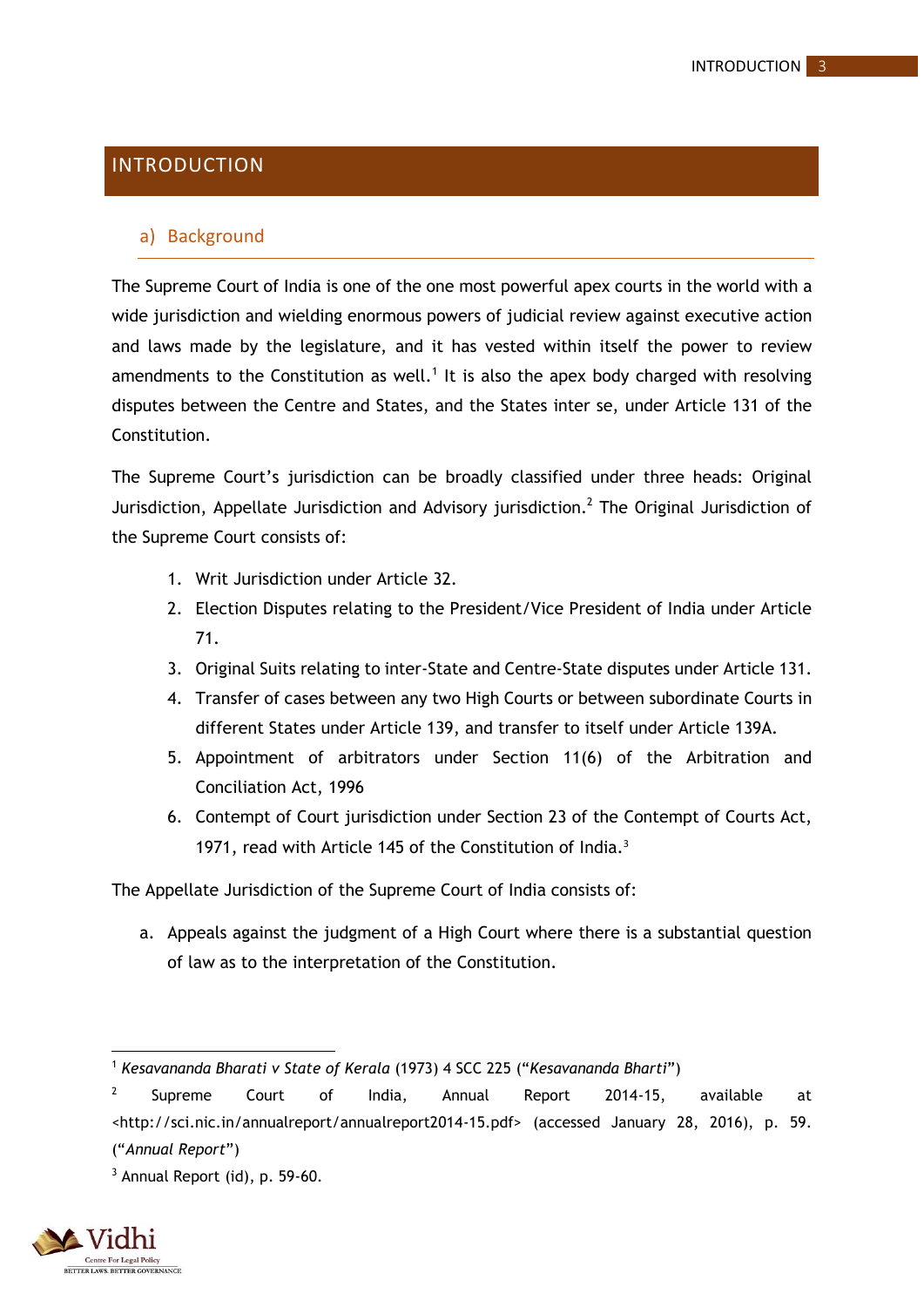- b. Appeals against the judgment of a High Court where there is a substantial question of law of general importance that needs to be decided by the Supreme Court
- c. Appeals against judgment of the High Court setting aside the acquittal of an accused and awarding the death penalty.
- d. Appeals by Special Leave under Article 136 of the Constitution.
- e. Statutory appeals under any one of the twenty legislations currently in force providing for an appeal to the Supreme Court of India.<sup>4</sup>

The Advisory jurisdiction of the Supreme Court relates to:

- a. Advice sought by the President under Article 143.
- b. Reference on the removal of a Public Service Commission member under Article 317.
- c. Removal of members of various statutory bodies and authorities.<sup>5</sup>

In addition to these, the Supreme Court exercises review jurisdiction against judgments delivered in any of the above, and curative jurisdiction against orders passed in review.

The sources of the Supreme Court's jurisdiction therefore can be traced to the provisions of the Constitution and the various laws passed by Parliament, which has the sole power to enhance the jurisdiction of the Supreme Court.<sup>6</sup> The initial jurisdiction conferred on the Supreme Court has been widened over the years by multiple laws which have permitted direct appeals to the Supreme Court from statutory tribunals, bypassing the High Court. Indeed, all of this led to the Law Commission of India to conclude that the Supreme Court of India has one of the widest jurisdictions of any apex court in the world. $8$ 

However, the breadth of the Supreme Court's jurisdiction has also meant that its workload, given its present constitution, might soon become unsustainable. The number of cases pending in the Supreme Court of India at the end of each calendar year has increased from

<sup>8</sup> Law Commission of India, Report 125 on *The Supreme Court – A Fresh Look*, available at [<http://lawcommissionofindia.nic.in/101-169/report125.pdf>](http://lawcommissionofindia.nic.in/101-169/report125.pdf) (accessed 28 January, 2016) ("*Report 125*")



 $\overline{a}$ 

<sup>4</sup> For a full list of such legislations, see Annual Report, (n 2), p. 60-61.

 $5$  Annual Report (n 2), p. 62.

<sup>6</sup> Article 245, read with Article 246 and Entry 77 of List I of the Seventh Schedule.

<sup>&</sup>lt;sup>7</sup> See for instance Section 18 of the Telecom Regulatory Authority of India Act, 1997 which provides for appeals from the orders of the Telecom Disputes Settlement Appellate Tribunal; Section 30 of the Armed Forces Tribunal Act, 2007 which provides for appeals from the orders of the Armed Forces Tribunal; Section 22 of the National Green Tribunal Act, 2010 which provides for appeals from the orders of the National Green Tribunal.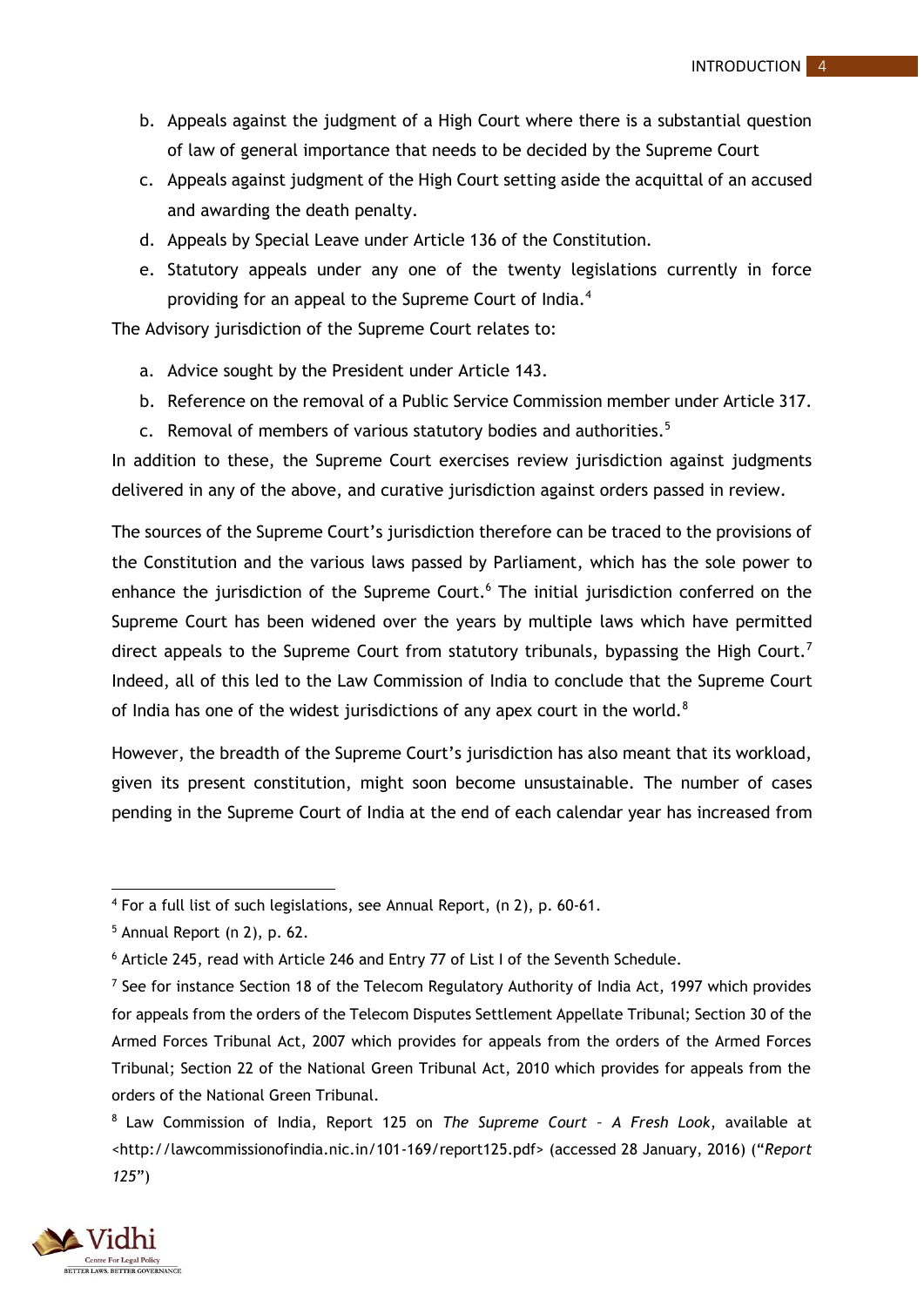36,056 to 64,919. In the last ten years alone, i.e., between 2004 and 2014 the number of cases filed has increased from 58,931 to 81,583 per year.<sup>9</sup>

Given the discontent that is being voiced in many quarters, Vidhi issued a Consultation Paper titled '*The Supreme Court's Burgeoning Backlog Problem and Regional Disparities in Access to the Court'* (hereinafter the "Consultation Paper"), highlighting the crippling effect that this *exploding docket* has had on the overall efficiency of the Supreme Court.

Two significant alterations in the Supreme Court's role as the apex court of the Indian Judiciary were noted in the Consultation Paper:

- (a). The Supreme Court has drastically reduced the adjudication of cases involving important questions of constitutional law. In 2014, as per one study, only 7% of the judgments delivered pertained to constitutional matters.<sup>10</sup> Additionally, the number of matters heard by constitutional benches (i.e. of five or more judges) has reduced from 15.5% in the 1950s to 0.12% in the first decade of the 21st century.<sup>11</sup>
- (b). The Supreme Court has seen an inversely proportional rise in the admission and adjudication of regular appellate matters. In particular, there has been a spate in the filing and admission of Special Leave Petitions. This increase in fresh filings of appeals has consequentially increased the number of pending 'regular matters',  $12$ and also the time taken for disposal of such matters.<sup>13</sup>

In addition to the problems caused by a fast growing judicial backlog, the Consultation Paper highlights the problem of disparity in accessing the Supreme Court. A direct nexus exists

<sup>&</sup>lt;sup>13</sup> The general percentage of "regular" matters that have been pending for a period of more than five years increased from 7% to 17% between 2004 and 2011 though they did come down from a high of 23% in 2009; p. 13 of Vidhi's Consultation Paper.



<sup>1</sup> <sup>9</sup> See Nick Robinson, Supreme Court Quantitative Analysis, *A Quantitative Analysis of the Indian Supreme Court's Workload*, December 13, 2012), Journal of Empirical Legal Studies, available at <SSRN: http://ssrn.com/abstract=2189181 or http://dx.doi.org/10.2139/ssrn.2189181> ("*Nick Robinson Quantitative Analysis*"); p. 15 of the Consultation Paper.

<sup>10</sup> T. R Andhyarujina, "*Restoring the Supreme Court's Exclusivity",* The Hindu (28 February, 2014) available at *<*http://www.thehindu.com/opinion/lead/restoring-the-supreme-courtsexclusivity/article5076293.ece> (accessed on August 25,2015).

<sup>11</sup>Nick Robinson et al., *Interpreting the Constitution: Supreme Court Constitution Benches since Independence,* available at http://www.jgls.edu.in/uploadedDocuments/ConstitutioEPW.pdf.

 $12$  Pendency of regular matters has ballooned over the last decade or so going from 15,156 pending at the end of 2004 to 28,370 at the end of 2014; p. 11 of Vidhi's Consultation Paper.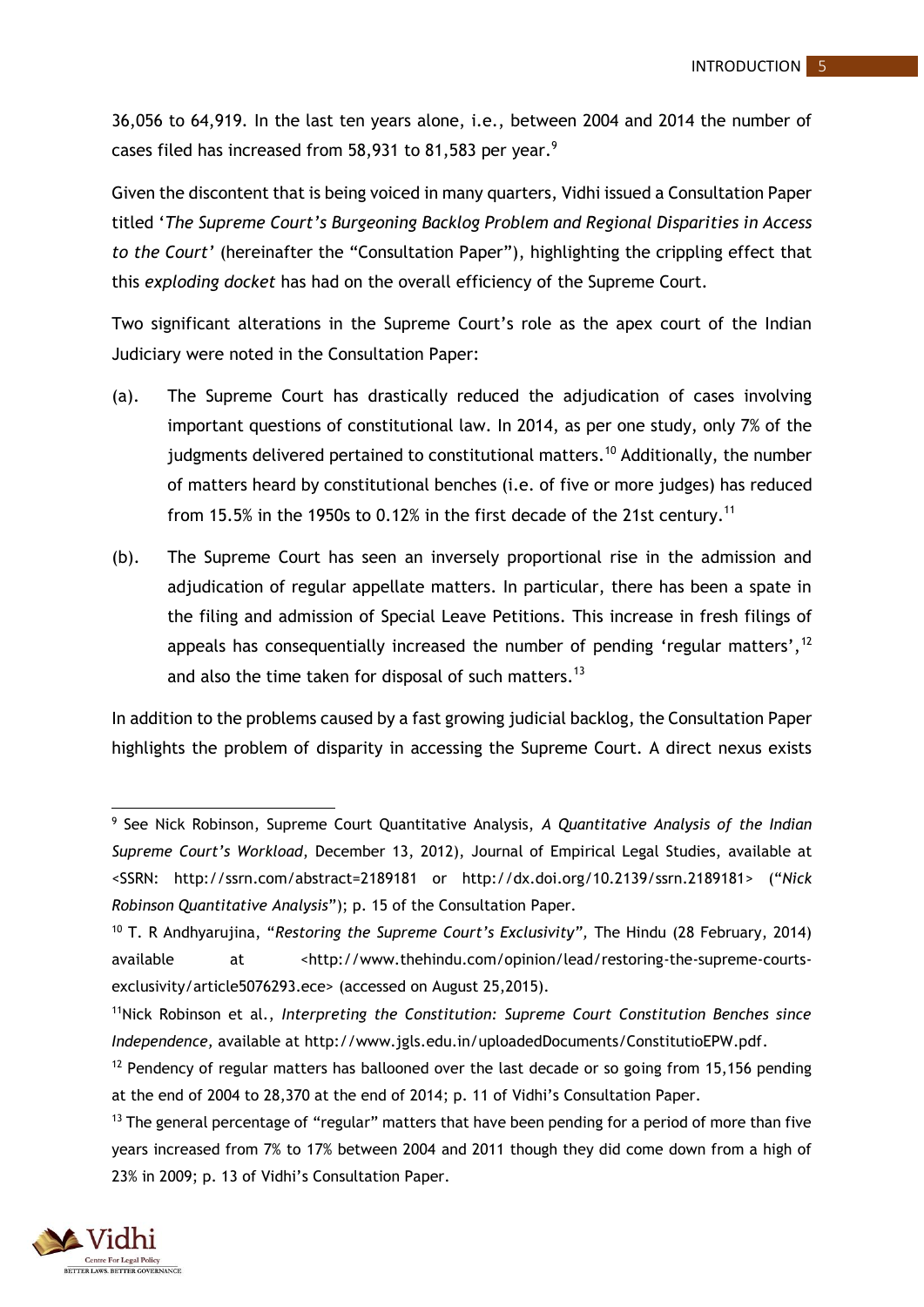between the geographical proximity of a state's High Court from the Supreme Court, and the number of cases challenged from such High Courts, as mentioned earlier.<sup>14</sup> Along with the geographical distance, the per capita of litigants in economically well off regions also influences the rate of appeals from different High Courts.<sup>15</sup>

The Consultation Paper has also reviewed other common law jurisdictions, namely Canada and the United States, to analyse and evaluate the constitutional role of their respective Supreme Courts.

The Canadian Supreme Court shares some significant features with its Indian counterpart. Much like the Supreme Court of India, the Supreme Court of Canada also adjudicates disputes on all areas of law, including constitutional law, administrative law, criminal law and civil law. However, the most significant functional difference between the two Supreme Courts is the manner in which power to grant special leave to appeal is exercised. Leave is granted typically when a case raises a question of public importance, or a critical question of law, or if it is generally of a significant nature.<sup>16</sup> To give perspective, in 2014 out of a total number of 502 leave to appeal petitions filed, appeals were granted only in 47 of them (or approximately 9 percent of the total petitions). <sup>17</sup> An analysis of the publicly available figures, captured in tabular form above, suggest that the Canadian Supreme Court uses its power to grant leave to appeal very sparingly, as less than 15% of the applications filed before it have been successful.

The United States has a differently structured judicial hierarchy, compared to the Indian judiciary. Notably, the US judiciary has an independent tier of Courts of Appeals in its different circuits. Additionally, the US Supreme Court is the highest court of the land, and

<sup>17</sup> Department of Justice, Canada, *Canada's Court System*, available at <http://www.justice.gc.ca/eng/csj-sjc/ccs-ajc/pdf/courten.pdf> (accessed on 27 August, 2015); p. 19 of the Consultation Paper.



**.** 

<sup>&</sup>lt;sup>14</sup> The High Courts of Punjab & Haryana, Delhi and Uttarakhand have the highest percentage of cases appealed before the Supreme Court, thus indicating to the influence of geographical proximity on the ability of litigants to access the Supreme Court. See Nick Robinson Quantitative Analysis (n 9); p.15 of Vidhi's Consultation Paper.

<sup>15</sup> High Courts of Bombay, Andhra Pradesh and Karnataka depict higher rates of appeal, given the financial ability of litigants from these courts to sustain litigation costs for pursuing appeals before the Supreme Court. See, Vidhi's Consultation Paper, p. 14-16.

<sup>16</sup> Department of Justice, Canada, *Canada's Court System*, p.11, available at <http://www.justice.gc.ca/eng/csj-sjc/ccs-ajc/pdf/courten.pdf> (accessed on 27 August, 2015); p. 20 of the Consultation Paper.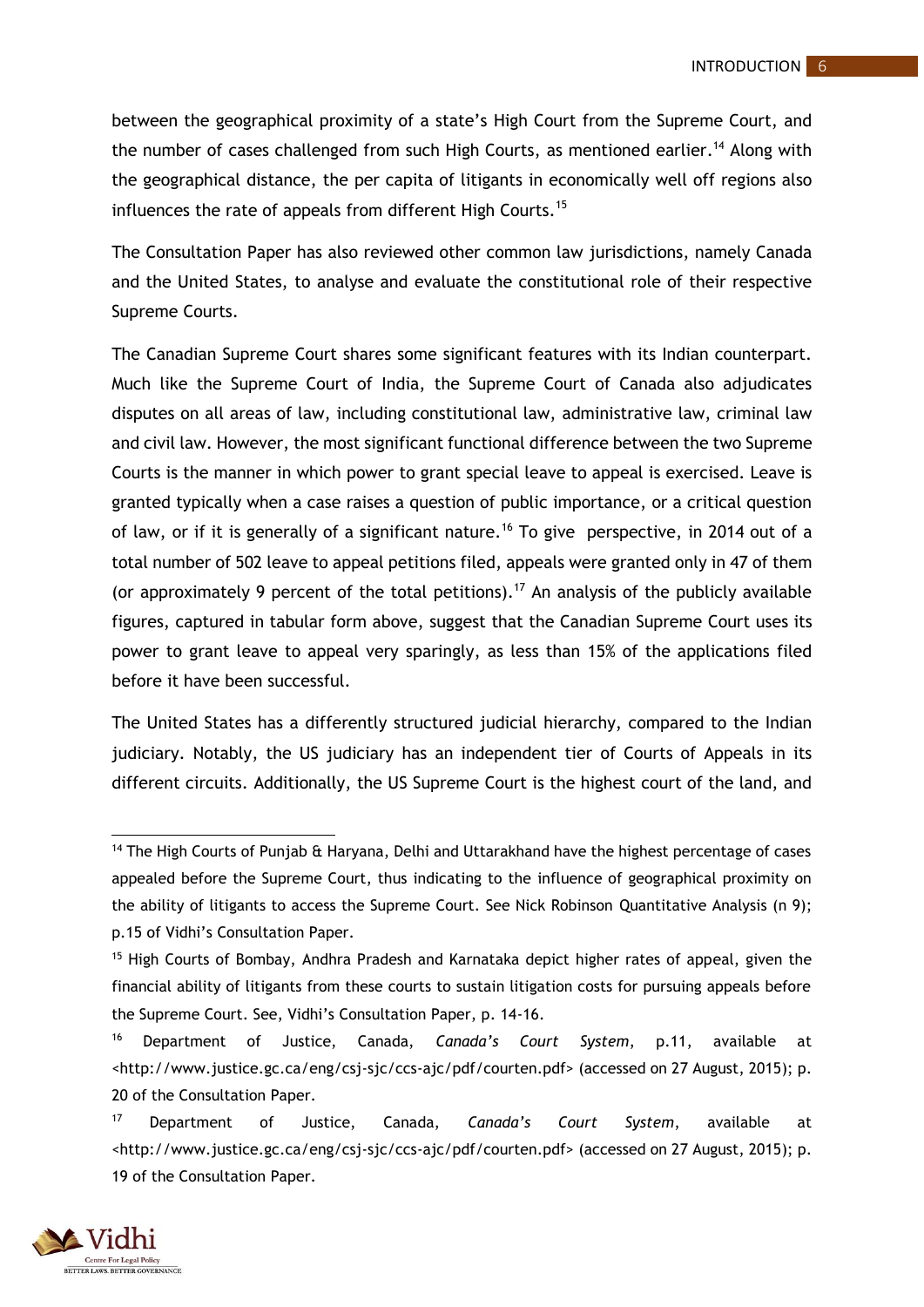can exercise both original and appellate jurisdictions. The setting up of an independent tier of courts of appeals helped reduce the total cases filed before the US Supreme Court.<sup>18</sup> The US Supreme Court has also shown remarkable success in ensuring a declining rate of institution of cases before it, unlike the Indian apex court. Between 2005 and 2014, the US Supreme Court has steadily witnessed a declining rate of case filings (with the exception of 2010)., During the same period, the Indian Supreme Court has experienced an increase of 97% in fresh filing of cases, and 96% increase in the regular hearing matters.<sup>19</sup>

Unlike these jurisdictions, South Africa has established a separate Constitutional Court which adjudicates upon constitutional matters only. Furthermore, unlike the Indian Supreme Court, the apex court of South Africa sits *en banc*, or constitutes large benches of five or more judges to hear constitutional matters. While ensuring that the Supreme Court of India functions solely as a Constitutional Court would be ideal, much like the Constitutional Court of South Africa, it is also important for the Supreme Court to constitute large benches for constitutional matters, like all the above mentioned jurisdictions.

Along with the Consultation paper which surveyed existing empirical research and discussed possible solutions, we have also gathered data on the cases filed in the year 2014 in the Supreme Court by "scraping" them from the website of the Supreme Court, through software developed for this purpose. We have analysed the data from these cases to get an understanding of its workload in an average year and how it may be managed more effectively.

Vidhi also conducted a Round Table discussion on 21<sup>st</sup> November, 2015 in Delhi, as a follow up to the dissemination of the Consultation Paper. The Round Table discussion spanned two sessions: the first session involving three key speakers including the Attorney General for India, and the second involving lawyers, academics and other members of the legal fraternity. The primary objective of the Round Table discussion was to get inputs, suggestions, comments and critiques, on the findings and proposed recommendations highlighted in the Consultation Paper.

This Report is thus a culmination of the above work, carried out over the second half of 2015 and the beginning of 2016.

<sup>1</sup> <sup>18</sup> Richard Hodder-Williams, *The Workload of the Supreme Court, A Comment on the Freund Report*, Journal of American Studies, Vol. 10, No. 2 (Aug., 1976) at 215, p. 23 of the Consultation Paper. <sup>19</sup> Nick Robinson Quantitative Analysis (n 9), p. 3-4.

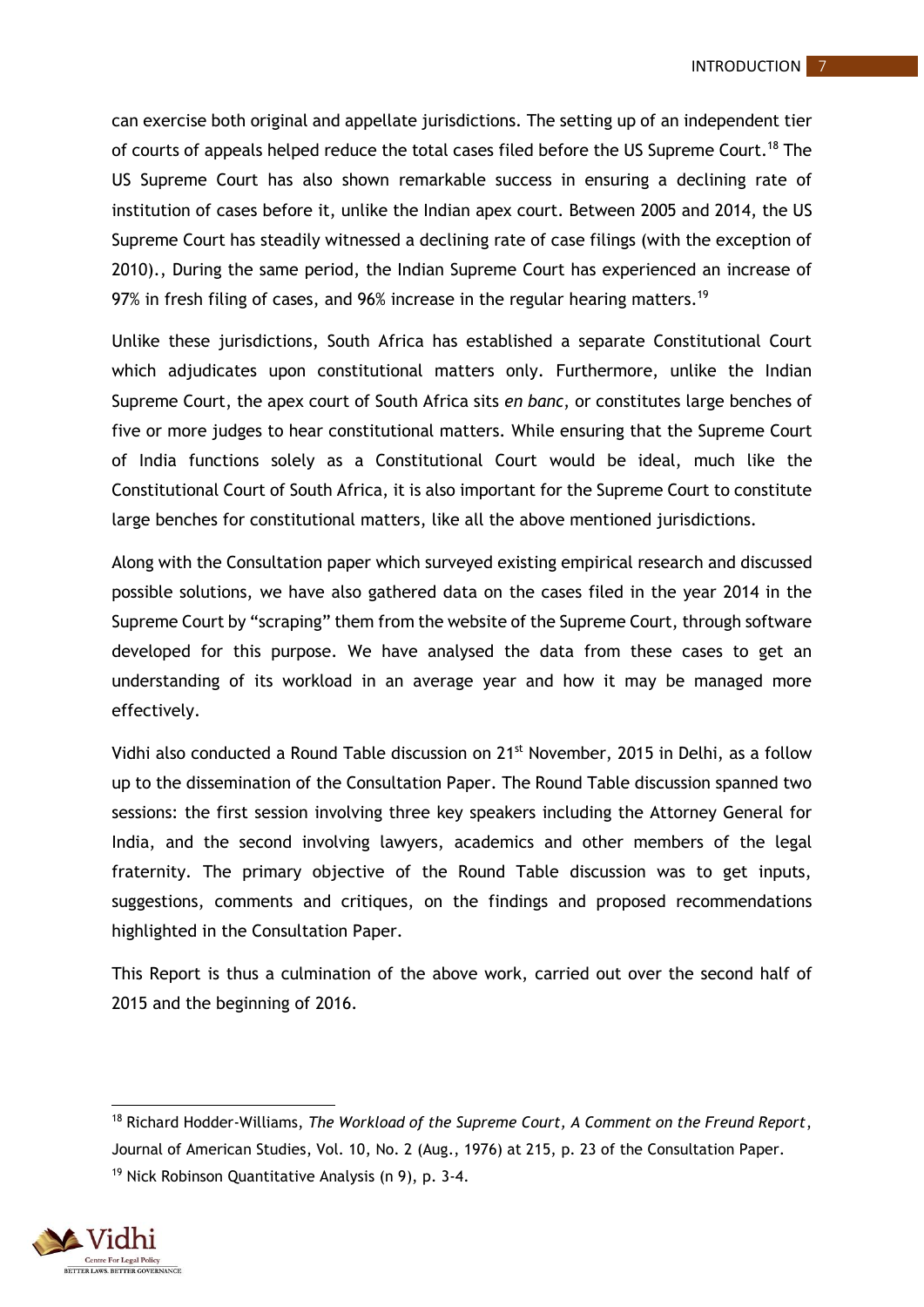# <span id="page-12-0"></span>b) Structure of the Report

This report is divided into three sections. The first section is a study of the data that was extracted from the publicly available information about cases filed, disposed and pending in the Supreme Court for the year 2014.

The second section is a summary of the main points raised in the Round Table discussion, and inputs from various participants in the context of the Consultation Paper circulated by Vidhi.

The last section examines institutional solutions for some of the problems with the Supreme Court. This section also examines the feasibility of alternate proposals to improve the Supreme Court's functioning, and the pros and cons of adopting these solutions.

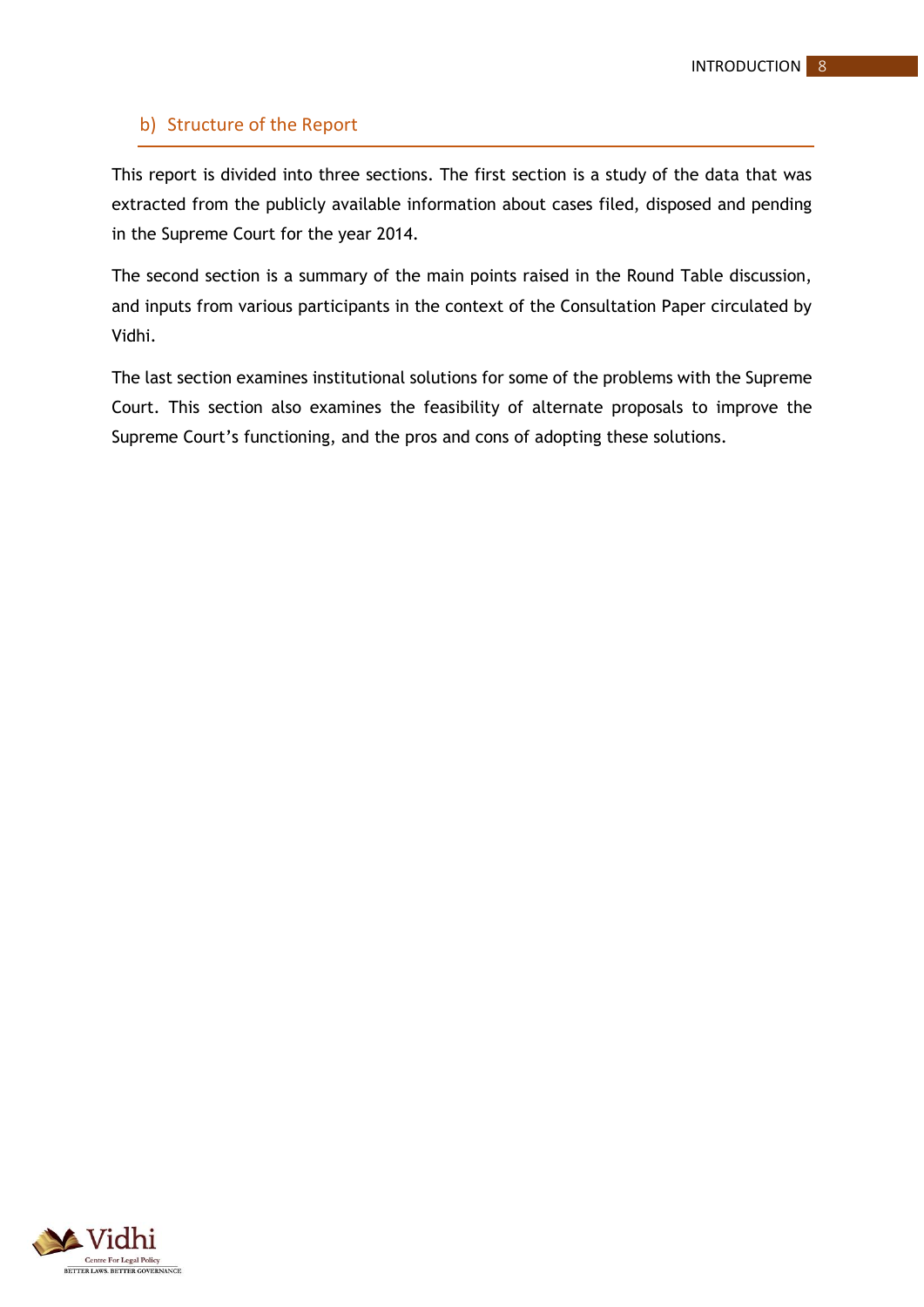# <span id="page-13-0"></span>I. STATISTICAL SURVEY OF THE SUPREME COURT DOCKET

In this section we will analyse the data we have collected, after describing the methodology adopted to collect it. This is in addition to the survey of empirical studies of the Supreme Court already carried out and discussed in more detail in the Consultation Paper.<sup>20</sup> In our previous Paper, we looked at the primary data that the Supreme Court itself put out in its "Court News" publications, and in its monthly statements on the number of cases pending and judgments delivered over the years.<sup>21</sup> We also relied on the fairly exhaustive qualitative analysis by Nick Robinson of the Supreme Court's case disposal up to 2012.<sup>22</sup>

Here, we present and analyse data we collected independently from the information available on the Supreme Court's website, relating to cases filed in 2014.

# <span id="page-13-1"></span>a) Analysis of data collected from the Supreme Court website

#### <span id="page-13-2"></span>A. Methodology

The Supreme Court website contains details of cases filed before the Court, giving each case a separate number in the format [Case Type] No. [Serial Number]/[Year of filing]. Using the serial number of each case, software developed for Vidhi "scraped" the information available about each case under the "Case Status" link in the Supreme Court website. $^{23}$ 

For the purposes of the data here, one "case" is not each serial number of a case but includes cases which have been filed together and relate to the same judgment or order. Therefore, two SLPs filed together are represented as one "case" in our data, since they are heard together and the time spent by the court on them is concurrent. For instance, SLP(C) 34-36/2014 in the system is shown as three separate SLPs but counted as one in our system. Therefore, while the last serial number at which an SLP(C) was filed is SLP (C) 34501/2014, the actual number of distinct cases filed as SLPs is only 22,907. $^{24}$ 

 $24$  It may be pointed out here that subsequently certain cases might have been tagged together or heard together by the Court, but we have not counted them separately to maintain consistency in the data.



 $\overline{a}$ 

<sup>&</sup>lt;sup>20</sup> Vidhi's Consultation Paper, p. 8-17.

<sup>21</sup> Annual Report (n 2).

<sup>22</sup> Nick Robinson Quantitative Analysis (n 9)

<sup>23</sup> <http://courtnic.nic.in/courtnicsc.asp>.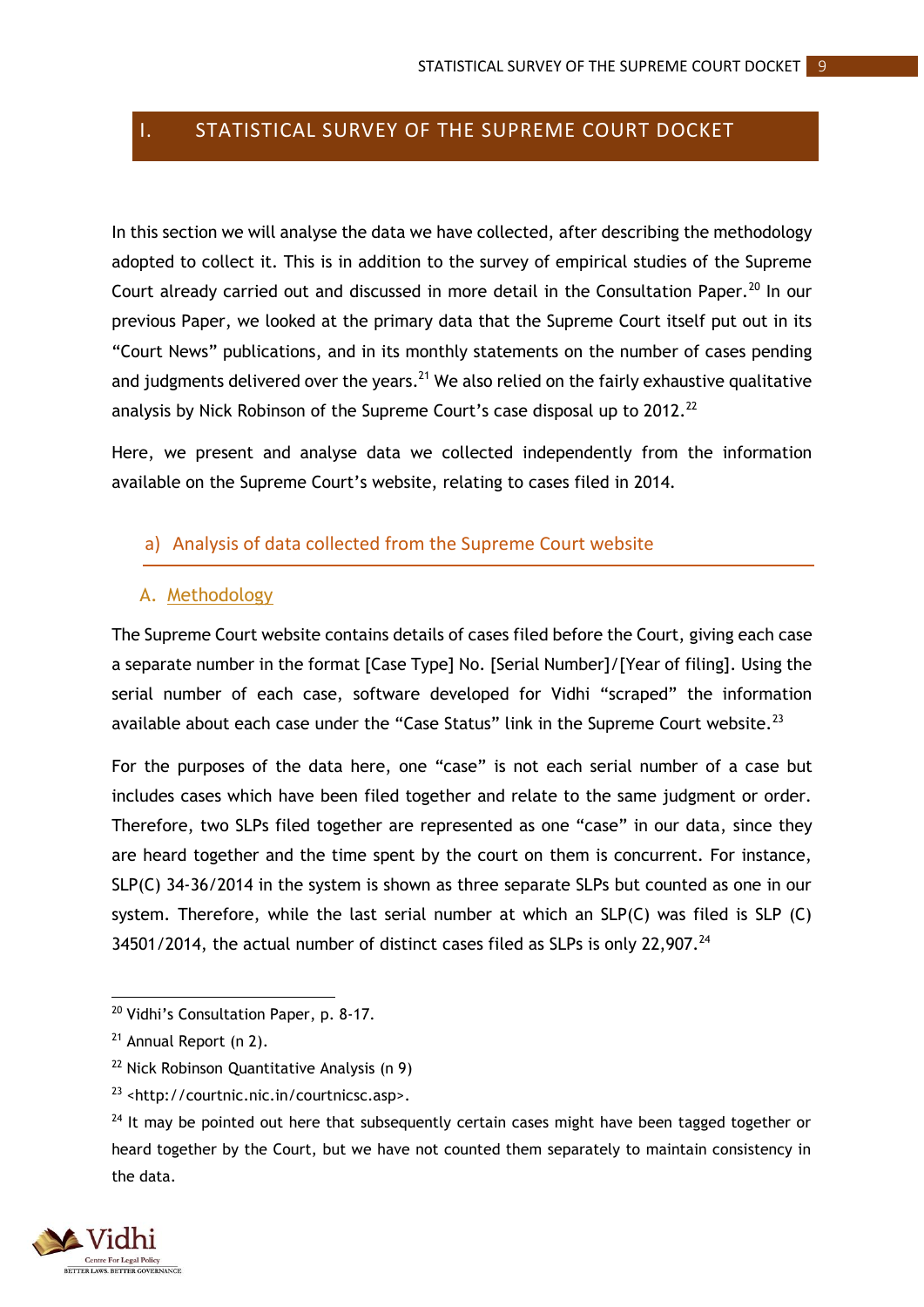Details of *all* cases filed in 2014 were not available on the website. We found that there were no details for approximately 5.5% of the total number of cases. In some cases, even when there was an entry for a particular serial number, no further details of that case were available. Error messages received from the system while collecting the data were not helpful and it was not clear why no details were present for a given case number. Since it is impossible to tell whether these are mistaken entries or cases of redaction, we have indicated such cases as "no details available here".

|                                   |              |                |                |                | <b>SUBJECT</b> |
|-----------------------------------|--------------|----------------|----------------|----------------|----------------|
|                                   | <b>TOTAL</b> |                | <b>SUBJECT</b> | <b>ALL</b>     | <b>MATTER</b>  |
|                                   | NO.          | <b>ALL</b>     | <b>MATTER</b>  | <b>DETAILS</b> | <b>DETAILS</b> |
|                                   | <b>OF</b>    | <b>DETAILS</b> | <b>DETAILS</b> | <b>MISSING</b> | <b>MISSING</b> |
| <b>CATEGORY</b>                   | <b>CASES</b> | <b>MISSING</b> | <b>MISSING</b> | %              | %              |
| SLP(Civil)                        | 22907        | 889            | 2602           | 3.88%          | 11.36%         |
| SLP (Criminal)                    | 10450        | 1227           | 2405           | 11.74%         | 23.01%         |
| Civil Appeal                      | 7650         | 360            | 437            | 4.71%          | 5.71%          |
| <b>Review Petition(Civil)</b>     | 2237         | 101            | 269            | 4.51%          | 12.03%         |
| Criminal Appeal                   | 2100         | 56             | 59             | 2.67%          | 2.81%          |
| <b>Transfer Petition(Civil)</b>   | 1713         | 30             | 57             | 1.75%          | 3.33%          |
| Writ Petition (Civil)             | 1064         | 19             | 73             | 1.79%          | 6.86%          |
| <b>Review Petition (Criminal)</b> | 702          | 18             | 137            | 2.56%          | 19.52%         |
| Transfer Petition (Criminal)      | 413          | 15             | 63             | 3.63%          | 15.25%         |
| Writ Petition (Criminal)          | 223          | 4              | 23             | 1.79%          | 10.31%         |
|                                   | 49459        | 2719           | 6125           | 5.50%          | 12.38%         |

# <span id="page-14-0"></span>*Table 1: Completeness of data by case type*

Of these 49,459 cases, we were thus able to obtain full data only for 43,334 cases, or 87.62% of all cases that were filed or instituted in 2014. Overall, the number of cases for which all data was missing was 2719.

We have gathered data for all cases instituted in the Supreme Court in the year 2014 in the following categories:

- a. Civil Appeals
- b. Criminal Appeals
- c. Special Leave Petitions (Civil)
- d. Special Leave Petitions (Criminal)
- e. Transfer Petitions (Civil)
- f. Transfer Petitions (Criminal)
- g. Writ Petitions (Civil)
- h. Writ Petitions (Criminal)

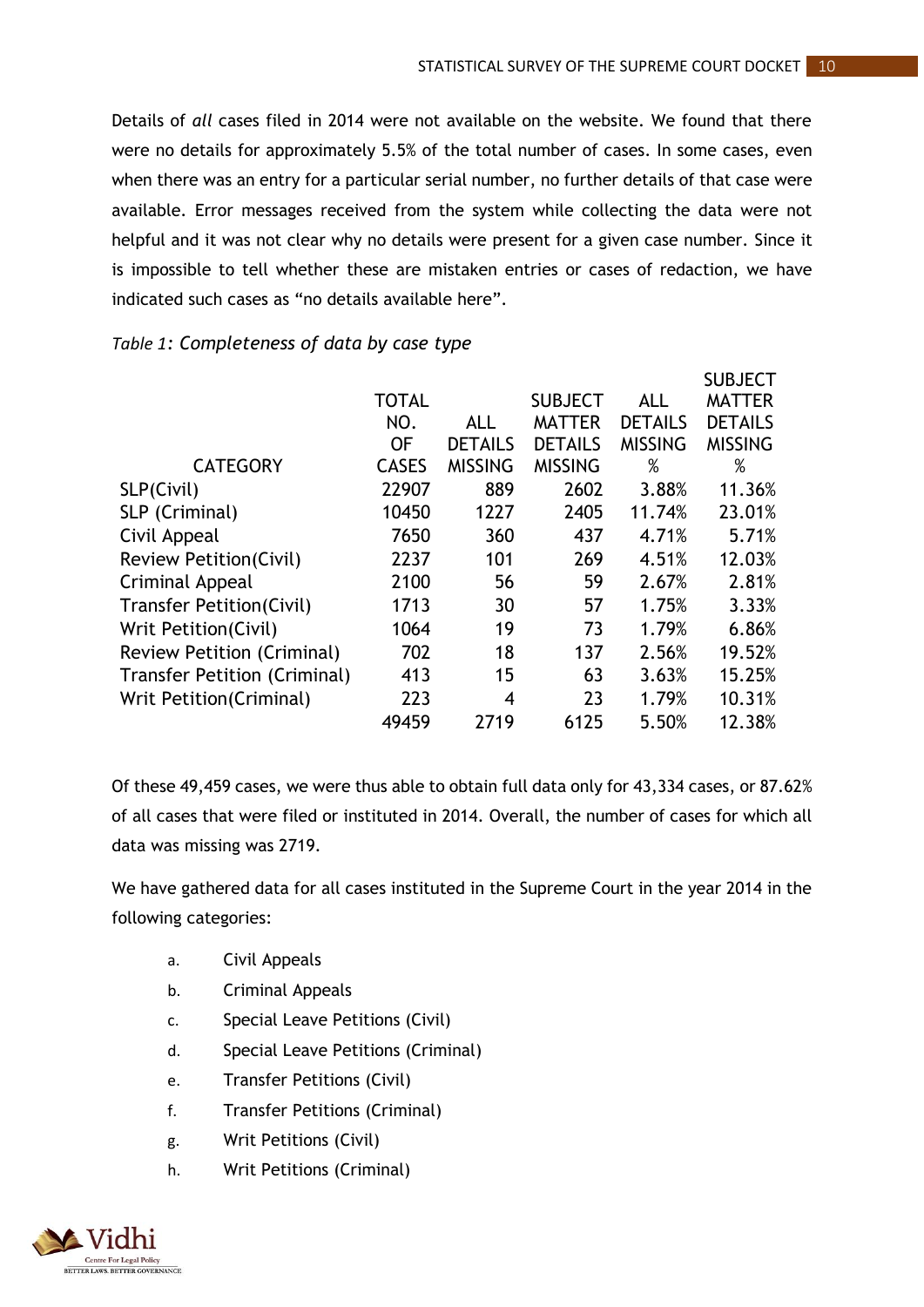These eight categories of cases constitute almost the entire bulk of the cases that are instituted at the Supreme Court. The other major case types on which data has not been collected but which form part of the workload of the Supreme Court are:

- 1. Arbitration Petitions
- 2. Civil Suits
- 3. Contempt Petitions (Civil)
- 4. Contempt Petitions (Criminal)
- 5. Curative Petitions (Civil)
- 6. Curative Petitions (Criminal)
- 7. References under Article 317 of the Constitution
- 8. Review Petitions (Civil)
- 9. Review Petitions (Criminal)

This is not to suggest that these case types are not important; they have been excluded for the present study since they either don't relate to the main functions of the Supreme Court or, if they do, they constitute very few cases (less than ten) in a given year.

Details of all the cases are maintained by the Supreme Court at its website "Courtnic," and with the help of software programmer Mr Nigel Babu, we collected the following data for each of the cases filed under the respective categories:

- i. Case number
- ii. Year of filing
- iii. Petitioner
- iv. Petitioner advocate
- v. Respondent
- vi. Respondent advocate
- vii. Subject category
- viii. Date of disposal/Last date of hearing
- ix. Current status

# <span id="page-15-0"></span>B. Analysis

From the data available on the Supreme Court website, we gathered the data for 46,740 cases in 2014, broken down by case type as follows:

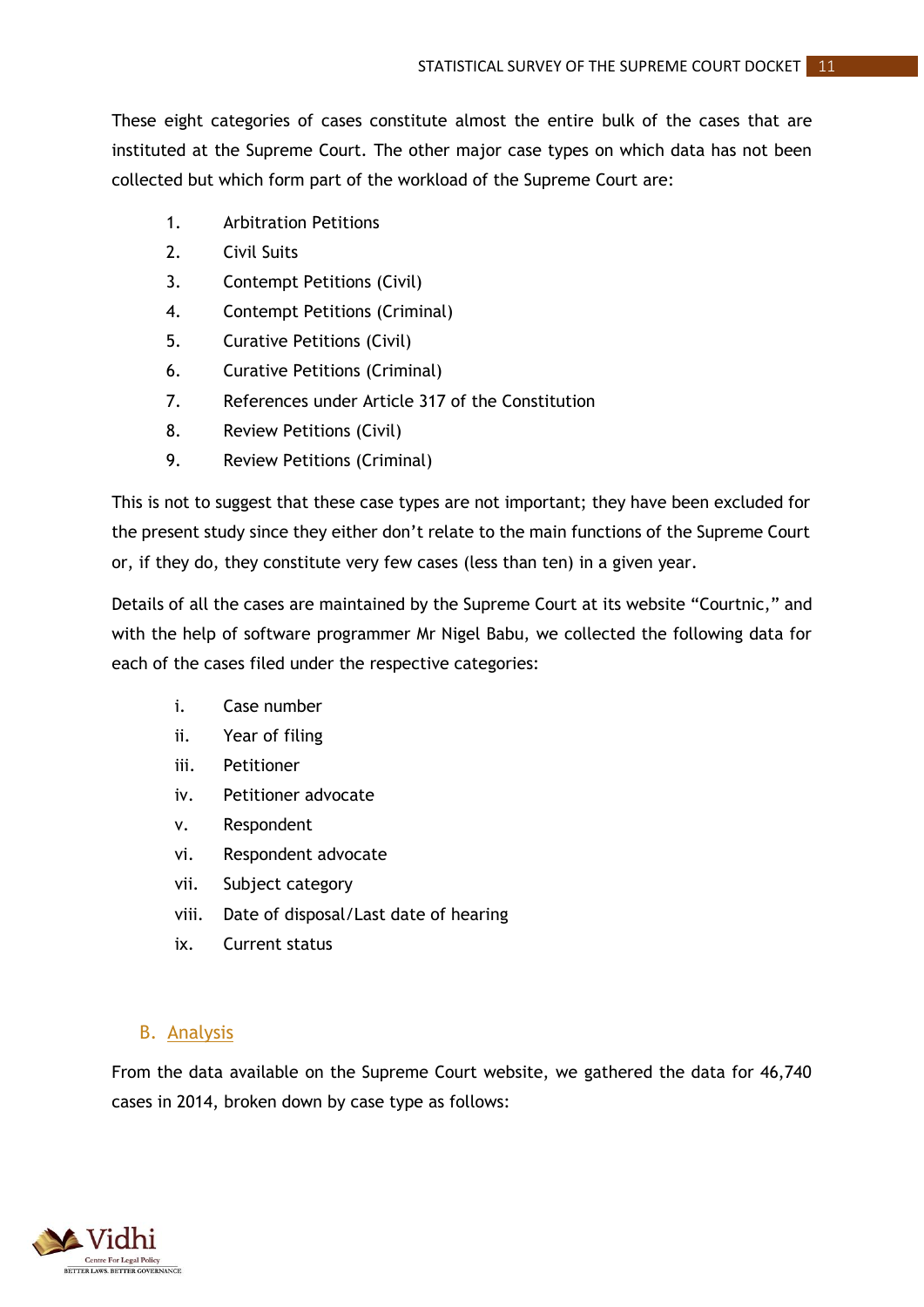| <b>TYPE</b>                   | <b>TOTAL</b> |
|-------------------------------|--------------|
| SLP (civil)                   | 22,018       |
| SLP (criminal)                | 9,223        |
| Civil appeals                 | 7,290        |
| Review petitions (civil)      | 2,136        |
| Criminal appeals              | 2,044        |
| Transfer petitions (civil)    | 1,683        |
| Writs (civil)                 | 1,045        |
| Review petitions (criminal)   | 684          |
| Transfer petitions (criminal) | 398          |
| Writs (criminal)              | 219          |
| <b>TOTAL</b>                  | 46,740       |

<span id="page-16-0"></span>*Table 2: Number of case details collected by case type in the Supreme Court*

These figures do not represent the total number cases filed in each category since civil appeals of 2014 include Special Leave Petitions where "leave" has been granted, and which are therefore not fresh matters.

The number of fresh matters that we have been able to gather data for is as follows:

<span id="page-16-1"></span>*Table 3: Number of fresh cases filed in the Supreme Court in 2014 by case type:*

| <b>TYPE</b>                   | <b>TOTAL</b> |
|-------------------------------|--------------|
| SLP (civil)                   | 22,018       |
| SLP (criminal)                | 9,222        |
| Review petitions (civil)      | 2,135        |
| Transfer petitions (civil)    | 1,682        |
| Civil appeals                 | 1,470        |
| Writs (civil)                 | 1,044        |
| Review petitions (criminal)   | 683          |
| Transfer petitions (criminal) | 397          |
| Writs (criminal)              | 219          |
| Criminal appeals              | 78           |
| <b>TOTAL</b>                  | 38,948       |

<span id="page-16-2"></span>*Figure 1: Cases filed in 2014 split up by % of each case type*

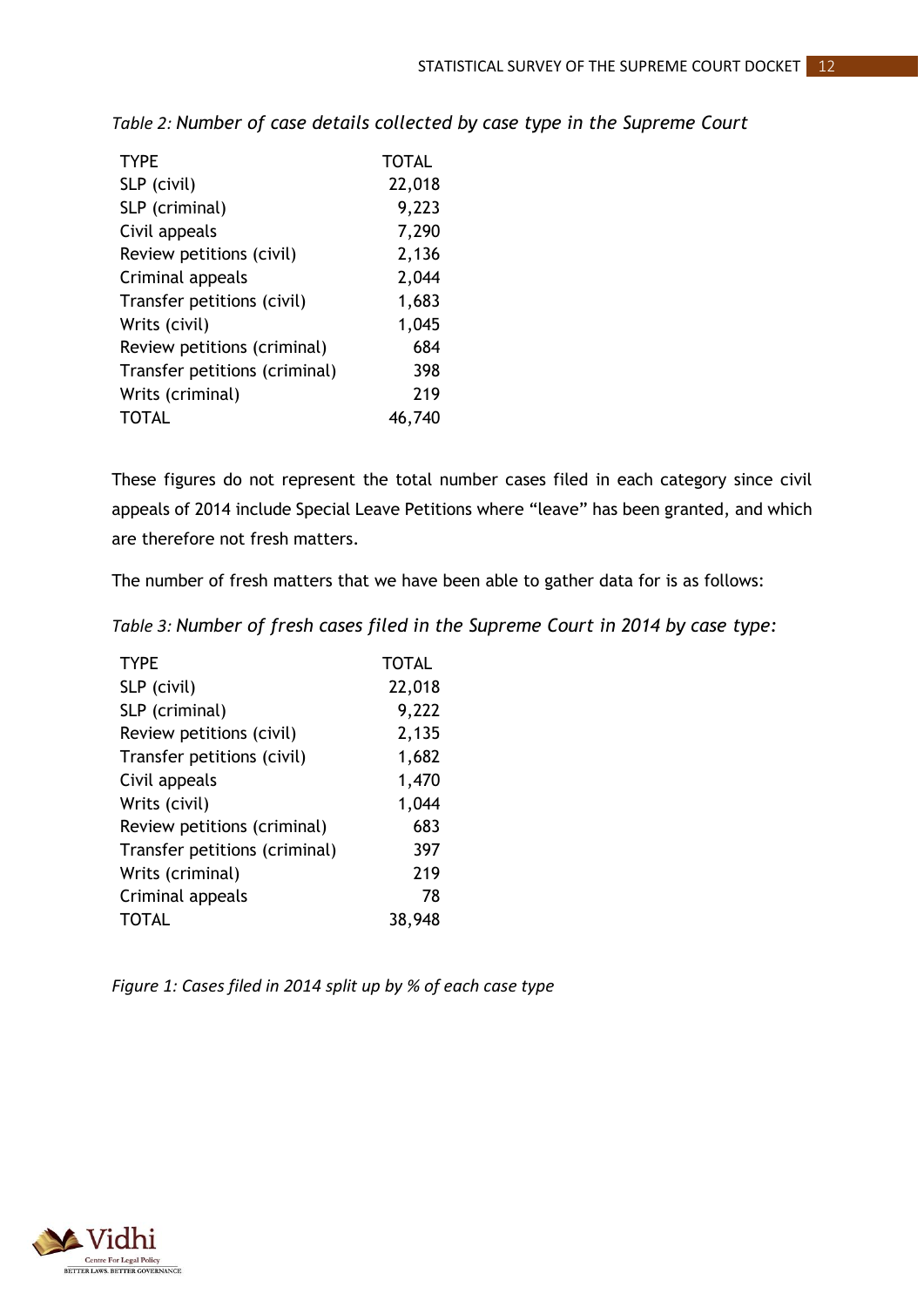

Since the data in each of these categories was collected between September and November, 2015, the pendency figures may have changed subsequently.

<span id="page-17-0"></span>*Table 4: Pendency of cases for which data was collected (as of November, 2015)*

| <b>CATEGORY</b>                    | <b>PENDING</b> | <b>DISPOSED</b> | <b>TOTAL</b> |
|------------------------------------|----------------|-----------------|--------------|
| SLP (CIVIL)                        | 7,129          | 14,888          | 22,018       |
| SLP (CRIMINAL)                     | 1,739          | 7,483           | 9,222        |
| <b>CIVIL APPEALS</b>               | 2,182          | 5,107           | 7,290        |
| <b>REVIEW PETITIONS (CIVIL)</b>    | 96             | 2,039           | 2,136        |
| <b>CRIMINAL APPEALS</b>            | 813            | 1,230           | 2,044        |
| <b>TRANSFER PETITIONS (CIVIL)</b>  | 436            | 1,246           | 1,683        |
| WRITS (CIVIL)                      | 262            | 782             | 1,045        |
| <b>REVIEW PETITIONS (CRIMINAL)</b> | 34             | 649             | 684          |
| TRANSFER PETITIONS(CRIMINAL)       | 74             | 323             | 398          |
| <b>WRITS (CRIMINAL)</b>            | 36             | 183             | 219          |
| <b>TOTAL</b>                       | 12,801         | 33,930          | 46,740       |

One of the persistent myths that Supreme Court advocates and practitioners hold on to is that the Supreme Court dismisses a vast majority of SLPs (usually in the range of 80-90%). To understand how frequently the Supreme Court issues notice in an SLP in a fresh matter,

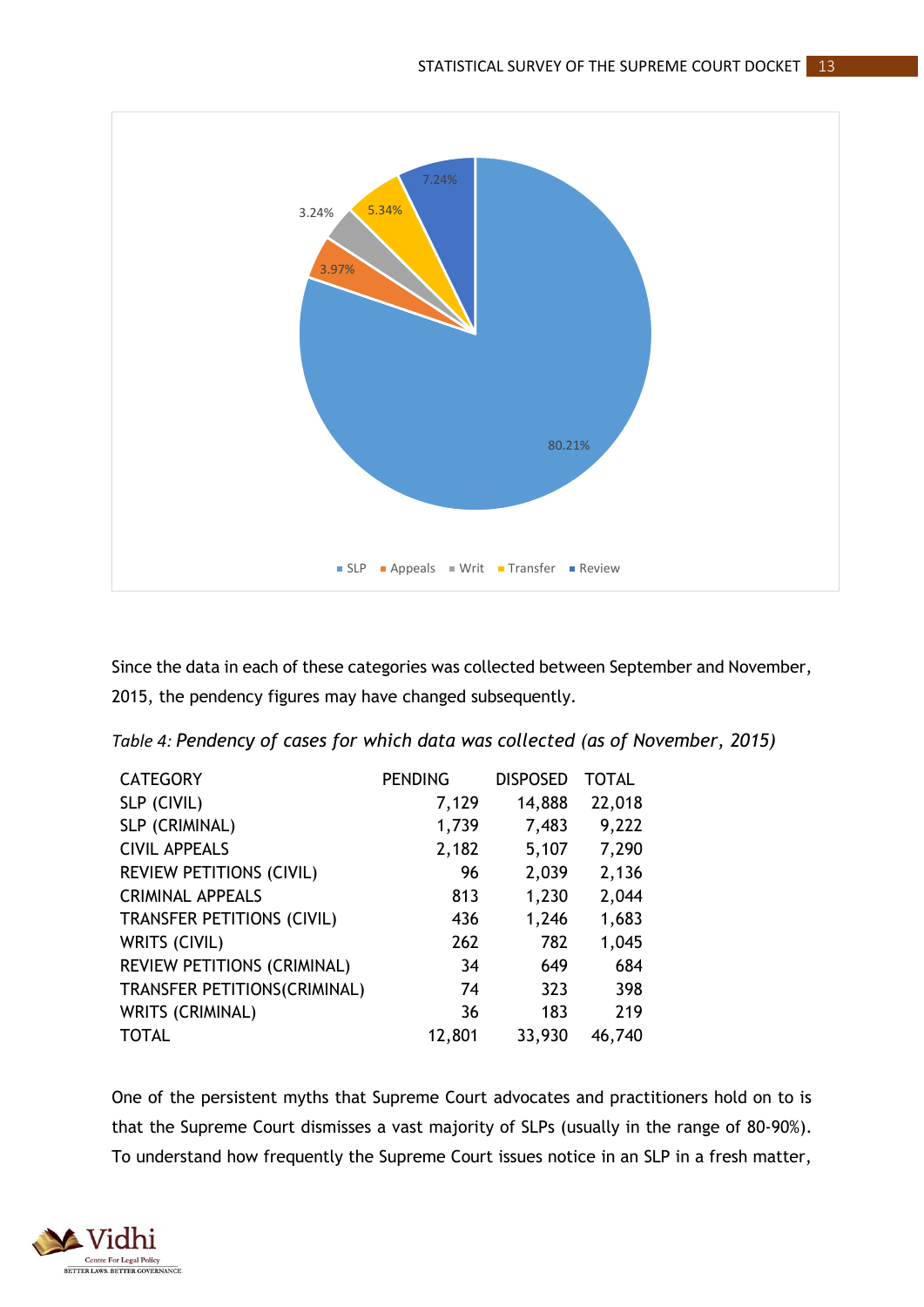we isolated cases which were "disposed" with no advocate having appeared for the respondent. This suggests that the case was dismissed in limine without notice being issued to the respondent. It is possible that this case may have also been decided in favour of the petitioner with no appearance on behalf of the petitioner. However, a random sampling of the orders passed in these cases confirmed that they were largely cases dismissed in limine, with only a negligible number of cases that were disposed in favour of the petitioner with no appearance on behalf of the respondent.

|                                   |              | <b>NUMBER OF</b>    | % OF             |
|-----------------------------------|--------------|---------------------|------------------|
|                                   |              | <b>CASES</b>        | <b>CASES</b>     |
|                                   |              | <b>DISMISSED IN</b> | <b>DISMISSED</b> |
| <b>CATEGORY</b>                   | <b>TOTAL</b> | <b>LIMINE</b>       | IN LIMINE        |
| SLP(CIVIL)                        | 22,018       | 11,812              | 53.65%           |
| SLP (CRIMINAL)                    | 9,222        | 6,061               | 65.72%           |
| <b>REVIEW PETITIONS (CIVIL)</b>   | 2,135        | 2,029               | 95.04%           |
| <b>TRANSFER PETITIONS (CIVIL)</b> | 1,682        | 510                 | 30.32%           |
| <b>CIVIL APPEALS</b>              | 1,470        | 959                 | 53.65%           |
| WRITS (CIVIL)                     | 1,044        | 576                 | 55.17%           |
| REVIEW PETITIONS (CRIMINAL)       | 683          | 645                 | 94.44%           |
| TRANSFER PETITIONS(CRIMINAL)      | 397          | 237                 | 59.70%           |
| <b>WRITS (CRIMINAL)</b>           | 219          | 145                 | 66.21%           |
| <b>CRIMINAL APPEALS</b>           | 78           | 0                   | 0.00%            |
| <b>TOTAL</b>                      | 38,948       | 22,974              | 58.99%           |

#### <span id="page-18-0"></span>*Table 5: Fresh cases dismissed in limine*

Not all Civil Appeals are "fresh cases," since they are by and large Special Leave Petitions where "leave" has been granted to the parties to appeal, and are therefore a continuation of proceedings. But these SLPs are not shown as "disposed," and therefore we have only counted those cases where there is a statutory appeal to the Supreme Court of India as "fresh appeals".

As is evident from the numbers, the number of SLPs, both criminal and civil, vastly outstrip the numbers of civil and criminal writ petitions. Whereas 33,357 SLPs were filed over the course of 2014, only 1,287 Writ Petitions were filed in the same time period. Thus, while SLPs accounted for 67.44%, or more than two thirds of the cases filed in the Supreme Court, Writ Petitions accounted for only 2.6% of the cases filed in the Supreme Court.

Interestingly, the Supreme Court is as likely to hear an SLP in detail as it is a Writ Petition. Whereas civil and criminal SLPs are dismissed in limine 53.65% and 65.72% of the time, the figure for civil and criminal Writ Petitions are 55.17% and 66.21% respectively. This suggests

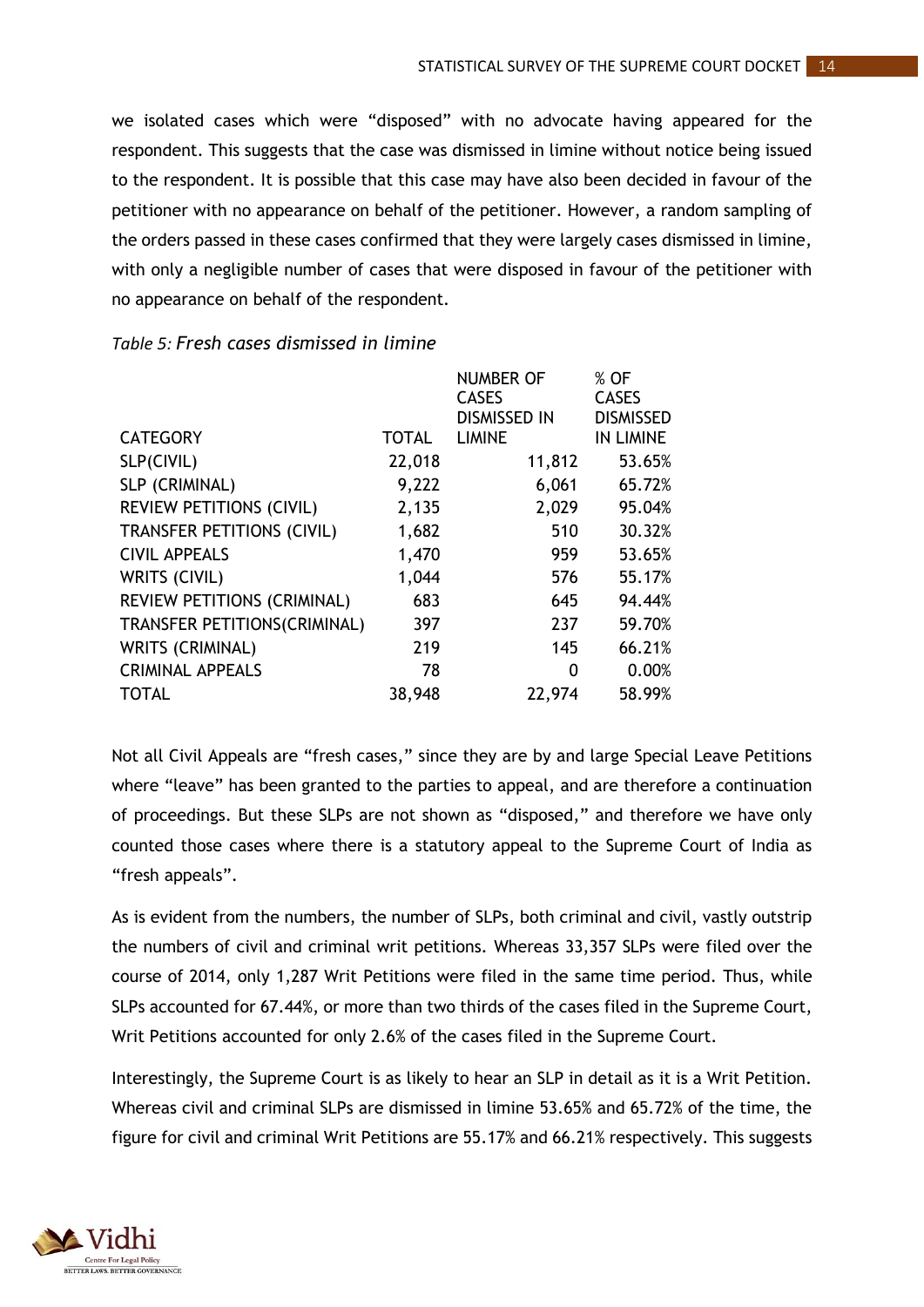that the Supreme Court is more inclined to hear civil cases than criminal cases, irrespective of whether they are SLPs or Writ Petitions.

With substantive criminal appeals, however, where the appeal is directly to the Supreme Court, it did not dismiss any criminal appeal *in limine*. Admittedly, such cases are few (given the very limited scope of such jurisidiction) $^{25}$ 

On the other hand, as advocates are well aware, almost all review petitions are dismissed *in limine* with very few being posted for further hearing. The numbers for 2014 show that nearly 95% of all review petitions, civil and criminal, were dismissed *in limine*. This is almost certainly because the grounds for review petitions are very limited, $^{26}$  the "hearing" takes place in chambers, and review petitions are placed before the same judges as those who delivered the judgments for which parties seek review.

With SLP(Civil) cases, a sample of 378 out of 22,017 cases was selected to see the outcome of the first hearing.

|                                | Notice issued | Dismissed | Success rate<br>(%) |
|--------------------------------|---------------|-----------|---------------------|
| Senior advocate appeared       | 67            | 45        | 59.82%              |
| No senior advocate<br>appeared | 60            | 118       | 33.71%              |
| Total                          | 127           | 163       | 43.79%              |

<span id="page-19-0"></span>*Table 6: Impact of the appearance of a Senior Advocate*

As is evident from these numbers, the presence of a senior advocate nearly doubles the chances of notice being issued as opposed to instances where no senior advocate appears.<sup>27</sup>

<sup>&</sup>lt;sup>27</sup> A more detailed elaboration of our results was published earlier. See Alok Prasanna Kumar, "The true worth of a senior advocate", Livemint September 16, 2015 available at



 $\overline{a}$ <sup>25</sup> Supreme Court's non SLP criminal appellate jurisdiction; see Supreme Court Practice and Procedure Handbook, available at <http://supremecourtofindia.nic.in/handbook3rdedition.pdf> (accessed on September 3, 2015) ("*SC Practice Handbook*")

<sup>&</sup>lt;sup>26</sup> Article 137 of the Constitution of India confers the power of Review on the Supreme Court, subject to the provisions of Section 114 of the Civil Procedure Code, 1908.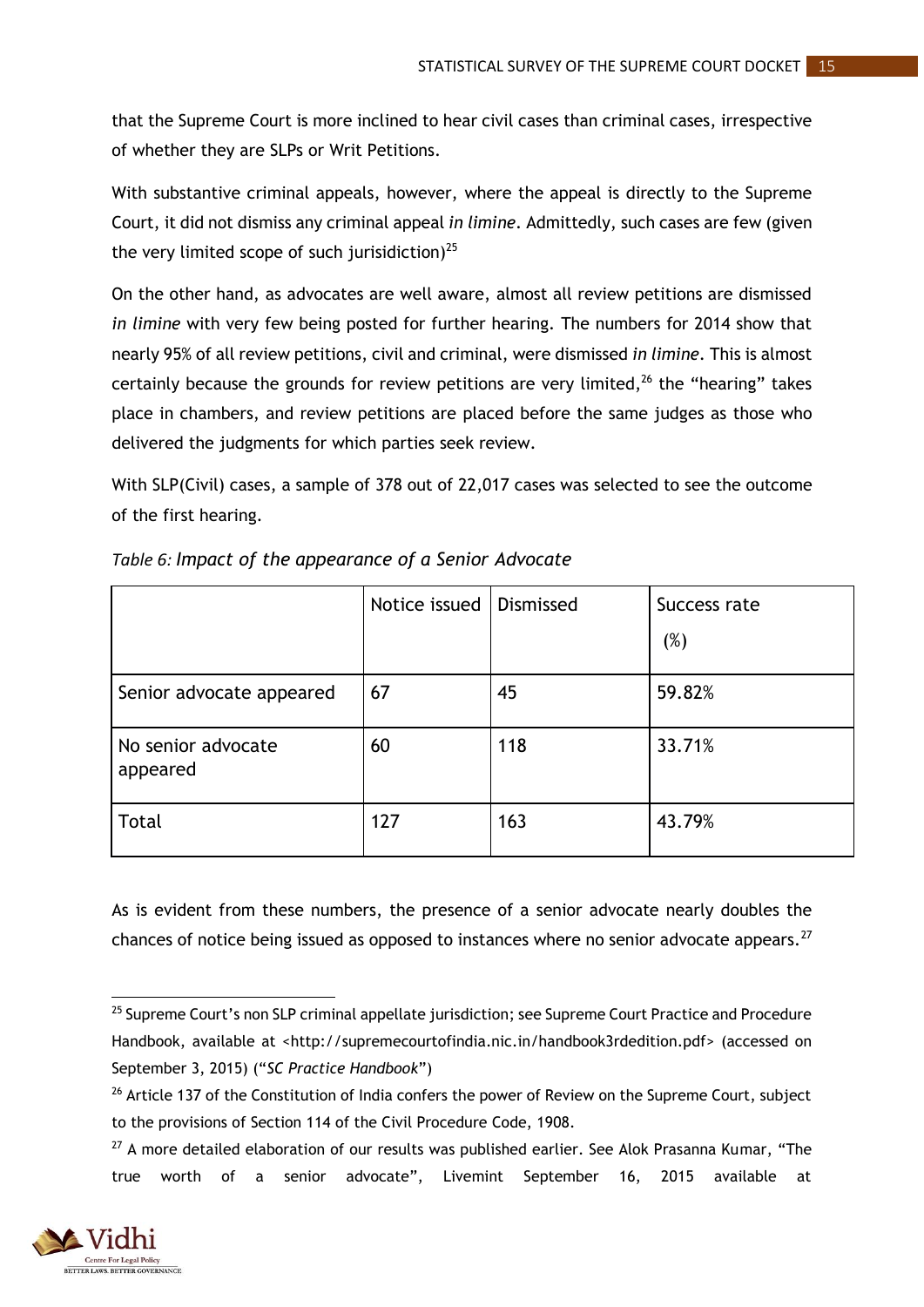This might support the claim that "grand advocates" have a disproportionate impact on the manner in which courts take up certain cases for hearing.<sup>28</sup>

# <span id="page-20-0"></span>C. Subject matter analysis

The data collected also contained details of the subject matter of the case. The Supreme Court has a list of 48 separate case categories and additional sub-categories.<sup>29</sup> Subject category details are not available for all cases; in some instances, the Court lists them as "Not available" whereas in others, no entry has been made at all. We consolidated some of the Supreme Court's categories since they deal with the same or similar subject matter., and have listed the ten most frequent subject categories below:

<span id="page-20-1"></span>*Table 7: Ten most frequently occurring subject categories for SLP (Civil)*

| Subject category           | Number |
|----------------------------|--------|
| <b>Ordinary Civil</b>      | 4,372  |
| Service Law                | 3,395  |
| Land                       | 2,185  |
| Direct Taxes               | 1,294  |
| <b>Indirect Taxes</b>      | 965    |
| Tort                       | 947    |
| Personal law               | 799    |
| Labour                     | 784    |
| <b>Rent Control</b>        | 769    |
| <b>Consumer Protection</b> | 503    |

Of 19,142 SLP(Civil) cases for which data on subject categories was available, the five most common subject categories—Ordinary Civil, Service Law, Land law, Direct Taxes and Indirect Taxes—account for more than half (12,211) of the cases filed.

In criminal cases, "subject categories" are not strictly defined. Cases are categorised not just by subject matter, such as the law or section of IPC involved, but also by the type of

<sup>&</sup>lt;sup>29</sup> Full list available at [<http://supremecourtofindia.nic.in/subcat.pdf>](http://supremecourtofindia.nic.in/subcat.pdf) (accessed January 14,2016).



**<sup>.</sup>** [<http://www.livemint.com/Politics/FFgFOFnzN8rqvRNWTTgugM/The-true-worth-of-a-senior](http://www.livemint.com/Politics/FFgFOFnzN8rqvRNWTTgugM/The-true-worth-of-a-senior-advocate.html)[advocate.html>](http://www.livemint.com/Politics/FFgFOFnzN8rqvRNWTTgugM/The-true-worth-of-a-senior-advocate.html) (accessed January 25, 2016).

<sup>&</sup>lt;sup>28</sup> Galanter, Marc and Robinson, Nick, India's Grand Advocates: A Legal Elite Flourishing in the Era of Globalization (November 1, 2013). HLS Program on the Legal Profession Research Paper No. 2013-5; Univ. of Wisconsin Legal Studies Research Paper No. 1240, available at <SSRN: http://ssrn.com/abstract=2348699 or [http://dx.doi.org/10.2139/ssrn.2348699>](http://dx.doi.org/10.2139/ssrn.2348699) (accessed January 25, 2016).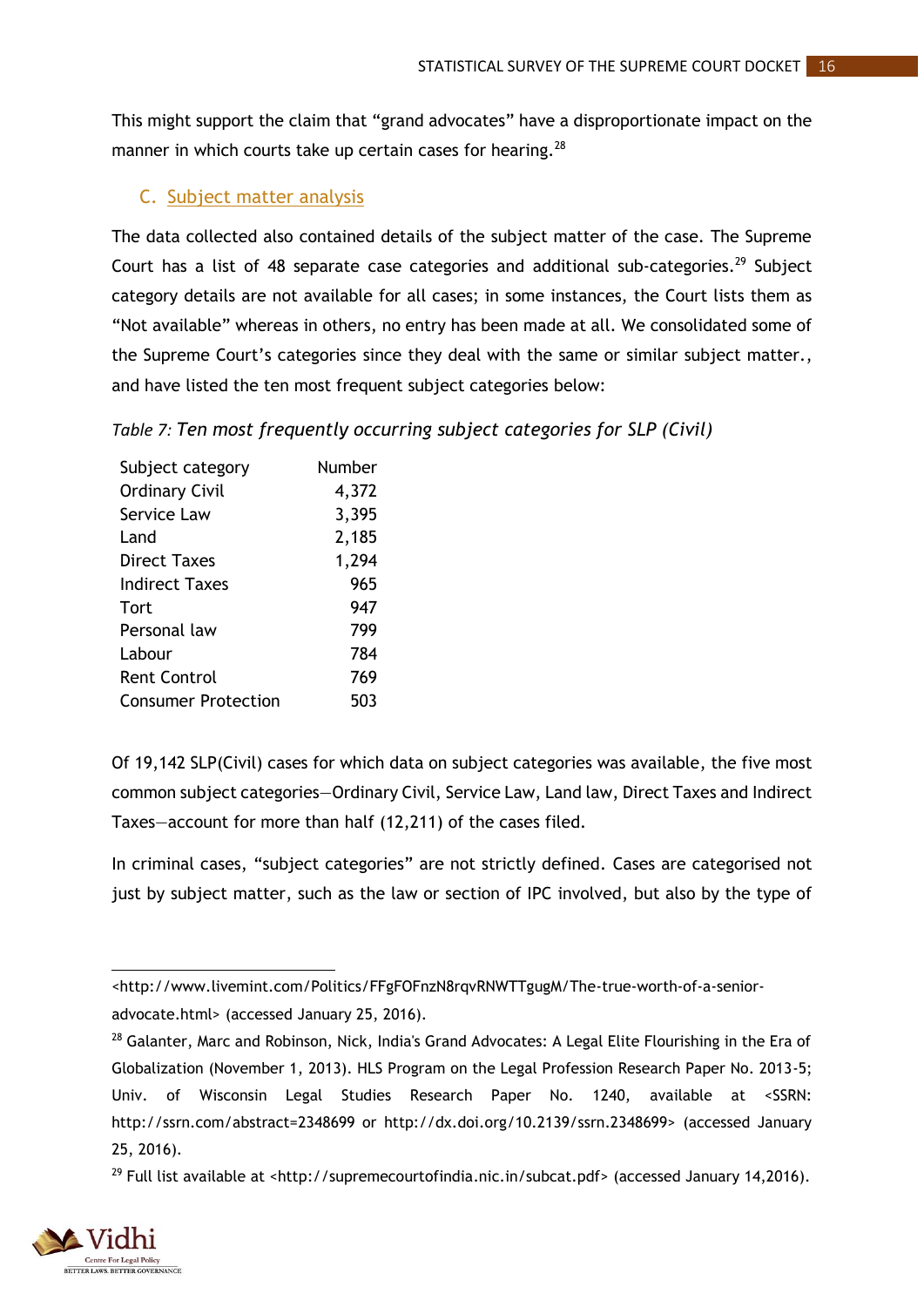relief sought, and type of punishment imposed. Nonetheless, we present the data as is below:

|                                             |        | Dismissed<br>in limine | $%$ in<br>limine |
|---------------------------------------------|--------|------------------------|------------------|
| Subject category                            | Number |                        |                  |
| Bail                                        | 2,344  | 1,585                  | 67.62%           |
| Miscellaneous                               | 1,828  | 1,087                  | 59.46%           |
| Quashing                                    | 962    | 592                    | 61.54%           |
| <b>Minor Offences</b>                       | 425    | 308                    | 72.47%           |
|                                             | 398    | 269                    | 67.59%           |
| Corruption                                  | 397    | 232                    | 58.44%           |
| <b>Cheque Bouncing</b>                      |        |                        |                  |
| Appeals by State against acquittal          | 347    | 167                    | 48.13%           |
| Kidnapping, Sexual Harassment and Abduction | 283    | 149                    | 52.65%           |
|                                             | 277    | 179                    | 64.62%           |
| Dowry Death and Cruelty                     | 179    | 57                     | 31.84%           |
| Appeal by complainant against acquittal     |        |                        |                  |

<span id="page-21-1"></span>

| Table 8: Ten most frequently occurring categories for SLP (Criminal) |  |  |
|----------------------------------------------------------------------|--|--|
|----------------------------------------------------------------------|--|--|

Nearly a quarter of all criminal SLPs filed in the Supreme Court relate to bail and another tenth to the quashing of cases. It is highly unlikely that most of these cases raise substantial questions of law, since the principles underlying bail and quashing have long been well established. This might help explain why nearly two-thirds of 65.72% of criminal SLPs are dismissed in *limine* by the Supreme Court.

# <span id="page-21-0"></span>D. Transfer cases filing analysis

The Supreme Court has concurrent constitutional and statutory powers to transfer cases from one court to another, anywhere in India.

Apart from Articles 139 and 139-A discussed earlier, section 25 of the CPC empowers the Supreme Court to transfer a suit if it is "expedient for the interests of justice" – a widelydefined power that is not restricted either by the statute itself or by other legislation.<sup>30</sup> Likewise for criminal cases, a similar power is vested by Section 406 of the Code of Criminal Procedure, 1908 for transfer of a criminal case on the same grounds.

**<sup>.</sup>** <sup>30</sup> *Guda Vijayalakshmi v Guda Ramachandra Sekhara Sastry* (1981) 2 SCC 646, 648-9, para 3.

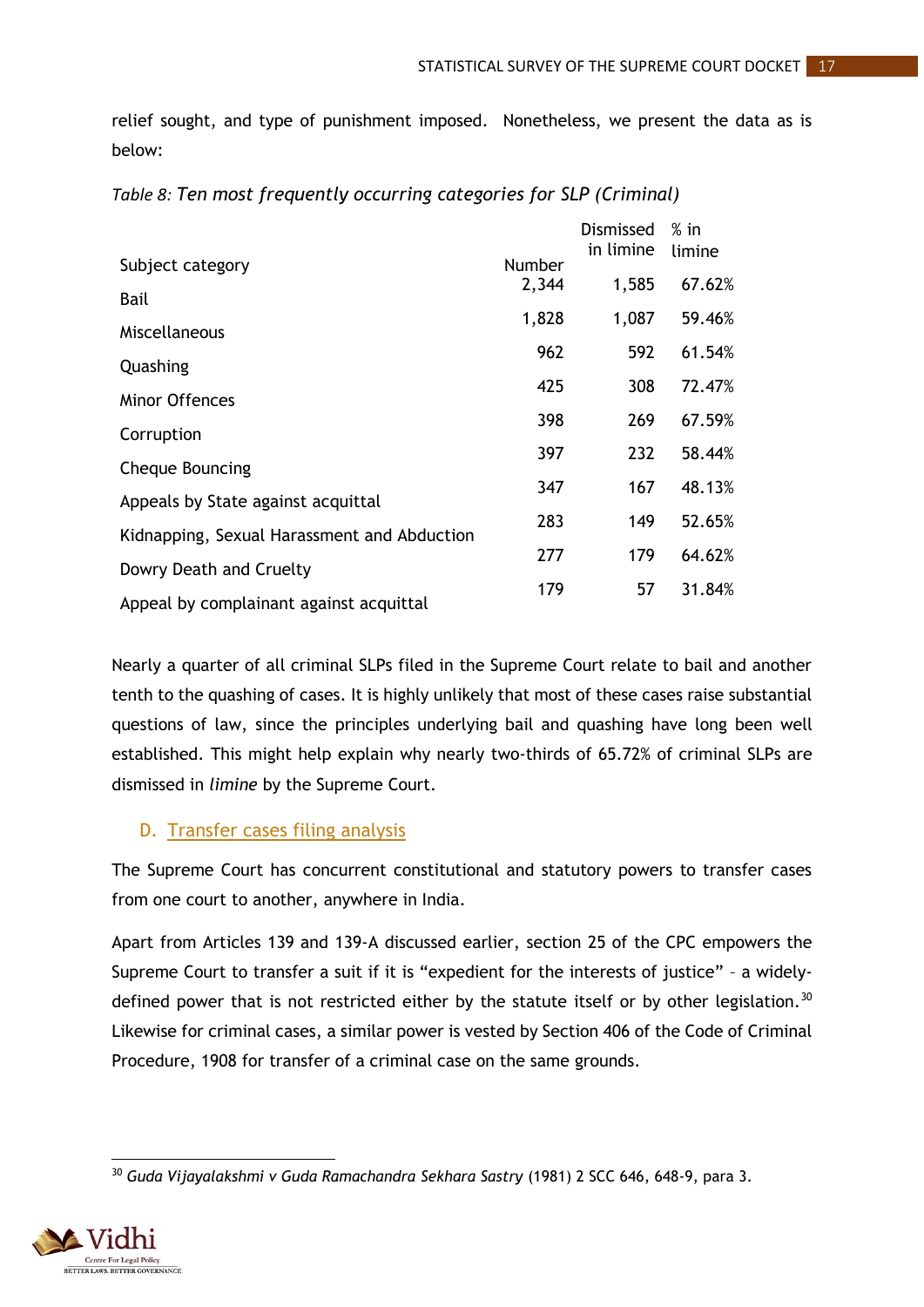In 2014, 1,682 Civil Transfer Petitions and 397 Criminal Transfer Petitions were filed. Although the power to transfer cases to itself or to other courts is contained under Article 139 and 139A of the Constitution, it is largely invoked in one or two specific contexts which do not involve a significant question of law or constitutional importance. Of 1,682 civil transfer petitions in the Supreme Court in 2014, 1,541 or 93.11% were filed under Section 25 of the Code of Civil Procedure, 1908 The subject category here is not helpful to determine the actual subject matter of the case but, by and large, anecdotal evidence suggests that these are mostly matrimonial disputes under the Hindu Marriage Act, 1955. It is not possible to confirm this with the data at present since the Supreme Court does not further subcategorise transfer cases on the basis of subject matter.

Similarly, almost all the Transfer Petitions in criminal cases were preferred under Section 406 of the Code of Criminal Procedure, with 346 out of 349 for which details were available having been filed under the Code of Criminal Procedure, 1973.

This suggests that by and large, a vast majority of the transfer cases call upon the Supreme Court to exercise its transfer powers under statutes where the law has been well settled and do not concern major questions of law.

# <span id="page-22-0"></span>E. Government cases analysis

The Government is usually described as "the single largest litigant"; a true statement that yet does not capture nuances in Government litigation. In the Indian context, "Government" includes not just the Central Government, but also State Governments, municipal authorities, independent regulators and statutory authorities— in short, any organization that is statutorily or constitutionally recognised. For the purposes of this Report, however, we have only examined the cases filed by the Central Government in 2014. We have picked out cases filed by seven Government Advocates on Record designated for this purpose by the Central Agency Section, which handles all central Government litigation in the Supreme Court.<sup>31</sup>

# <span id="page-22-1"></span>*Table 9: Cases filed by the Central Government in 2014*

|                | Total cases | Central          | % of cases instituted by Central |
|----------------|-------------|------------------|----------------------------------|
| Case Type      | filed       | Government filed | Government                       |
| SLP (civil)    | 22,018      | 1.671            | 7.59%                            |
| SLP (criminal) | 9.223       | 113              | 1.23%                            |
| Civil appeals  | 1.470       | 1,004            | 68.30%                           |

**.** <sup>31</sup> See <http://lawmin.nic.in/LITIGATION%20WORK.pdf>.

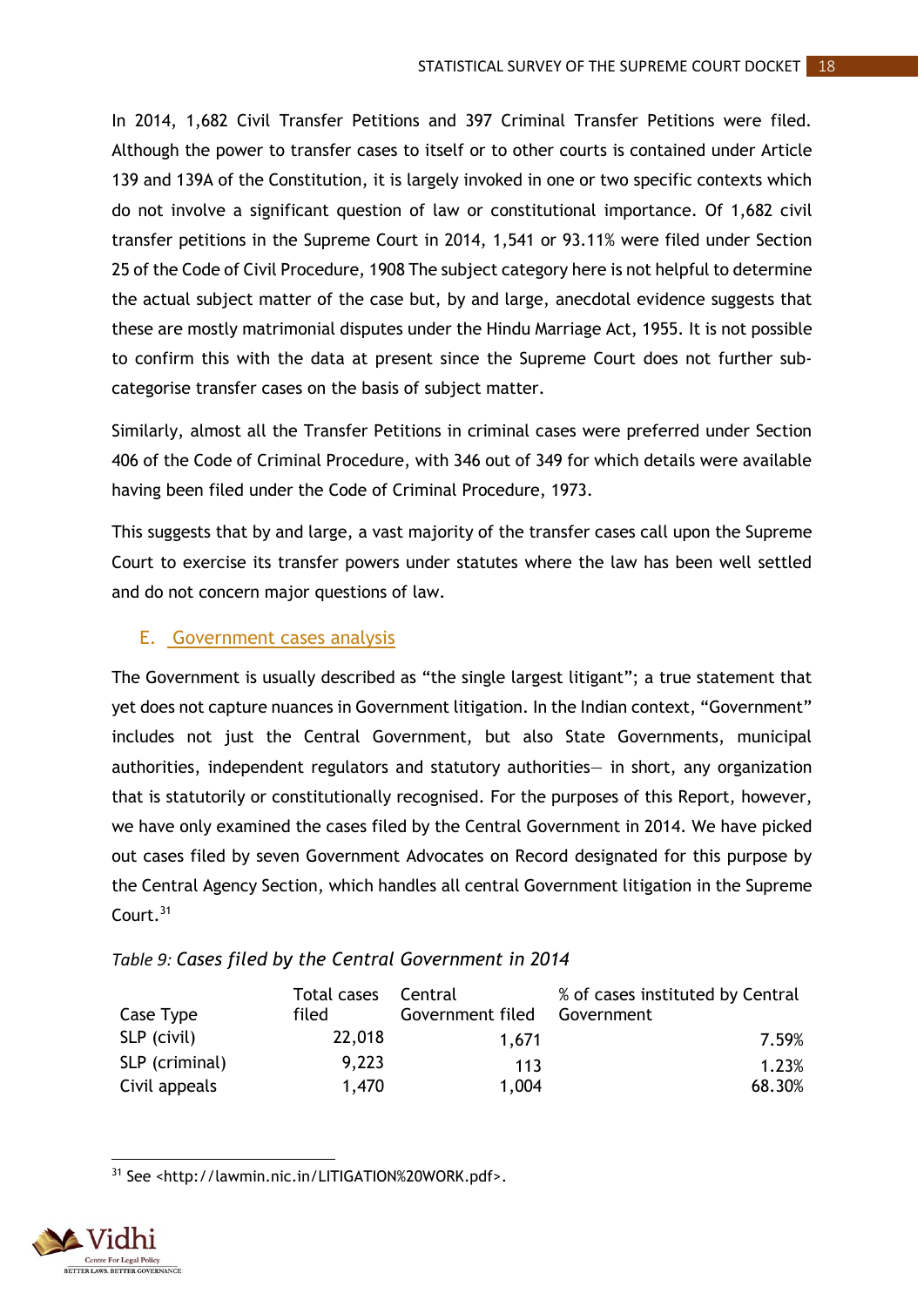| Review petitions<br>(civil)      | 2,136  | 34            | 1.59% |
|----------------------------------|--------|---------------|-------|
| Criminal appeals                 | 2,044  | 36            | 1.76% |
| Transfer petitions<br>(civil)    | 1,683  | 62            | 3.68% |
| Writs (civil)                    | 1,045  | 0             | 0.00% |
| Review petitions<br>(criminal)   | 684    | $\mathcal{P}$ | 0.29% |
| Transfer petitions<br>(criminal) | 398    | 0             | 0.00% |
| Writs (criminal)                 | 219    | 0             | 0.00% |
| Total                            | 38,954 | 2,886         | 7.41% |

Of 38,954 fresh cases filed in the Supreme Court, a total of 2,886 were filed by the Central Government, accounting for 7.41% of the total. As per the Central Government's own figures, 5,166 cases were filed on behalf or against the Central Government in the Supreme Court. The bulk of the Central Government's cases filed in the Supreme Court relate to Civil SLPs (Civil) and Civil Appeals. In the latter, Central Government appeals alone account for nearly 70% of fresh Civil Appeals filed in the Supreme Court. This could be attributed to the large number of appeals that the Central Government files against the orders of tribunals from which it can directly appeal the Supreme Court. Indeed, our numbers suggest that, in 2014 alone, there were 890 appeals against the orders of the Armed Forces Tribunals filed by the Government, and only 34 were filed by private parties. Of these, 861 or 96.7% were dismissed *in limine*.

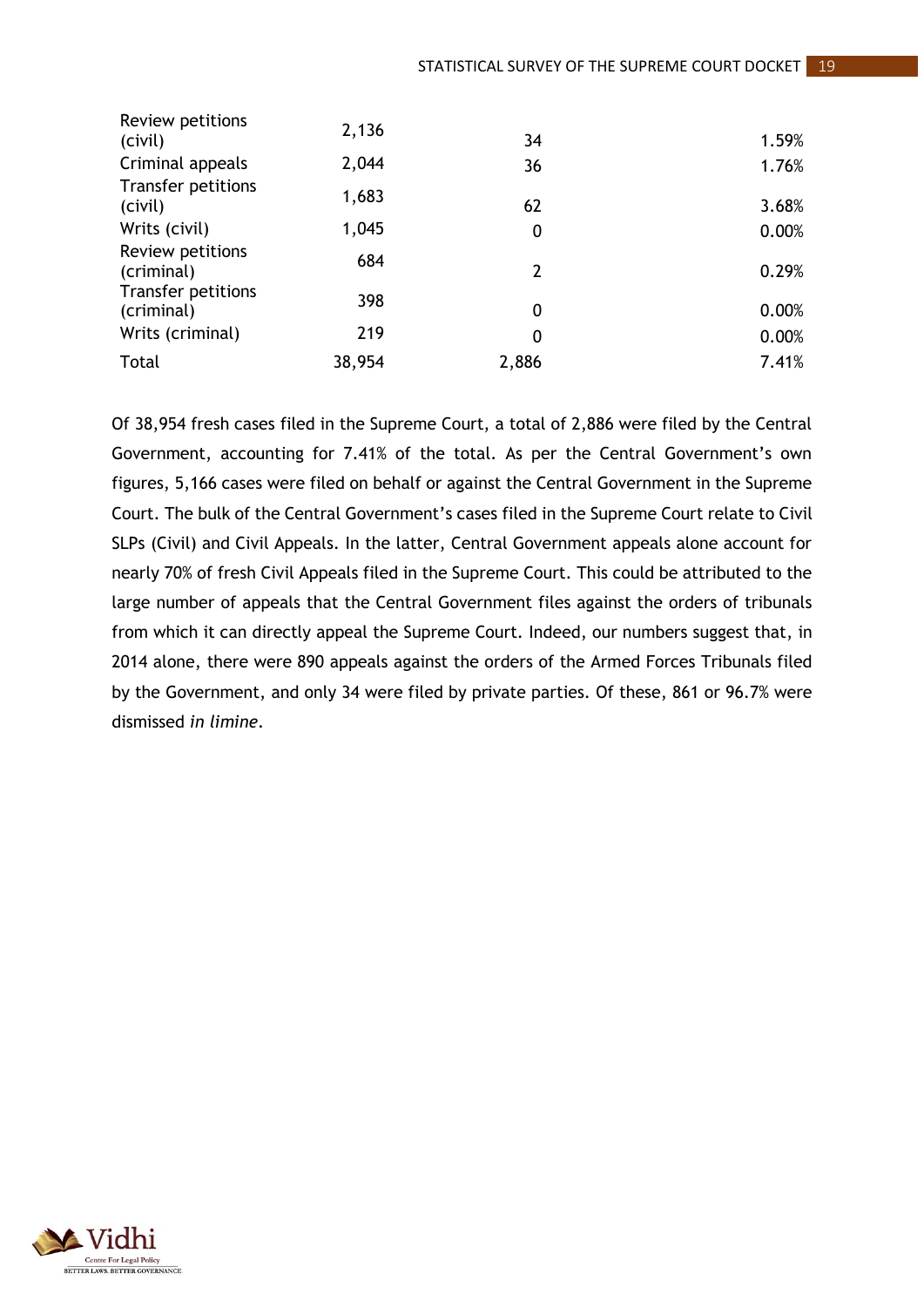# <span id="page-24-0"></span>II. OVERVIEW OF THE ROUND TABLE DISCUSSION

# <span id="page-24-1"></span>A. Background

The completion and publication of the Consultation Paper titled *'Supreme Court's Burgeoning Backlog Problem and Regional Disparities in Access to the Court*' was the first step of this three phased research project. The Consultation Paper set out the research conducted and gavecontext for issues facing the Supreme Court. In our second step, we sought submissions and inputs with respect to the issues highlighted in the Consultation Paper. As part of this second phase, Vidhi also organised a Roundtable Discussion in Delhi<sup>32</sup> to consolidate the research presented in the said Paper and determine viable solutions for their redressal, both in the long and short term..

In the Round Table discussion, which spanned two sessions, all participants gave detailed inputs, comprising:

- Mr. Mukul Rohatgi, Attorney General for India;
- Ms. Meenakshi Arora, Senior Advocate;
- Mr. Amit Kapur, Senior Partner J. Sagar Associates;
- Ms. Vrinda Bhandari, Advocate:
- Ms. Aparna Chandra, Associate Professor (NLU Delhi);
- Mr. Pratik Dutta, Research Consultant, NIPFP;
- Mr. Anirudh Krishnan, Advocate and Founder, AK Law Chambers;
- Mr. Rahul Narayan, Advocate on Record (Supreme Court of India);
- Mr. Harish Narsappa, Advocate and Founder, Samvad Partners;
- Mr. Ritin Rai, Advocate, and
- Ms. Sowmya Rao, Advocate and Founder, Mudita Advisory.

Below, we present the suggestions, critiques and comments received, divided by Session.

#### <span id="page-24-2"></span>B. Session One

Mr. Mukul Rohatgi, Ms. Meenakshi Arora and Mr. Amit Kapur were the main speakers in the first session. The following points were raised:

# *(i). Circumspect usage of the jurisdiction under Article 136*

**<sup>.</sup>**  $32$  The Roundtable Discussion was organised in a two session programme on November 21, 2015, at Conference Room II, India International Centre. ("*Round Table Discussion*")

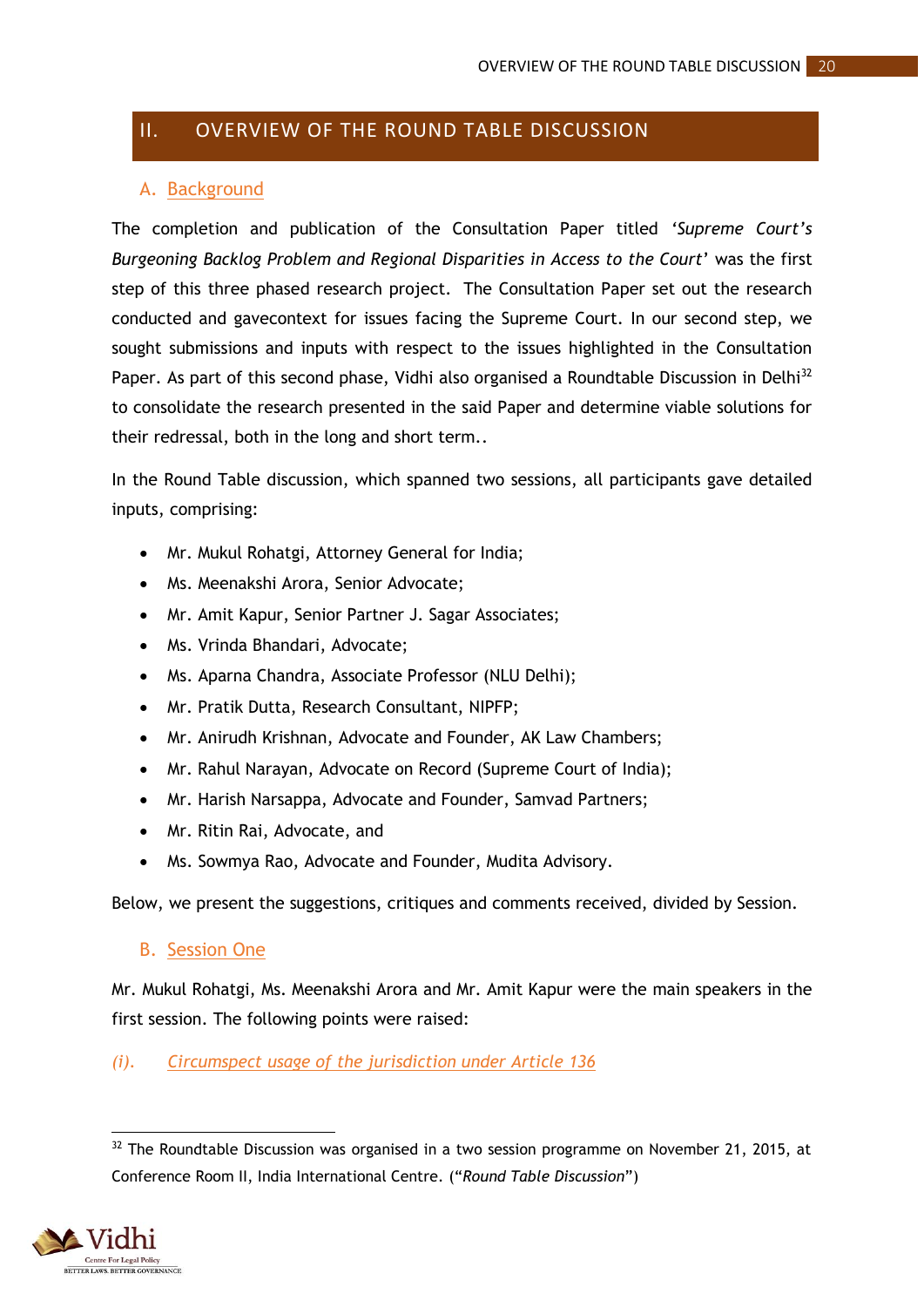All three speakers emphasised and reiterated the findings in the Consultation Paper pertaining to the growing bulk of SLPs in the Supreme Court.

Mr. Rohatgi expressed the need for judicial discipline while exercising this broad jurisdiction; he opined it should be used sparingly and not with the objective to correct every error in the High Courts' judgments and interim orders.

Ms. Arora highlighted the tendency of lawyers and litigants alike to test their chances of success by appealing any and all decisions in a routine manner before the Apex Court. According to her, lack of clarity in jurisprudence under Article 136 and the conflicting judgments emerging from different benches of the Supreme Court on similar cases have aggravated this tendency of chancing appeals before the Supreme Court.

Mr. Kapur, while concurring with the other two speakers, also stressed the need of stronger deterrence from the Supreme Court against lawyers and litigants filing frivolous appeals and SLPs.

#### *(ii). Specialised Benches and Experts to Assist the Supreme Court*

All three speakers emphatically supported setting up *specialised benches*, and engaging experts more frequently rather than on *ad-hoc* basis.

Mr. Rohatgi supported the suggestion to set up specialized benches with the example of the Taxation Bench, and its success in handling cases.<sup>33</sup>

Ms. Arora highlighted that setting up *specialised benches* would provide judges the opportunity to adjudicate matters in areas of law wherein they have expertise, past work experience and personal inclinations. She pointed out that such benches would also help dispose cases faster.

Mr. Kapur espoused creating a panel of experts to provide judges an interdisciplinary understanding of issues, pertaining to economics, science, technology, and so on. He further suggested that the Supreme Court revamp its roster system to ensure specialisation of judges, and that the High Courts do so as well. Such rosters, according to Mr. Kapur, would

<sup>33</sup> *'Why the Supreme Court's tax bench is timely'*, Alok Prasanna Kuma r, Live Mint, March 11, 2015, available at <http://www.livemint.com/Politics/zS9slLqZu3ySWkAHEBvv6M/Why-the-Supreme-Courts-tax-bench-is-timely.html> (accessed on December 21, 2015).



1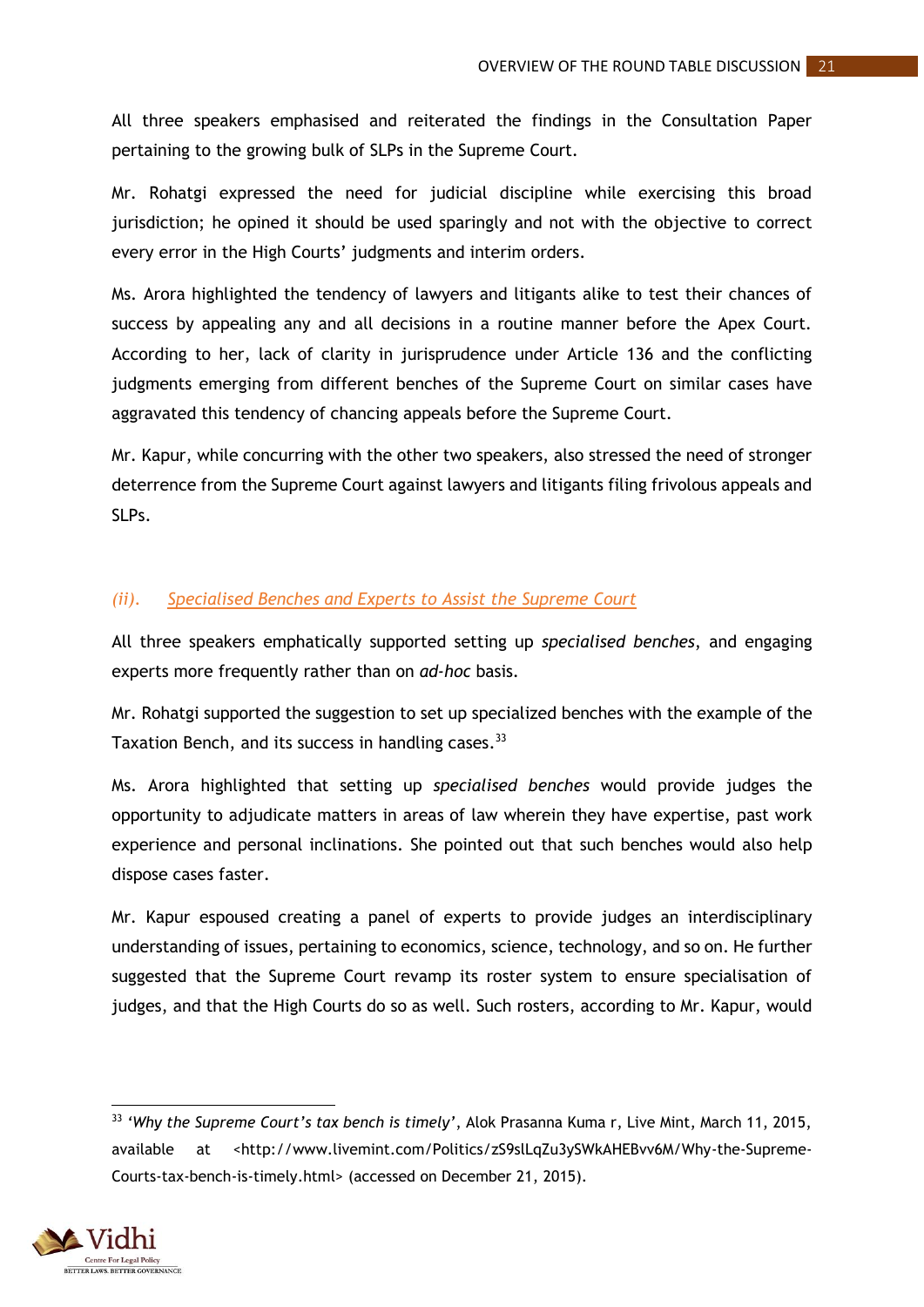allow the concerned judge to be optimally efficient in her or his area of expertise and would therefore ensure well-reasoned and definitive judgments.

### *(iii). Larger Constitutional Benches*

The speakers also reaffirmed the Consultation Paper's findings regarding the decline in the number of constitutional benches (of 5 or more judges). The Supreme Court's diminishing role as a Constitutional Court has been the subject of much debate between jurists, lawyers and judges alike, which the Consultation Paper traced over time.<sup>34</sup> The Supreme Court presently functions primarily in two judge benches, contrary to its original scheme.

While tracing the history of the Supreme Court, it was emphasised how it was set up primarily to address complex questions of Constitutional Law by benches comprising 5 or more judges. He opined that the Supreme Court should revert to its original character and constitute constitutional benches more frequently, which at present is logistically implausible given its exploding docket. The recent NJAC judgment was referred to as a case in point, highlighting the Supreme Court's inability to constitute larger benches.

It was also pointed out that smaller benches often pass conflicting judgments on common propositions of law, thereby muddling jurisprudence. larger bench judgments would thus ensure clarity in jurisprudence emerging from the Apex Court, especially on contentious issues like the scope of powers under Article 136 of the Constitution. It was suggested that such clear and unequivocal jurisprudence would go a long way in curtailing the frivolous litigation rampant in the Supreme Court.

It was suggested that the Supreme Court needs to be more prudent in its capacity as a constitutional court.

#### *(iv). National Court of Appeals*

The Consultation Paper had made the following argument:

<sup>34</sup> K K. Venugopal, "*Towards a true Constitutional Court***",** The Hindu (April 29, 2010), available at <http://www.thehindu.com/opinion/lead/towards-a-true-constitutional-court/article417979.ece>; see also, Justice Bhagwati's opinion in *Bihar Legal Support Society, through its President, New Delhi v. Chief Justice of India* (1986) 4 SCC 767 ("*Bihar Legal Support Society*").



**.**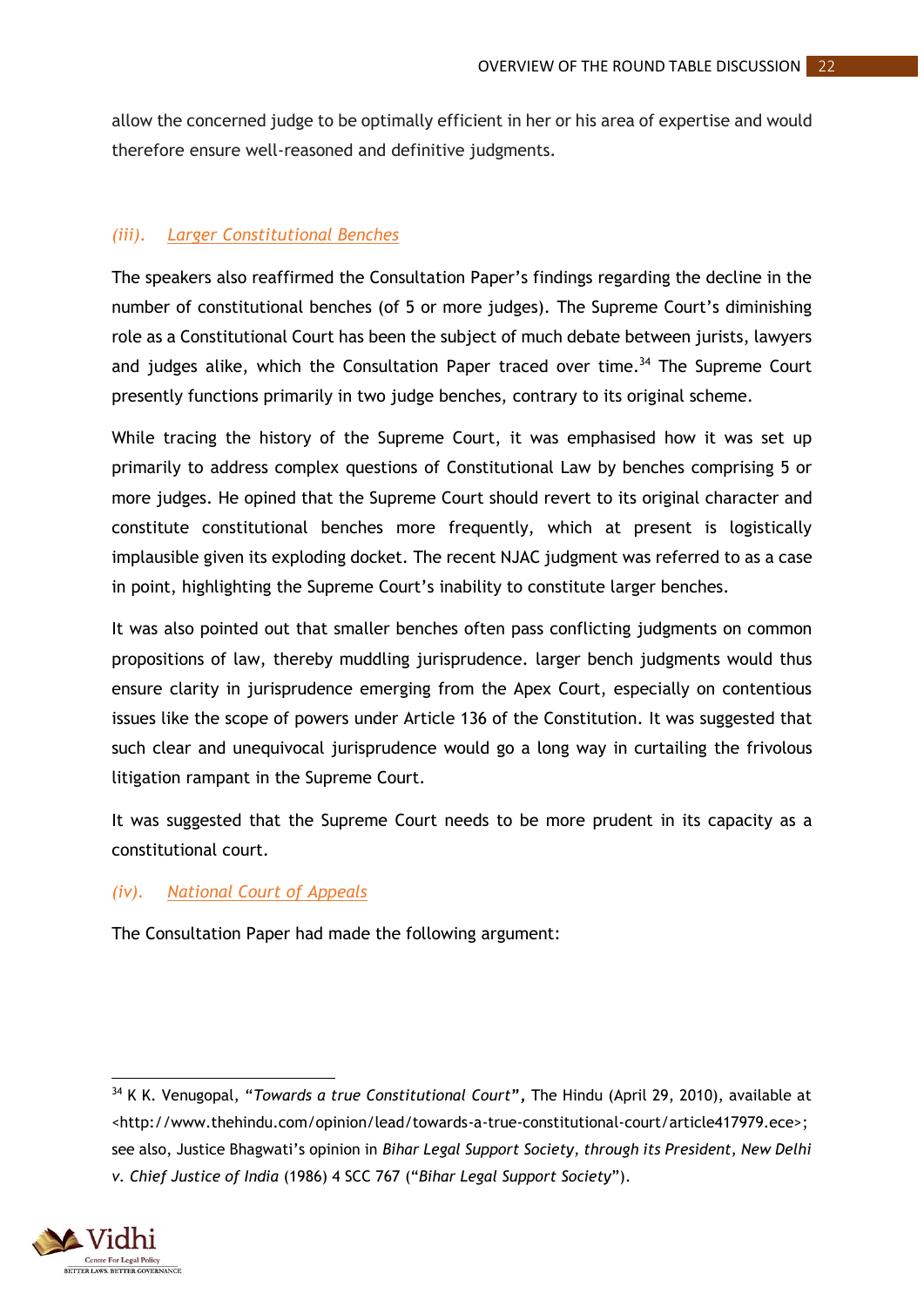(a). An exploding docket, largely comprising SLPs and regular appeals, is undermining the Supreme Court's ability to exercise its Original Jurisdiction and address issues of greater public importance.

(b). While numerous institutional and administrative reforms aimed at rectifying the Supreme Court's diurnal functioning are in the pipeline, a more drastic change is needed to abate the high number of appeals.

(c). One such change could be setting up National or Regional Courts of Appeals that are at par with the Supreme Court but adjudicate only non-constitutional appellate matters.<sup>35</sup>

The speakers, however, had a mixed response to the proposed Court of Appeals. While some accepted the proposal as a possible solution, opposition to it was against it for two reasons. First, that the actual possibility of the constitutional amendment needed to establish this additional hierarchy would be bleak; second, that setting up regional courts of appeals might result in divergent views and conflict jurisprudence on vital questions of law.

# <span id="page-27-0"></span>C. Session Two

The second session of the Round Table discussion involved lawyers, academics and other stakeholders from the legal fraternity, namely Ms. Vrinda Bhandari, Ms. Aparna Chandra, Mr. Pratik Dutta, Mr. Anirudh Krishnan, Mr. Rahul Narayan, Mr. Harish Narsappa, Mr. Ritin Rai and Ms. Sowmya Rao. The following suggestions and comments were received during this session:

(i). While most speakers agreed that the Supreme Court should mainly adjudicate important questions of constitutional law, they also believed that establishing additional Court of Appeals would add to the exploding docket. As such, they argued reforms should be pursued within the existing framework of the Judiciary.

(ii). To regulate the length of submissions made at the time of issuing notice and admitting a matter, some speakers suggested that paper arguments would be more efficient than oral submissions.

(iii). Some also emphasised that any reforms in the Supreme Court should be accompanied by similar reforms in state High Courts and subordinate levels of the judiciary.

<sup>35</sup> T.R Andhyarujina, "*Studying the U.S. Supreme Court's Working",* (1994) 4 SCC (Jour) 1 [<http://www.livelaw.in/sc-seeks-response-centre-national-court-appeal/>](http://www.livelaw.in/sc-seeks-response-centre-national-court-appeal/) (accessed September 11, 2015).



1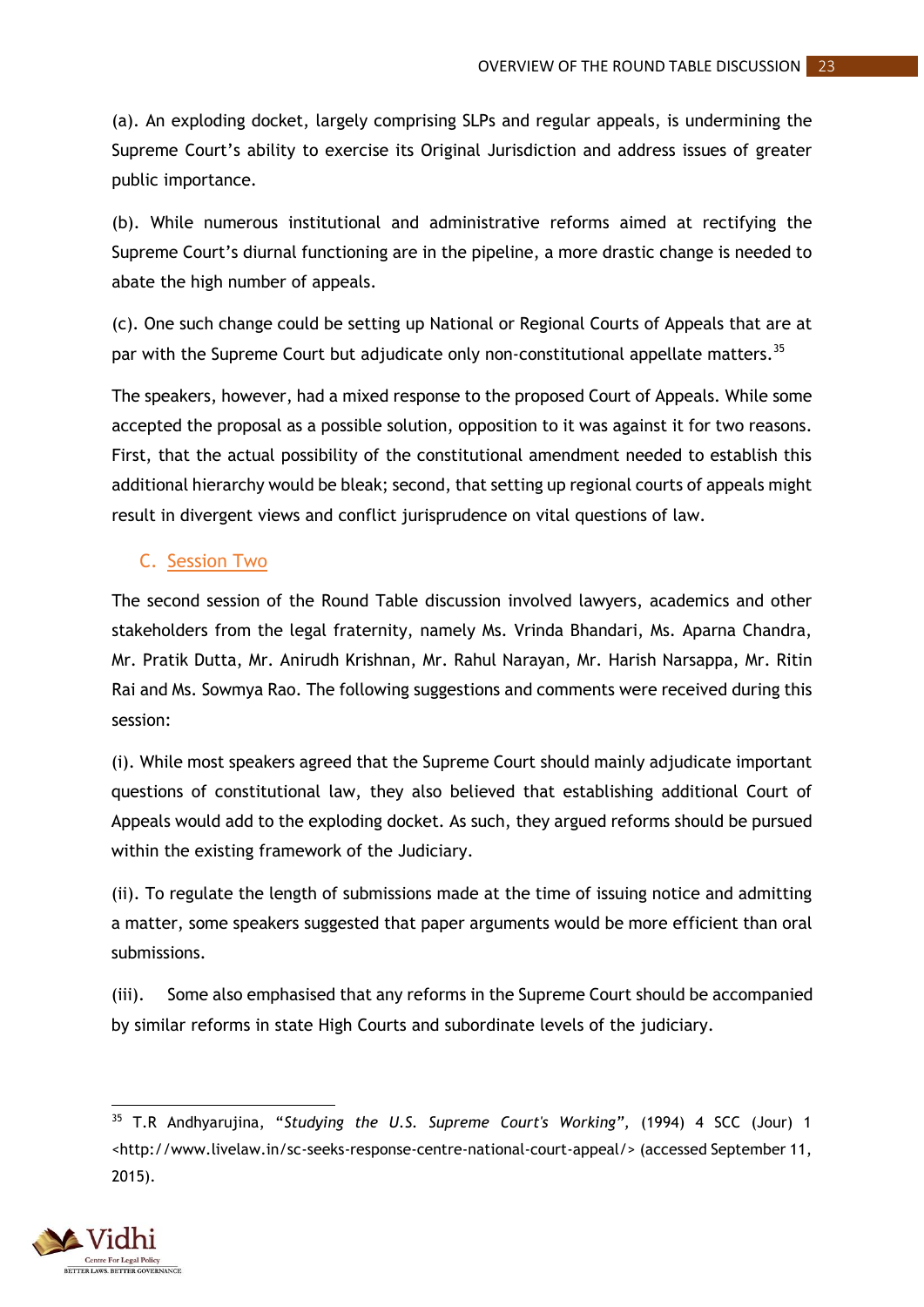(iv). With respect to disparity in access, it was recommended that videoconferencing should be used to ensure access to distant litigants in a cost effective manner.

(v). In order to improve the overall functionality of the Supreme Court, it was pointed out that administrative staff should be afforded more competitive incentives to attract better candidates for these positions.

### <span id="page-28-0"></span>D. Suggestions, Points and Critiques to Be Incorporated

Given the wide array of inputs received at the Round Table Discussion, we divided them into four heads as follows:

- (a). Suggestions on the judicial side;
- (b). Suggestions for judicial administration;
- (c). Suggestions for executive changes; and
- (d). Suggestions for legislative changes

#### (A). *Suggestions on the Judicial Side*

(i). *Jurisdiction under Article 136:* The paramount concern relating to a purely judicial aspect was the excessive exercise of the Court's discretionary jurisdiction under Article 136 of the Constitution, to grant *Special Leave* to appeal. As recorded in the Consultation Paper, around 34 percent of SLPs filed in 2014 were still pending in 2015. Furthermore, random sampling of 378 SLPs pending before the Supreme Court indicated an extremely high acceptance rate of 40 percent. The subsequent chapters of this Report will incorporate recommendations made to reign in this ballooning 'acceptance rate.' These include the need for the Supreme Court to exercise greater judicial discipline, stabilise and clarify jurisprudence on Article 136, impose reasonable costs on lawyers and litigants filing frivolous SLPs to deter wanton disregard of the Apex Court's time and resources, and prepare a succinct format for drafting SLPs to ensure concise and precise arguments. The Report will also explore the lack of trust that afflicts the relation between the Supreme Court and different High Courts, and how the practice of *continuous mandamus* is detrimental to the judicial setup.

# (B). *Suggestions regarding Judicial Administration*

i). *Specialist Benches and Engagement of Experts*: In an age when litigation involves interdisciplinary issues, often in niche subject areas, engaging experts is paramount to the

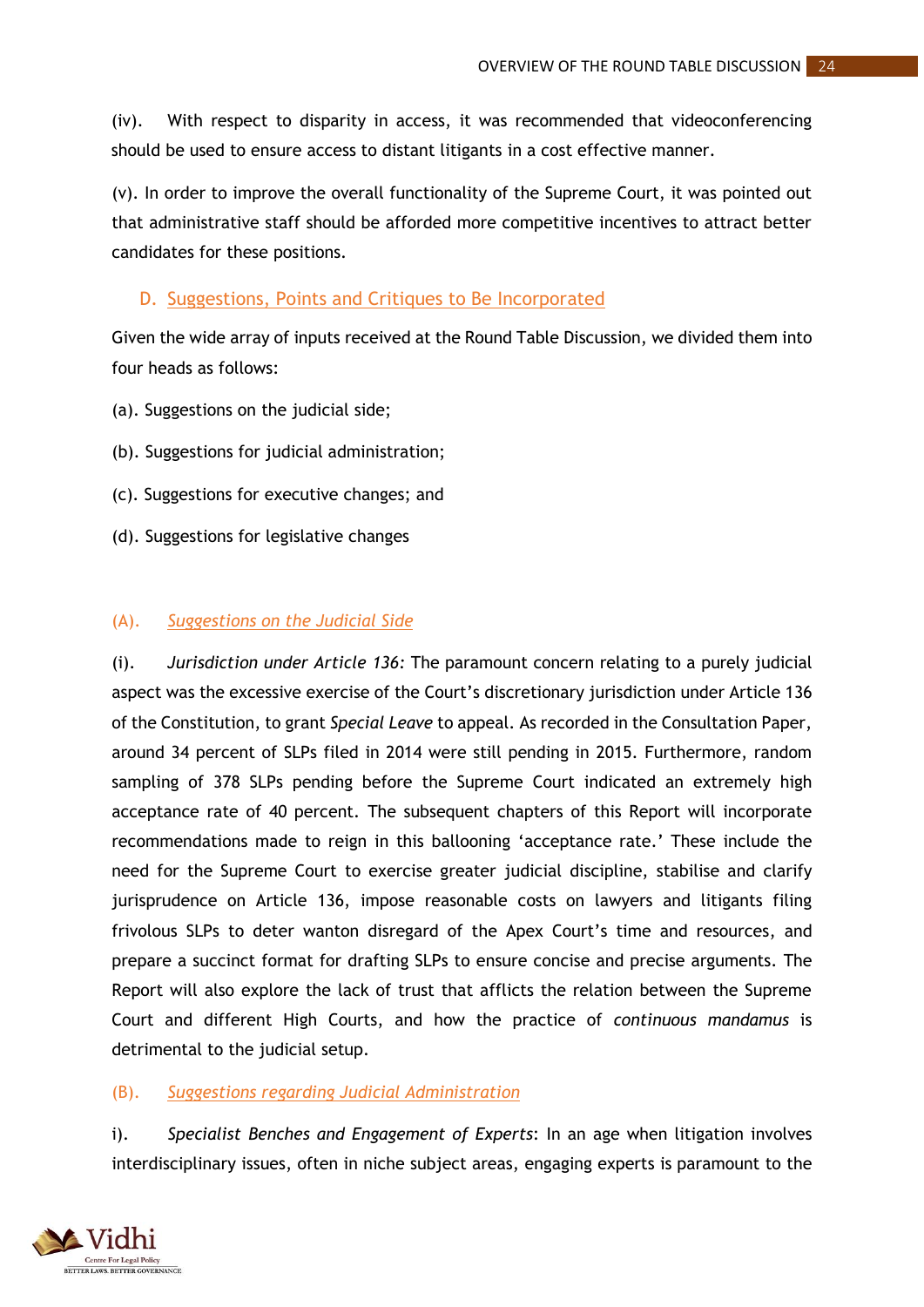justice delivery mechanism. Earlier this year, in its latest edition of the *Scarman Lecture*  series, the Law Commission of the UK received some vital inputs on the utility of experts in determining legal policy and adjudication,<sup>36</sup> given their ability to deliver precise and wellreasoned arguments in relevant disciplines, especially in interdisciplinary disputes.

As mentioned above, the main speakers in session one also suggested expanding the use of experts and re-assigning rosters to set up specialised benches. The subsequent chapters of this Final Report will review these suggestions, and evaluate the viability of setting up an independent research panel of experts and a more efficient and meritorious mechanism of recruiting judicial clerks.

ii). *Adjudication of Constitutional Disputes* – The Consultation Paper used empirical data from Nick Robinson's research to show how the Supreme Court has transformed into a regular appellate court,<sup>37</sup> a troubling aberration given its original purpose to adjudicate important questions of law. The Round Table provided inputs regarding means to gradually reverse this trend. The subsequent chapters of this Report will incorporate these proposed solutions and emphasize the importance of larger Constitutional Benches. They will review the pros and cons of retaining this new avatar vs. restoring its original status.

iii). *Re: Miscellaneous Suggestions* - In addition to the abovementioned points, the following inputs were received:

(a). Laying down potential timelines to adjudicate regular appeals;

(b). Improving the standard of judicial clerks who assist judges with research;

(c). Expanding e-court facilities such as video conferencing to improve accessibility;

(d). Conducting regular orientation sessions for Supreme Court judges on current trends of judicial backlog and possible solutions.

(C). *Suggestions Regarding Executive Changes*

i). Re: Guidelines Regulating Centre and State Governments' Litigation - As mentioned before, the Government, at the Central and State levels, is the biggest litigant before the

<sup>&</sup>lt;sup>37</sup> Nick Robinson Quantitative Analysis (n 9).



<sup>1</sup> <sup>36</sup> "The Law Reform Enterprise: Evaluating the Past and Charting the Future", Scarman Lecture 2015, March 24, 2015. The transcript of this lecture is available at <http://www.lawcom.gov.uk/wpcontent/uploads/2015/05/Scarman\_Lecture\_2015\_as\_delivered.pdf> (accessed on November 23, 2015) ("*Scarman Lecture*").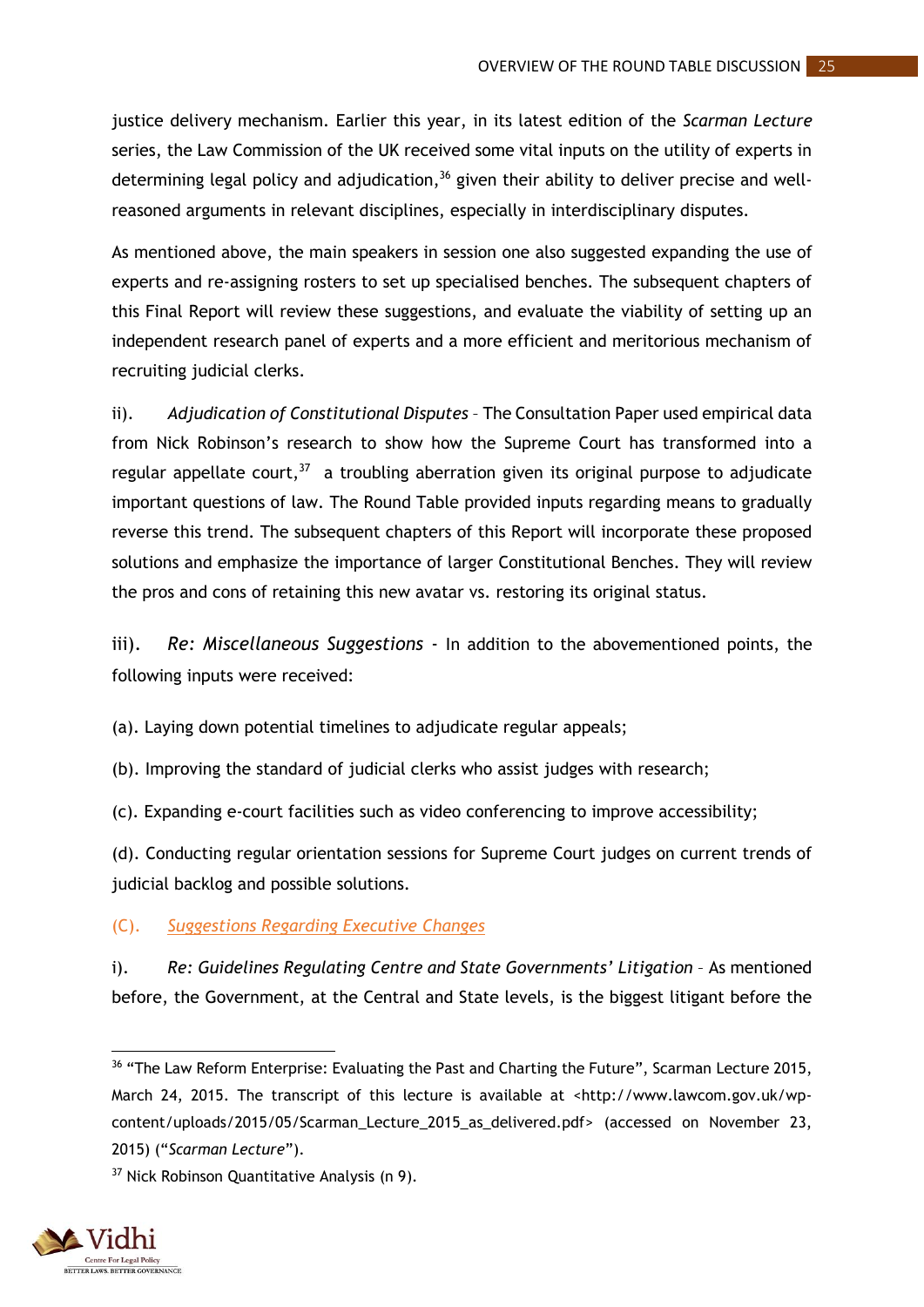Supreme Court. The Ministry of Law and Justice issued a list of elaborate Guidelines titled 'National Litigation Policy' to curb inexpedient governmental litigation.<sup>38</sup> In its endeavour to streamline its litigation, the said policy recommended that government litigation should be well coordinated between the concerned officials, ensuring pursuit of 'good cases' and removing bad ones.

Both sessions at the Round Table Conference yielded valuable inputs in this regard. Mr. Amit Kapur suggested that concerned officials in the government should be required to stipulate their reasons for preferring the regular appeal, or a SLP, and put these reasons on record as part of the file noting(s).

This Report will thus recommend how to more stringently implement this policy, either by amending it or by adopting other more definitive regulatory and statutory frameworks.

(D). *Suggestions Regarding Legislative Changes*

i). *Re: Setting up Court of Appeals* – As mentioned earlier, while the Consultation Paper made this proposal, it received a mixed response at the Round Table. Subsequent chapters of this Report will review these submissions and the original conclusions presented in the Consultation Paper, to present the pros and cons of setting up a Court of Appeals.

ii). *Re: Amendments to Statutes Granting Right of First Appeal against Tribunals*  Many participants, particularly the three main speakers in session one, said that the laws setting up adjudicatory tribunals needed amendments. They argued that most of these laws conferred the rights of first appeal directly to the Supreme Court, without assessing the judicial impact of this right. Some of the statutes conferring the right to first appeal directly to the Supreme Court, against any judgment or order passed by a statutory tribunal constituted thereunder, are as follows:<sup>39</sup>

(a). Electricity Act, 2003 (under Section 125, appeals against decisions of the Appellate Tribunal for Electricity vest in the Supreme Court);

(b). The Armed Forces Tribunal Act, 2007 (under Section 30, appeals against final decision or order of the Tribunal can go directly to the Supreme Court);

 $39$  Annual Report (n 2), p. 60-61.



1

 $38$  The said guidelines are available at <www.lawmin.nic.in/la/nlp.doc> (accessed on December 19, 2015).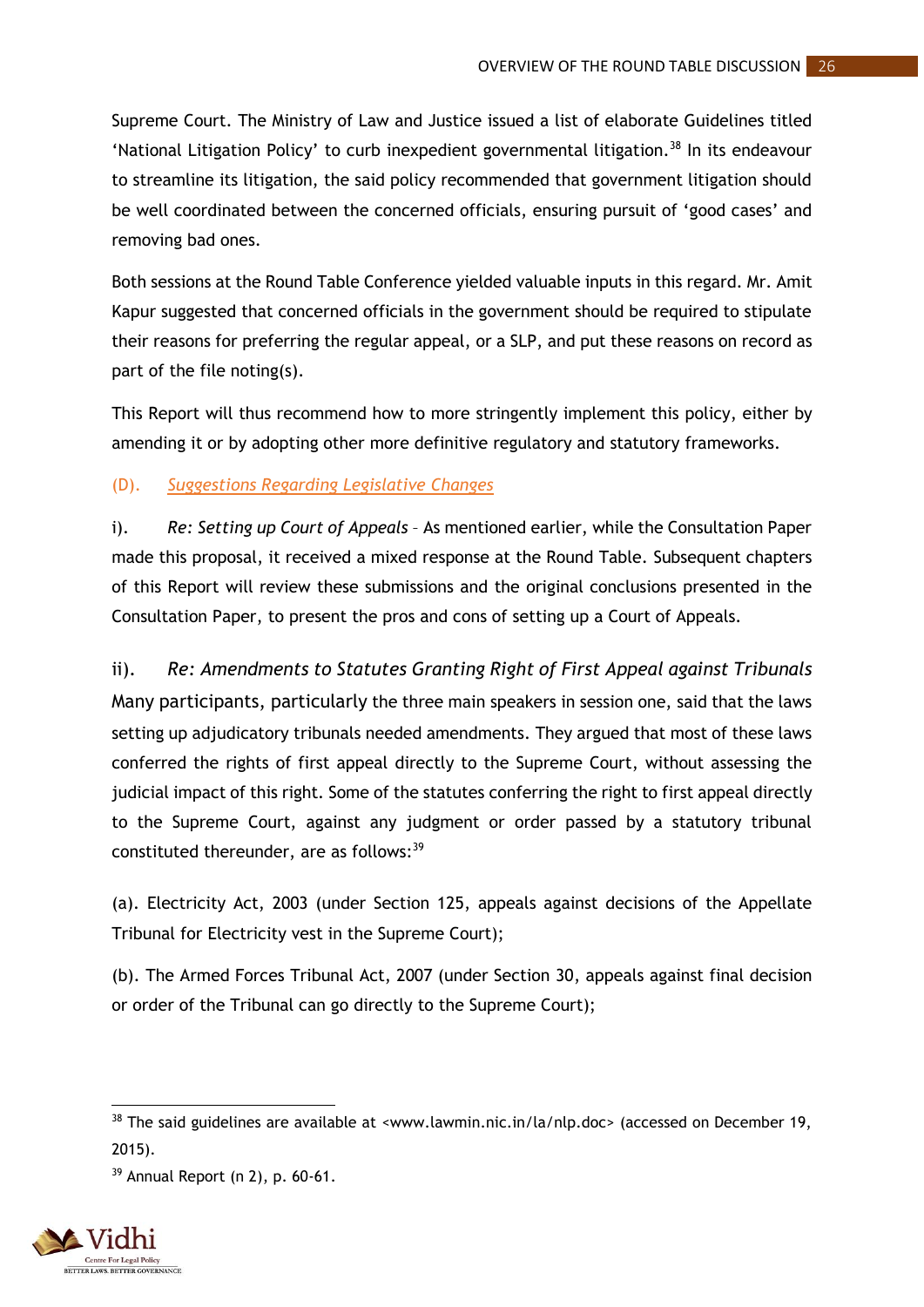(c). Customs Act, 1962 (while CESTAT is the final appellate authority in matters pertaining to classification and valuation, an order from the Tribunal is appealable directly to the Supreme Court);

(d). Competition Act, 2002 (under Section 53T, orders or decisions of the COMPAT are appealable directly to the Supreme Court);

(e). The National Green Tribunal Act, 2010 (under Section 22, any award, decision or order of the NGT may be assailed before the Supreme Court);

(f). The Securities and Exchange Board of India Act, 1992 (under Section 15Z, any decision or order passed by the Securities Appellate Tribunal may be assailed before the Supreme Court);

(g). Telecom Regulatory Authority of India Act, 1997 (under Section 18, any final order of the TDSAT is appealable to the Supreme Court, subject to the conditions listed therein)

As a result, there is a spurt of regular appeals preferred before the Supreme Court from statutory tribunals. These statutory appeals are in addition to the power of the Supreme Court to grant special leave to appeal under Article 136. This Report will review these legislations and emphasise the need for urgent legislative reforms and amendments. It will further review the comparative viability of vesting these appellate powers in National Court of Appeals, or before concerned High Courts.

#### <span id="page-31-0"></span>E. Additional Suggestions and Inputs for the Supreme Court's functioning

While most suggestions and inputs received were quite helpful for the present Final Report, some points addressed the overall operational framework of the Supreme Court. While these suggestions present sound inputs for enhancing the working of the Court, they do not focus on the areas under review in the present Consultation Paper. The suggestions have been listed below, but will thus not be addressed within the framework of this Final Report:

(a). Do away with Senior Advocates to reduce litigation, as the nature of lawyers influences the filing of cases.

(b). Impose word limits in SLPs and limit Admission proceedings to 'written submissions' alone.

(c). Review the functioning of the social justice bench by attending its sessions regularly.

(d). Determine the reasons behind the Supreme Court's liberal disposition in allowing SLPs.

(e). Provide sufficient funding to High Courts and Subordinate Courts.

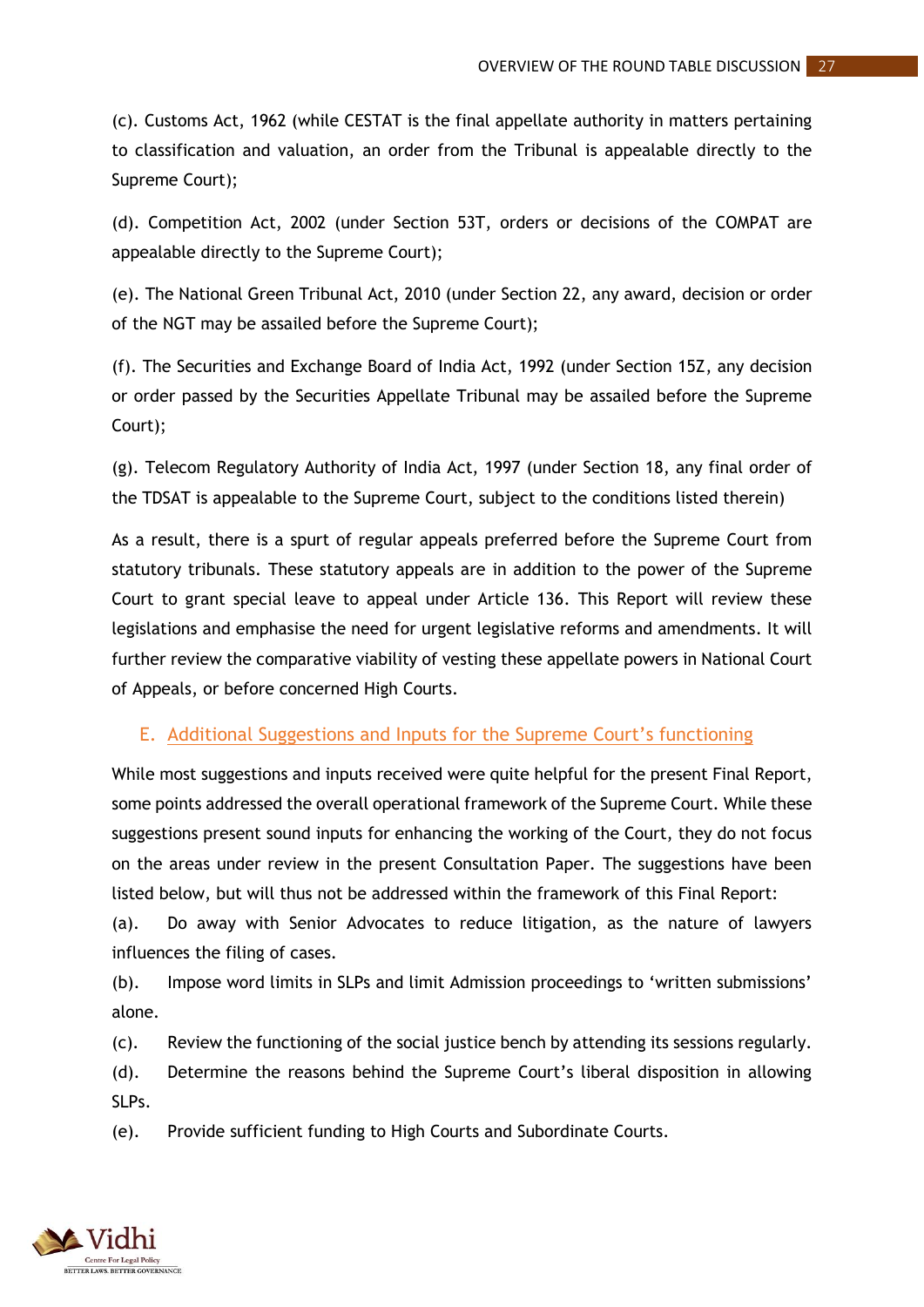# <span id="page-32-0"></span>F. Issue of Geographic Proximity between High Courts and the Supreme Court

The Consultation Paper presented empirical data and charts to determine the effect of geographical proximity of a state's High Court to the Supreme Court of India in accessing the latter. Speakers in the Round Table discussion rebutted some of these findings and data. Therefore, in order to verify and reiterate its findings from the Consultation Paper, the subsequent chapters will attempt to further break down these empirical details, and validate these findings with additional data derived from secondary sources.

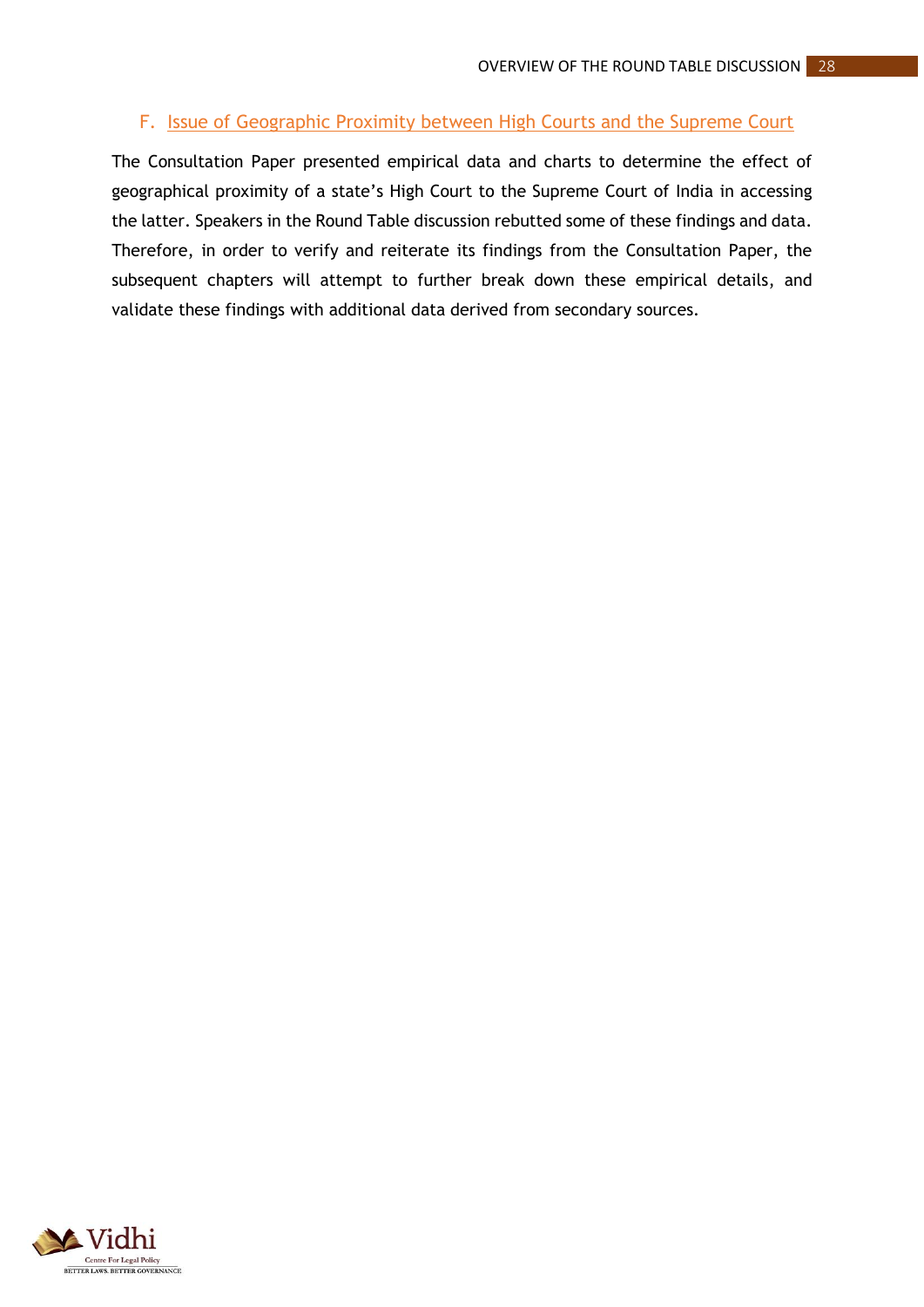# <span id="page-33-0"></span>III. RECOMMENDATIONS AND SUGGESTIONS TO IMPROVE SUPREME COURT FUNCTIONING

In view of the findings of our empirical research, as well as the inputs received at the Round Table Discussion, the present chapter has reviewed seven main recommendations. This chapter will present the benefits and shortcomings of each and conclude with our final suggestions.

#### <span id="page-33-1"></span>National and Regional Courts of Appeals and Regional Benches of the Supreme Court

As mentioned earlier, the Consultation Paper proposed a National Court of Appeals to contain the SC's exploding docket due to regular appeals, which received a mixed response at the Round Table discussion. An independent Court of Appeals has several benefits and shortcomings. The benefits of such a Court of Appeals would be that it would restore the Supreme Court's focus onconstitutional cases, as well as reduce its exploding docket.

However, any new Court of Appeals will be burdened with a cumbersome workload on inception. Merely setting up an independent tier of Court of Appeals, without exercising greater judicial restraint, will not reduce the exploding docket, since the Court of Appeals would inevitably succumb to similar pendency problems. Thus there would little chance of such a court making the judiciary more efficient.

Another shortcoming is that an independent Court of Appeal might not viable under the present constitutional framework. Setting up an independent Court of Appeals would require a Constitutional Amendment stipulating two main principles – first, transfering Appellate jurisdiction, hitherto vested in the Supreme Court under the Constitution, as well as independent statutes,<sup>40</sup> to the newly established National and Regional Court of Appeals; and second, conferring power on the Parliament to enact appropriate legislation for the setting up and functioning of the Court of Appeals, and allied matters. Numerous eminent lawyers<sup>41</sup> and a former Chief Justice of India,  $42$  have expressed reservations against splitting

<sup>42</sup> *Inaugural R.K. Jain Memorial Lecture*, Address by Hon'ble Mr. Justice K.G. Balakrishnan (Chief Justice of India as he then was), available at <



**.** 

<sup>40</sup> SC Practice Handbook, (n 25).

<sup>41</sup> Indu Bhan, *'Do we really need a National Court of Appeal?'*, the Financial Express, November 5, 2014, available at <http://www.financialexpress.com/article/industry/do-we-really-need-anational-court-of-appeal/5254/> (accessed on December 27, 2015).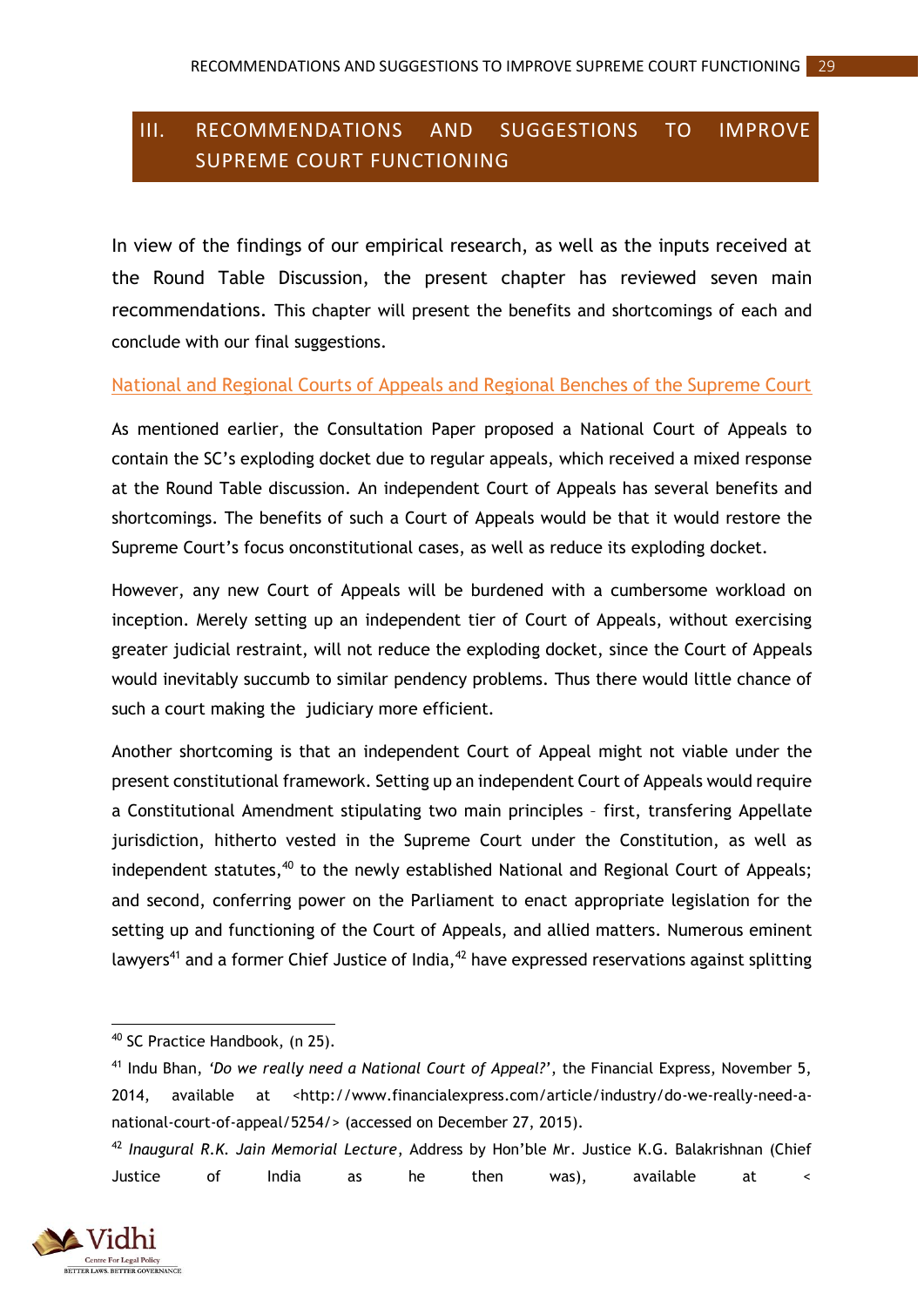the Supreme Court into regional benches, which will tamper with the original concept of an apex court, envisioned by the drafters of the Constitution. With growing ambiguity on how the Supreme Court invokes the *Basic Structure* doctrine to ensure its *primacy* and independence, $43$  there are legitimate concerns about any constitutional amendment, and accompanying legislation, that would divest the Supreme Court of its appellate jurisdiction and transfer this jurisdiction to an independent Court of Appeals.

Thus, while the idea of a tier of Courts of Appeals is attractive, it is bound to run into these challenges, concerning the constitutional *vires* of such a tier of appellate courts Further, as already discussed, such newly established Courts would inherit an overburdened docket which will not yield the desired result in improving efficiency. Reducing judicial backlog will still need greater judicial discipline in the Supreme Court's exercise of its appellate jurisdiction. In view of the fact that the proposed Court of Appeals do not adequately resolve the *exploding docket* of the Supreme Court, and has huge costs and challenges in its implementation, this solution is not feasible at the moment.

# <span id="page-34-0"></span>a) Specialised Benches and Greater Engagement of Experts in the Supreme **Court**

In light of the comments made at the Round Table discussion, the present recommendation explores two specific facets: namely, setting up specialised rosters and benches, and engaging more experts in complex and interdisciplinary disputes before the Supreme Court.

With respect to setting up specialised benches, the Supreme Court's recent experiment of constituting a two-judge bench to address tax cases<sup>44</sup> has yielded positive results.  $45$  As per our empirical research, the specialised bench regularly heard (and disposed of) more than

<sup>45</sup> Alok Prasanna Kumar, *'Why the Supreme Court's Tax Bench is Timely'*, live Mint, available at [<http://www.livemint.com/Politics/zS9slLqZu3ySWkAHEBvv6M/Why-the-Supreme-Courts-tax](http://www.livemint.com/Politics/zS9slLqZu3ySWkAHEBvv6M/Why-the-Supreme-Courts-tax-bench-is-timely.html)[bench-is-timely.html>](http://www.livemint.com/Politics/zS9slLqZu3ySWkAHEBvv6M/Why-the-Supreme-Courts-tax-bench-is-timely.html) (accessed on December 22, 2015).



<sup>1</sup> http://supremecourtofindia.nic.in/speeches/speeches\_2010/cji\_address\_-\_rk\_jain\_lecture\_-\_30-1- 10.pdf> (accessed on January 04, 2016).

<sup>43</sup> *SC Advocates on Record Association & Anr. v. UOI*, (2015) 6 SCC 408 (NJAC Judgment). The Supreme Court struck down the Ninety-Ninth Constitutional Amendment and the NJAC Act, as unconstitutional, *inter alia* holding that both were violating the *basic structure* by transgressing the independence of the judiciary. This reasoning of the Supreme Court has evoked strong criticism about the ambiguous manner in which the *basic structure* has been morphed into an evolving doctrine, rather than a fixed, inalienable set of constitutional ethos.

<sup>44</sup> Shreeja Sen, *'Supreme Court sets up new benches for tax, criminal cases'*, live Mint, available at [<http://www.livemint.com/Politics/o1CE12NRGJBYSxFTkMmuJI/Supreme-Court-sets-up-new](http://www.livemint.com/Politics/o1CE12NRGJBYSxFTkMmuJI/Supreme-Court-sets-up-new-benches-for-tax-criminal-cases.html)[benches-for-tax-criminal-cases.html>](http://www.livemint.com/Politics/o1CE12NRGJBYSxFTkMmuJI/Supreme-Court-sets-up-new-benches-for-tax-criminal-cases.html) (accessed on January 7, 2016).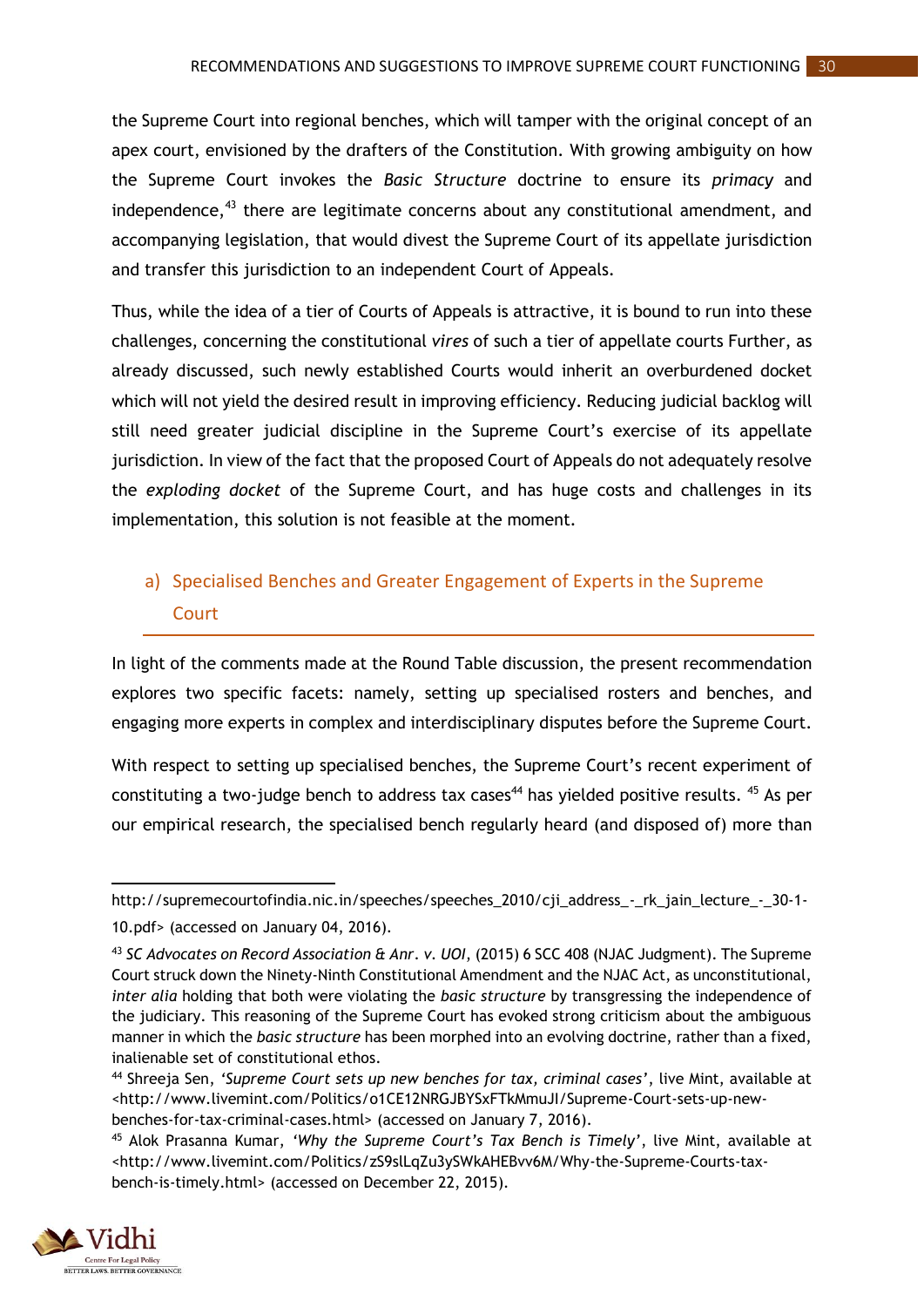1000 tax cases (delivering 289 orders and judgments) between March to December 2015. While specialised benches are not the only reform needed to reduce judicial backlog, the specialized Tax Bench certainly inspires confidence in this measure. In addition to the Tax bench, the Supreme Court also constituted a "Social Justice" bench to address certain kinds of public interest litigations in December 2014.

As has been noted before in this report, the Supreme Court is facing a growing influx of cases pertaining to taxation, ordinary civil matters, issues arising out of land acquisition, service law matter involving governmental employees, and criminal matters, especially pertaining to grant or denial of bail.<sup>46</sup> While the Supreme Court has been disposing of these regular matters, these have inevitably constrained its time and resources for adjudicating more important matters on questions of constitutional law. It is therefore recommended that specialised benches of two judges each may be constituted as a pilot programme, to study and review its success, for cases pertaining to the following areas of law:

- (a). Service matters;
- (b). Criminal Appeals;
- (c). Cases relating to land laws.

The Tax bench set up last year should continue hearing tax related questions exclusively, in addition to the additional specialist benches proposed above. This would effectively leave 23 judges of the Supreme Court to deal with and adjudicate other pending cases in the docket. These remaining judges should also be re-assigned on the roster, to adjudicate familiar issues as per their prior work experience as a litigator, or judge.

As suggested in the Roundtable, interdisciplinary experts in different fields, including economics, environment and health care, scientists, social scientists and activists, and academics, should be engaged in a structured and permanent fashion. Most legal disputes before the Supreme Court involving questions of public importance transcend a purely legal nature. They require a meticulous and thorough understanding cutting across disciplines, which may not be adequately covered through legal summations alone. Thus, engaging *experts* or specialists in such cases can be resourceful. Such engagement must be made more structured, where experts are allowed to file detailed briefs addressing legal disputes in their capacity of *amicus curiae*. We also recommend that the Supreme Court drafts and

**<sup>.</sup>** <sup>46</sup> *Nick Robinson, "A Court Adrift*" The Frontline (3 May, 2013), available at [<http://www.frontline.in/cover-story/a-court-adrift/article4613892.ece>](http://www.frontline.in/cover-story/a-court-adrift/article4613892.ece) (accessed on August 24, 2015) ("*Nick Robinson Court Adrift*").

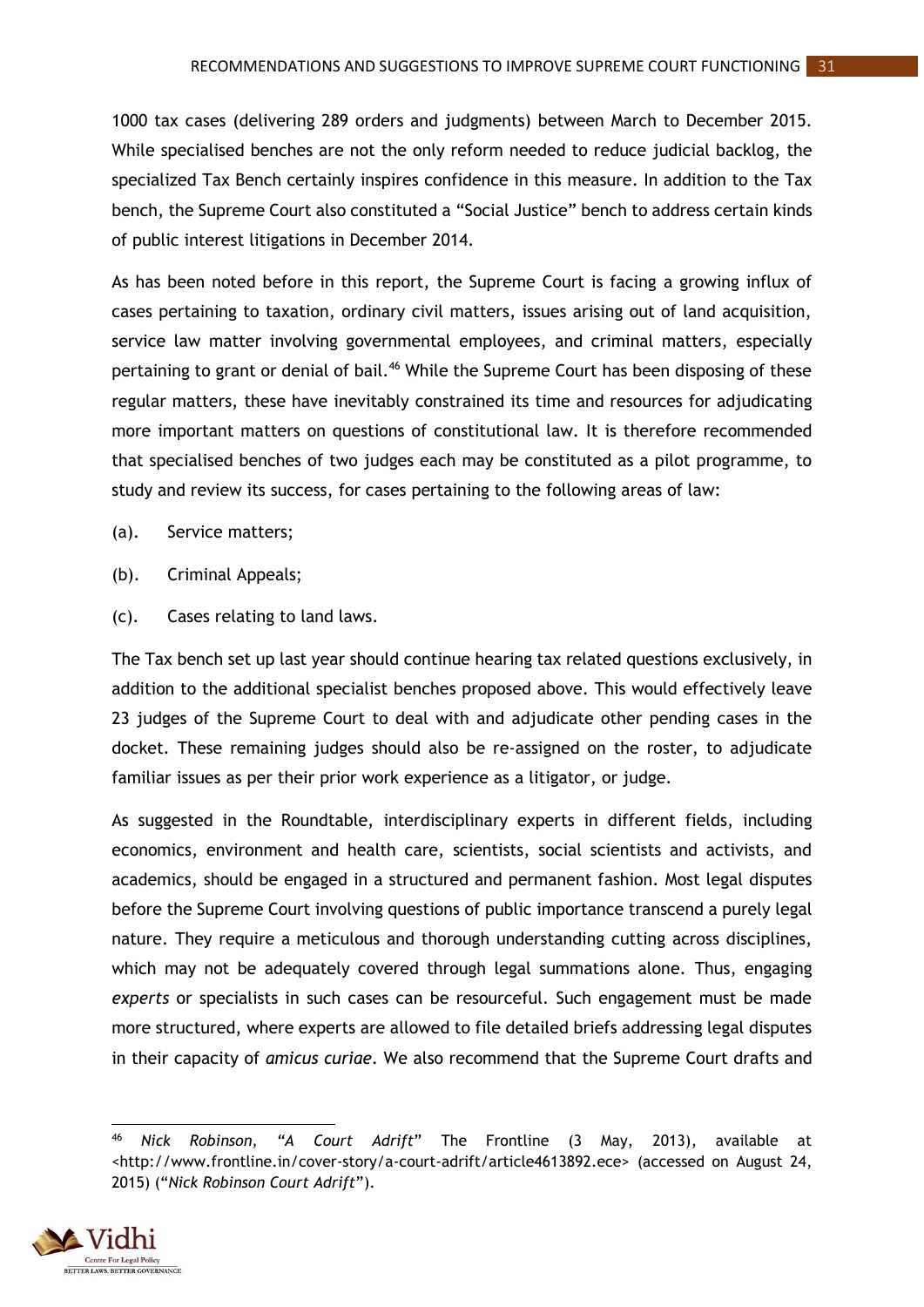notifies regulations formalising the engagement of experts in different cases, primarily based on need.

While setting up specialised benches and engaging experts would certainly reduce pendency in particular cases and help in delivering quality judgments, their contribution to reducing the backlog would be limited. For example, the special Tax Bench set up by the Supreme Court has brought down the number of taxation cases pending before it. However, the overall number of judgments for 2015 (when the Tax Bench was sitting) was only marginally better than the preceding year (i.e. 2014). Moreover, setting up such benches will use scarce judicial resources between the aforementioned cases, without making a significant impact on efficiency.

However, in light of the positive effects of the specialised Tax Bench, we still recommend that specialised benches in the aforementioned classes of cases be set up. It can be reasonably expected that such benches will improve the efficiency of the Supreme Court, despite not showing drastic and immediate success.

# <span id="page-36-0"></span>b) Ad-hoc Appointment of Retired Judges under Article 128 of the Constitution

Article 128 of the Constitution of India empowers the Chief Justice of India to request a former judge of the Supreme Court, or of a High Court who is duly qualified for appointment as a Supreme Court judge, to sit and act as a judge of the Supreme Court, with the previous consent of the President. The Law Commission highlighted the importance of re-engaging retired judges, in exercise of the powers under Article 128, in its 125<sup>th</sup> Report.<sup>47</sup> The Law Commission made the following recommendations in this regard:

*"4.8 …These retired judges constitute a pool of rich talent which requires to be fully utilized…. They have sharpened decision-making process which is an asset. Art of adjudication is in their blood. Court processes and court procedure are handy to them. They have acquired a certain expertise in dealing with matters civil, criminal, tax, labour and constitutional, coming before them…*

*4.12…It is recommended that the retired judges, minimum 12 in number, may be requested to sit in four Benches, each of three, and to take up old civil and criminal appeals… For implementing this suggestion, constitutional amendment is not necessary because article 128 will effectively assist in implementing this suggestion…."*

**<sup>.</sup>** <sup>47</sup> Report 125 (n 8).

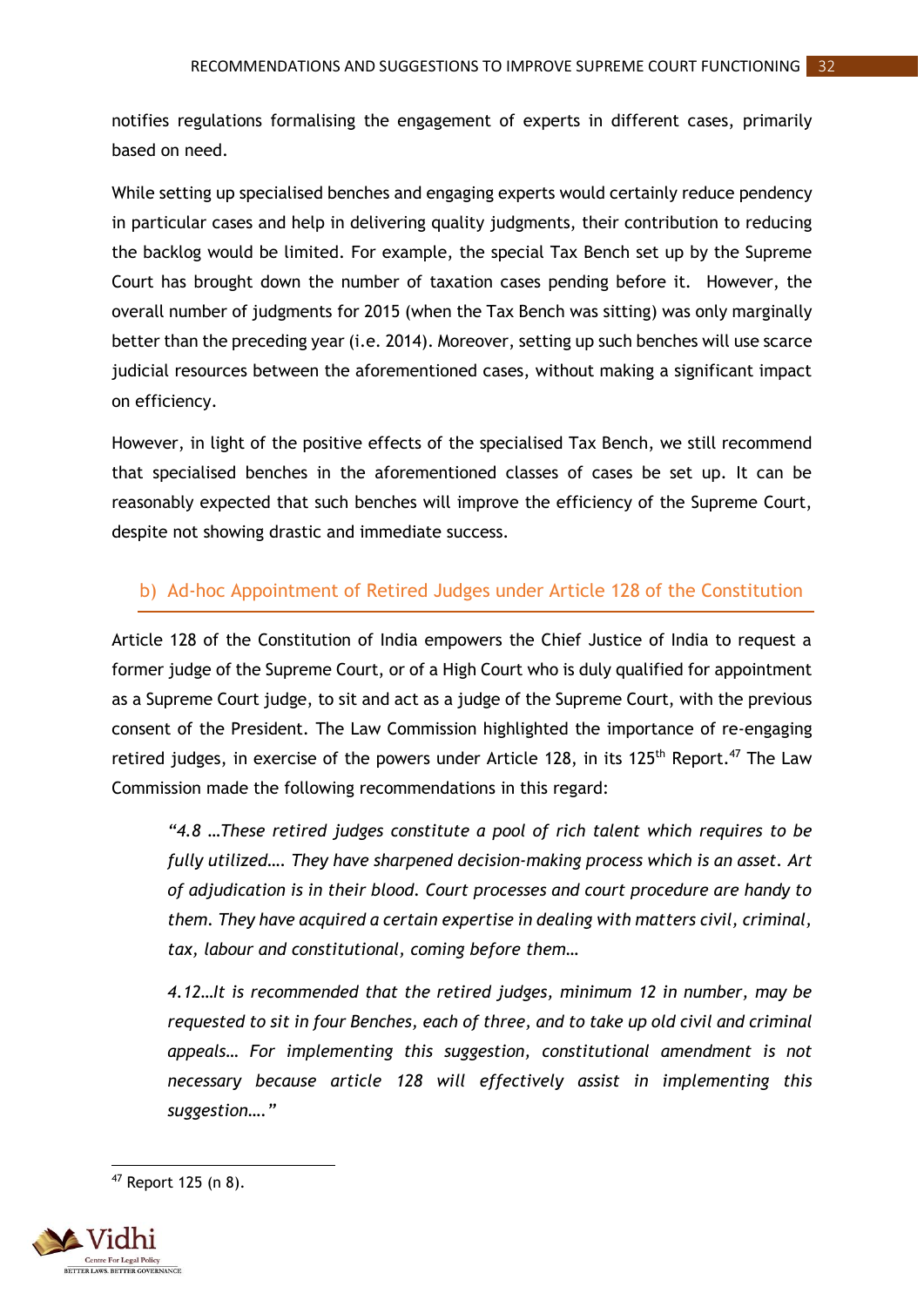The nature and scope of the power under Article 128 of the Constitution is broad and resourceful. As has been duly noted by the Law Commission in its 125<sup>th</sup> Report, retired judges constitute a skilful pool of adjudicators, with extensive knowledge of law and procedure. At a time when the Supreme Court has repeatedly experienced a massive constraint on its judicial resources, this power can prove to be opportune in reducing the mounting judicial backlog. As per the quantitative study on the Supreme Court's docket undertaken by Nick Robinson,<sup>48</sup> in 2011, seventeen percent (17%) of the regular hearing matters were more than five years old. Additionally, thirty-three percent (33%) of fresh admission matters were languishing at the stage of issuing notice for more than two years.

The above cited figures reflect a troubling trend of increasing delay in justice delivery, especially since they indict justice dispensation by the highest court in the land. The present Report, therefore, reiterates the recommendation of the Law Commission to constitute additional benches of *ad-hoc* judges to adjudicate and dispose older cases.

Such *ad-hoc* appointments certainly inspire confidence as a temporary measure to reduce the cumbersome workload, without compromising the quality of justice delivery. However, the constitution of such additional benches must not replace more permanent institutional and legislative reforms for reducing judicial backlog. This recommendation is merely to temporarily ameliorate the critical situation of judicial backlog by providing expeditious reprieve in long overdue cases. However, other recommendations as discussed in the present Report must be implemented simultaneously to bolster it.

At a time when judicial resources are scarce, it is essential that the provision under Article 128 of the Constitution of India is utilised to enhance the quality, as well as expedite the justice delivery mechanism by the Apex Court. The *ad-hoc* appointment of retired judges will allow to set up specialised courts without diluting the present strength of justices of the Supreme Court. There will obviously be additional costs which must be accounted for by enhancing expenditure on the judiciary. *Ad-hoc* appointments must also not be treated as a permanent solution to the problem of scarce judicial resources. Efforts must be made to make timely appointments to judicial offices and bolster the current strength with additional permanent personnel, including permanent judges.

#### <span id="page-37-0"></span>c) Special Leave Petitions under Article 136 of the Constitution

As has been noted in the earlier parts of this Report, the spate in special leave petitions filed before the Supreme Court is a massive burden on its docket and a primary cause of the

<sup>48</sup> Nick Robinson Quantitative Analysis (n 9).



**.**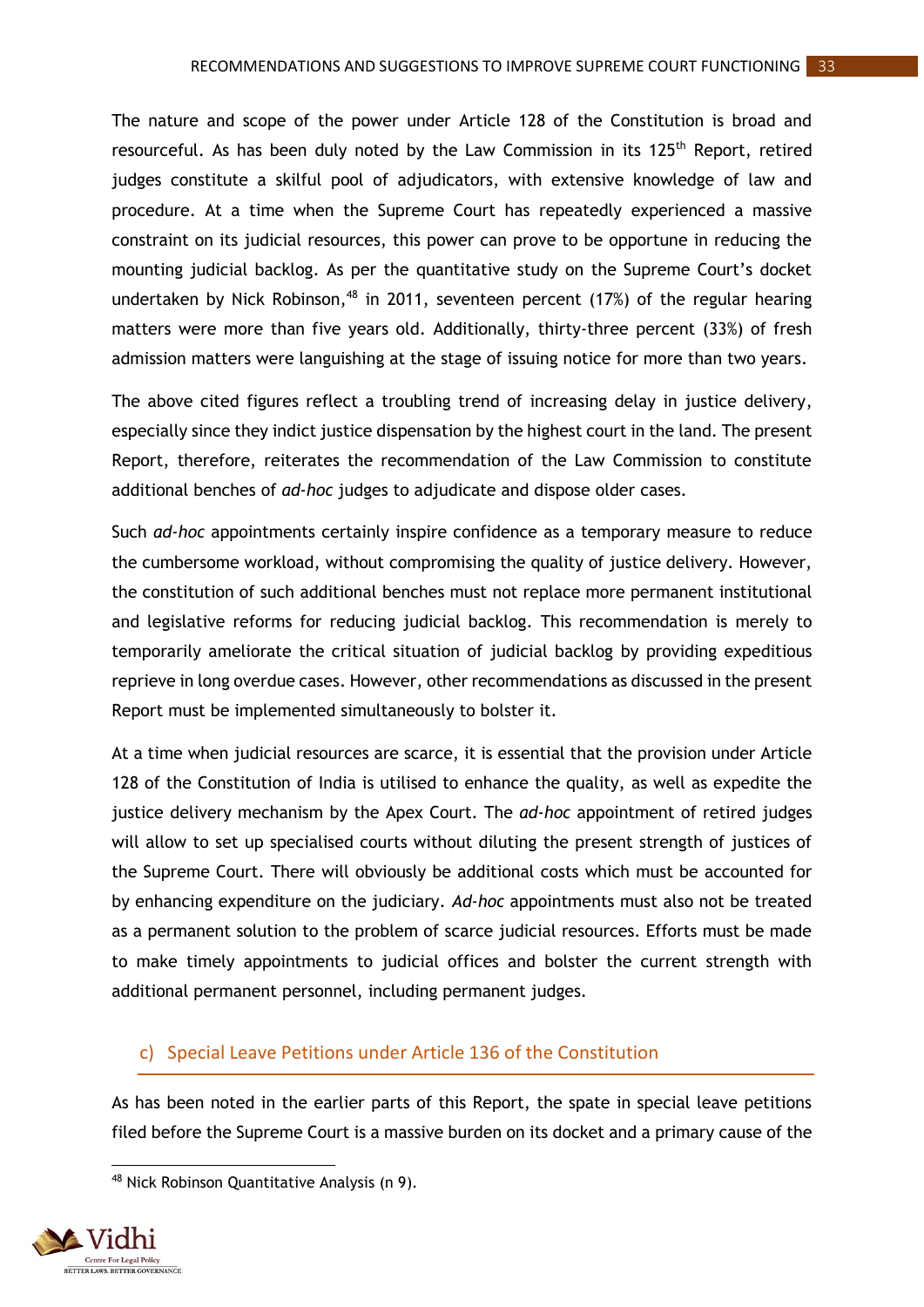burgeoning judicial backlog. The power to grant special leave to appeal before the Apex Court is broad and therefore requires judicial discipline in its exercise. This problem of overzealous exercise of the discretionary power in Article 136, requires a multi-pronged solution:

(a). The Supreme Court must exercise greater restraint and judicial discipline, limiting the invocation of this extraordinary jurisdiction under Article 136 to rare cases involving some serious question of law, or otherwise of public importance. This power must not be equated to a fact-finding mechanism, engaged at correcting every possible error in the judgments and orders emerging from the High Courts and numerous tribunals. Some cases which may be considered appropriate for exercising this extraordinary jurisdiction, are as  $follows: <sup>49</sup>$ 

- i) Matters involving substantial questions of law relating to the interpretation of the Constitution of India, or of national or public importance;
- ii) Cases including questions on the validity of laws;
- iii) Cases involving judicial review of constitutional amendments; and
- iv) Cases where the Supreme Court is satisfied there is evidence of a grave miscarriage of justice.

An important caveat is that these aforementioned criteria are not absolute; they are possible yardsticks for the Supreme Court to determine the propriety of allowing an SLP. The actual merit of a case is subjective to its factual matrix and the question(s) of law raised therein. In line with this reasoning, a constitutional bench of the Supreme Court categorically refused to lay down guidelines for curtailing the rate of Special Leave Petitions, in a recent Order.<sup>50</sup> It is important to note that the reform proposed here is not to limit the Court's jurisdiction under Article 136 but merely to suggest the exercise of greater discipline in *interpreting* that jurisdiction. Therefore, it does not conflict with the said Order passed by the constitutional bench, refusing to limit the scope of Article 136, since restricting the Supreme Court's power is different from exercising greater restraint in using that power.

(b). A stringent mechanism of cost imposition must be developed and enforced by the Supreme Court at an institutional level. Litigants experiment and file frivolous appeals in a last ditch attempt to secure their interests, disregarding the constraints such practices pose to judicial time and resources. With inadequate guidance from the concerned advocates

<sup>50</sup> Order dated 11.01.2016 in *Mathai @ Joby v. George & Anr.*, SLP (C) No. 7105 of 2010.



<sup>1</sup> <sup>49</sup> Sh. K.K. Venugopal (Senior Advocate), R.K. Jain Memorial Lecture, transcript available at http://www.thehindu.com/multimedia/archive/00112/R\_K\_\_Jain\_Memorial\_\_112842a.pdf (accessed on January 12, 2016).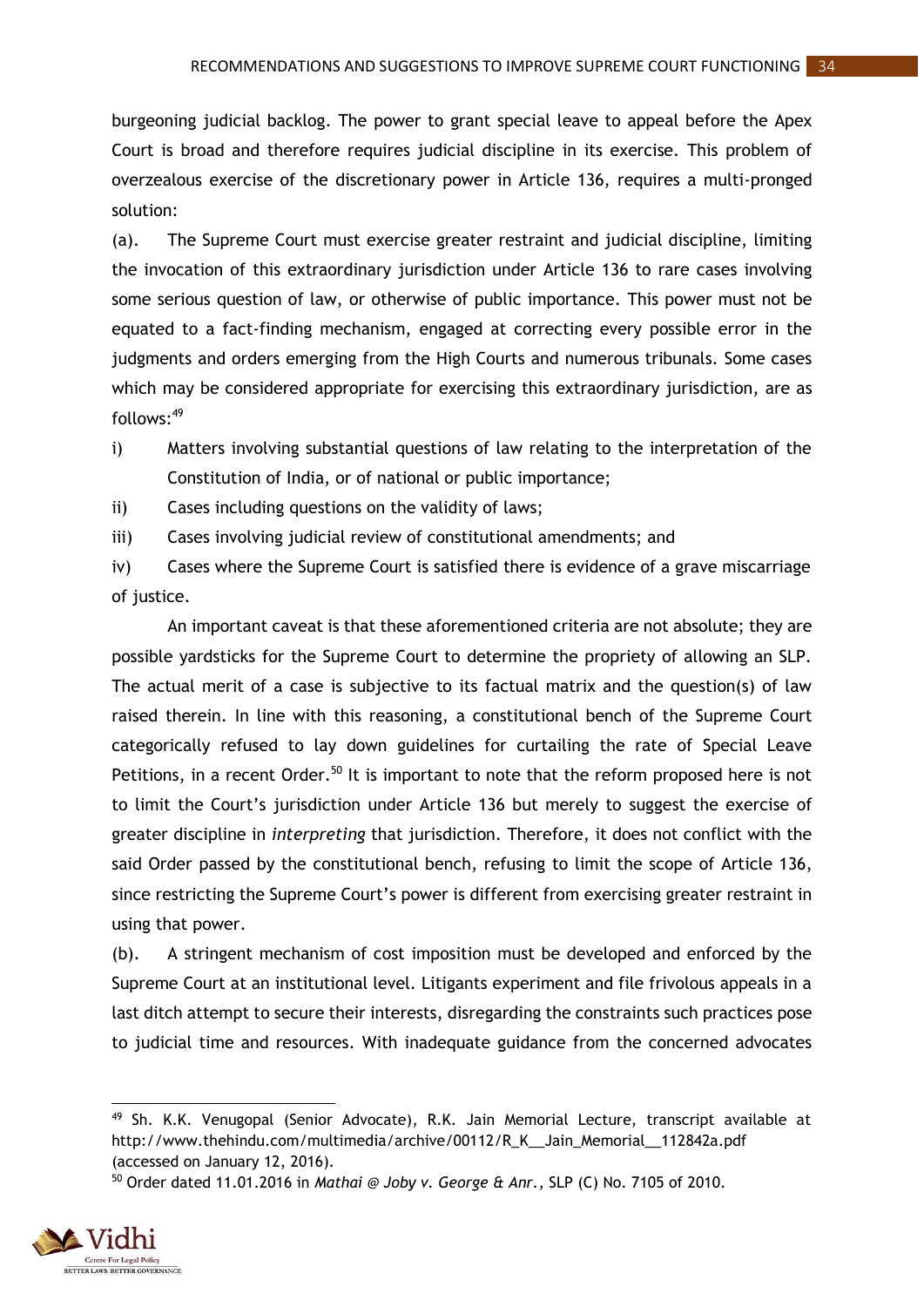advising and handling these matters, this tendency has become commonplace. It therefore necessitates a harsher imposition of costs on both litigants and lawyers who indulge in or encourage frivolous petitions for special leave to appeal.

(c). The government, being the single largest litigant, should be more efficient in pursuing appeals before the Supreme Court. While the absolute percentage of matters filed by the Government, as our numbers show, is less than 10% overall, in certain types of cases, such as appeals against the orders of the AFT, the Government share in such litigation is overwhelming. Given the low rate of success of such cases and the burden they impose on the Court's time, it is necessary for the Central Government to re-examine its litigation policies.

The National Litigation Policy, 2010,<sup>51</sup> was introduced to curtail the growing trend of frivolous litigation pursued by different departments of the Government. The same policy is in line to be revised; however, it is noteworthy that despite such a policy being in effect since 2010, the rates of government litigation remained unabated, as was highlighted in a status report. $52$  It is therefore recommended that the revised Policy, as and when effectuated, should provide a more binding mandate. This is primarily an institutional reform that must be enforced with greater rigour than it has witnessed since its inception. One particular suggestion is to require concerned officials to stipulate their reasons for preferring the appeal, on record, as part of the file noting(s), and to present a cost benefit analysis for preferring an appeal. The revised Policy may incorporate possible departmental action against deviant officials; however, it should also devise a comprehensive programme to sensitize officials and concerned bureaucrats against pursuing frivolous appeals. An example for this is the recent circular issued by the Central Board of Direct Taxes,<sup>53</sup> *inter alia*, prescribing revised '*tax effect*' monetary values for filing appeals before the Appellate Tribunal, the High Courts, as well as SLPs before the Supreme Court. The case for filing an

<sup>53</sup> Circular No. 21/2015, F. No. 279/Misc. 142/2007-IT J (Pt), dated December 10, 2015, available at [<http://taxindiaupdates.in/revised-monetory-limit-of-tax-effect-for-filing-appeals-by-department](http://taxindiaupdates.in/revised-monetory-limit-of-tax-effect-for-filing-appeals-by-department-before-itat-hc-sc/)[before-itat-hc-sc/>](http://taxindiaupdates.in/revised-monetory-limit-of-tax-effect-for-filing-appeals-by-department-before-itat-hc-sc/) (accessed on December 29, 2015).



**<sup>.</sup>** <sup>51</sup> In pursuance of a resolution presented by the Minister of Law and Justice, Government of India, the National Litigation Policy was launched on June 23, 2010, with the main objective of transforming the government into an efficient and responsible litigant. The Government is now working towards reviewing and revising the National Litigation Policy. See *'National Litigation Policy, 2015 to be implemented soon, says Gowda'*, Business Standard, July 25, 2015, available at [<http://www.business-standard.com/article/economy-policy/national-litigation-policy-2015-to-be](http://www.business-standard.com/article/economy-policy/national-litigation-policy-2015-to-be-implemented-soon-says-gowda-115072500864_1.html)[implemented-soon-says-gowda-115072500864\\_1.html>](http://www.business-standard.com/article/economy-policy/national-litigation-policy-2015-to-be-implemented-soon-says-gowda-115072500864_1.html) (accessed on January 14, 2016).

<sup>52</sup> *Status Report on the National Litigation Policy*, available at [<http://lawmin.nic.in/la/status%20note%20on%20nlp.pdf>](http://lawmin.nic.in/la/status%20note%20on%20nlp.pdf) (accessed on January 14, 2016).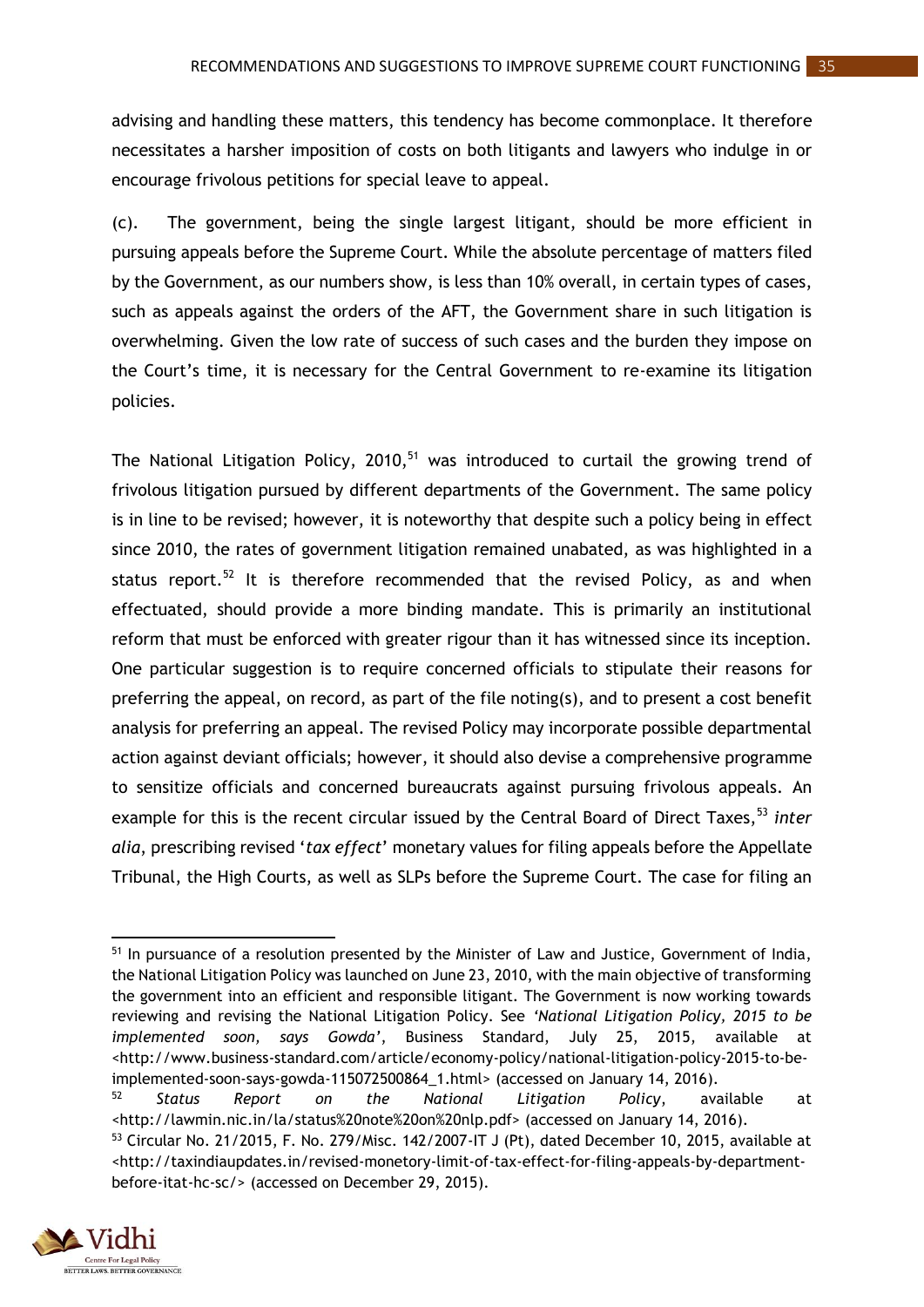appeal must conform with the prescribed *'tax effect'* values, and also be meritorious enough to pursue the appeal.

While streamlining the filing and admission of SLPs will have a tremendous impact on the overall functionality of the Supreme Court, there are objections to this measure. As was highlighted in the Round Table discussion, the manner in which the Supreme Court has frequented the invocation of its jurisdiction under Article 136, has inspired people to approach the apex court more readily. The Supreme Court has granted special leave to appeal in regular civil and criminal matters, cases pertaining to land acquisition, and other disputes involving questions of socio-economic justice. Thus, a direct consequence of limiting the exercise of the power under Article 136 might be the proportional reduction of such petitions.

But the present recommendation is not an attempt to limit the scope of the jurisdiction conferred on the Supreme Court under Article 136 of the Constitution of India. It advocates the need of greater judicial restraint in exercising this power, in cases which legitimately warrant such intervention by the Apex Court. As the available empirical data evinces, its 'exploding docket' is primarily attributable to the spate in SLPs being admitted by the Supreme Court. Therefore, implementing the present recommendation will have a realistic and significant impact in reducing judicial backlog pending in the Supreme Court.

#### <span id="page-40-0"></span>d) Constitutional Division within the Supreme Court

The Consultation Paper explored the transition of the Supreme Court from a Court primarily adjudicating constitutional issues, to an institution portraying the trappings of a regular court of appeals.<sup>54</sup> As mentioned earlier, in 2014 only seven percent  $(7%)$  of the judgments delivered were on constitutional matters;<sup>55</sup> and judgments delivered by constitutional benches of five or more judges, comprise only 0.12% of the total decisions since 2000.<sup>56</sup>

The Apex Court was envisioned to be the highest court sitting on judgment in issues pertaining to constitutional interpretation, and other aspects of public law. However, the above numbers paint a picture incongruent with the original scheme and framework envisioned by the drafters of the Constitution. While it is equitable and just that the Supreme Court has undertaken major initiatives to secure crucial legal, human, and

<sup>56</sup> Nick Robinson et al., *Interpreting the Constitution: Supreme Court Constitution Benches since Independence, available at [<http://www.jgls.edu.in/uploadedDocuments/ConstitutioEPW.pdf>](http://www.jgls.edu.in/uploadedDocuments/ConstitutioEPW.pdf).* 



**.** 

<sup>54</sup> Nick Robinson Court Adrift (n 48).

<sup>55</sup> Rukmini Shrini, "Fewer Constitutional Matters in SC," The Hindu, 20 January 2015, available at <http://www.thehindu.com/news/national/fewer-constitutional-matters-in-supremecourt/article6799562.ece>.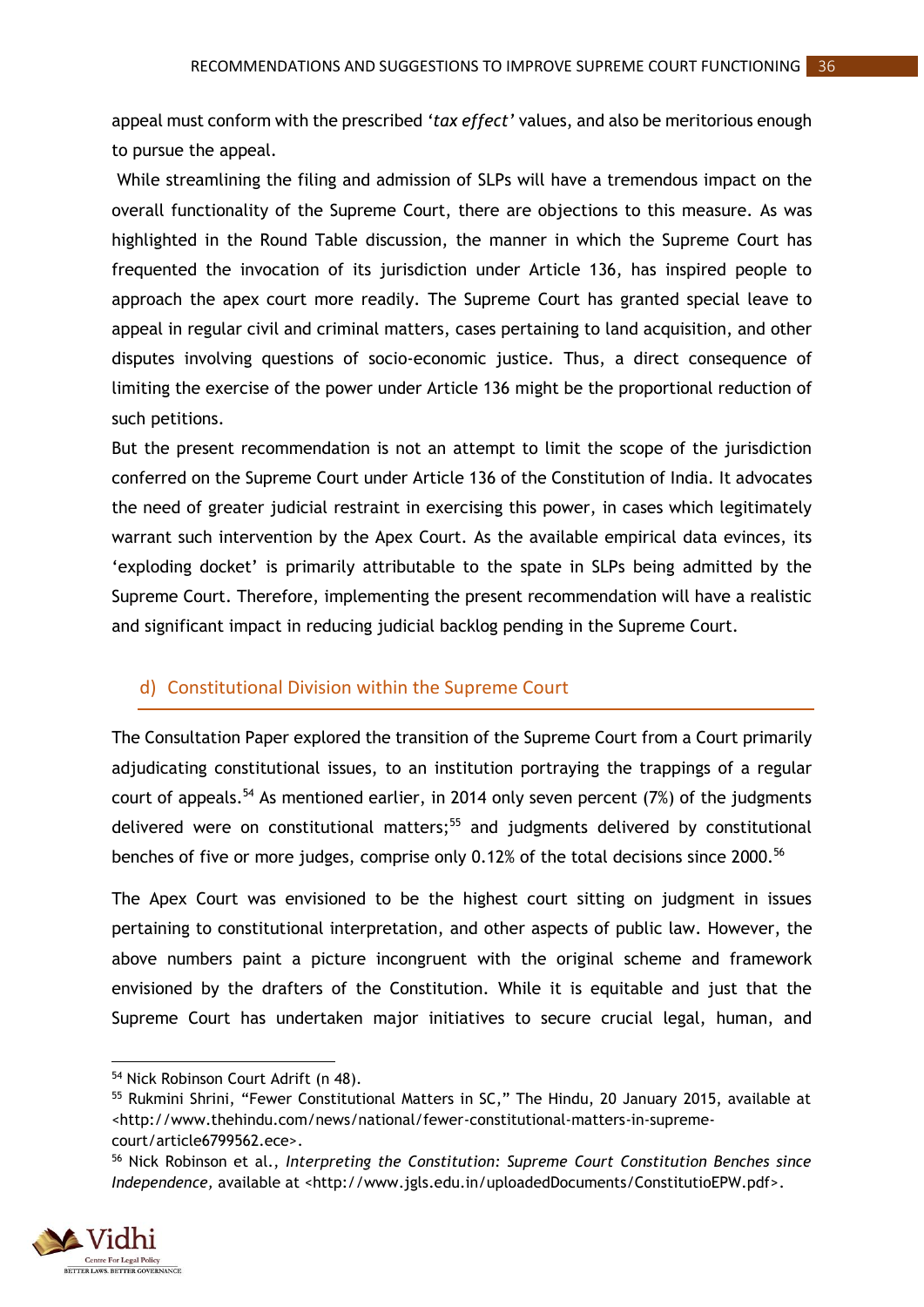fundamental rights, this cannot be viably pursued at the cost of adjudicating vital constitutional issues.

The recommendation on establishing specialized benches overlaps with the present recommendation. To restore the Supreme Court, or at least gradually augment the number of constitutional matters heard by it, an exclusive *Constitutional* Bench of five judges must be created. Where deemed necessary, the Chief Justice may add more judges to such a constitutional bench, based on the requirements of subjective cases. The Law Commission has recognised and advocated for the creation of a constitutional division of the Supreme Court, in the following words: $57$ 

*"The tenth Law Commission in its 95th Report titled "Constitutional Division within the Supreme Court – A Proposal for", submitted in 1984, recommended that the Supreme Court of India should consist of two Divisions, namely, (a) Constitutional Division, and (b) Legal Division. The proposed Constitution Division of the Supreme Court should be entrusted with matters of constitutional law, i.e., every case involving a substantial question of law as to the interpretation of the Constitution or an order or rule issued under the Constitution and every other case involving a question of constitutional law…."*

It is therefore recommended that a Constitutional Bench within the Supreme Court is required to augment its role as the highest court adjudicating constitutional issues. This will be more commensurate with its role envisioned under the constitution, without compromising its position as a bastion of socio-economic justice.

To reiterate, setting up an exclusive constitutional bench will ensure an increase in adjudication of constitutional cases and the determination of important questions of constitutional interpretation by larger benches, as well as reduce the time taken to dispose of constitutional matters. However, as is the case with setting up specialised benches, the said constitutional bench will require at least five judges (or more, if so required in certain cases). Comprehensive planning is therefore imperative to determine which cases will be judged as having constitutional importance and to formulate proper guidelines. The Constitutional Bench must ensure that matters listed before it are in conformity with these guidelines and involve significant questions pertaining to the interpretation of the Constitution, failing which the ends of constituting this exclusive bench will not be achieved.

**<sup>.</sup>** <sup>57</sup> Law Commission, 229<sup>th</sup> Report, f.n. 47; see also, Law Commission of India, 95<sup>th</sup> Report on *Constitutional Division within the Supreme Court – A Proposal for*, available at <http://lawcommissionofindia.nic.in/51-100/report95.pdf>.

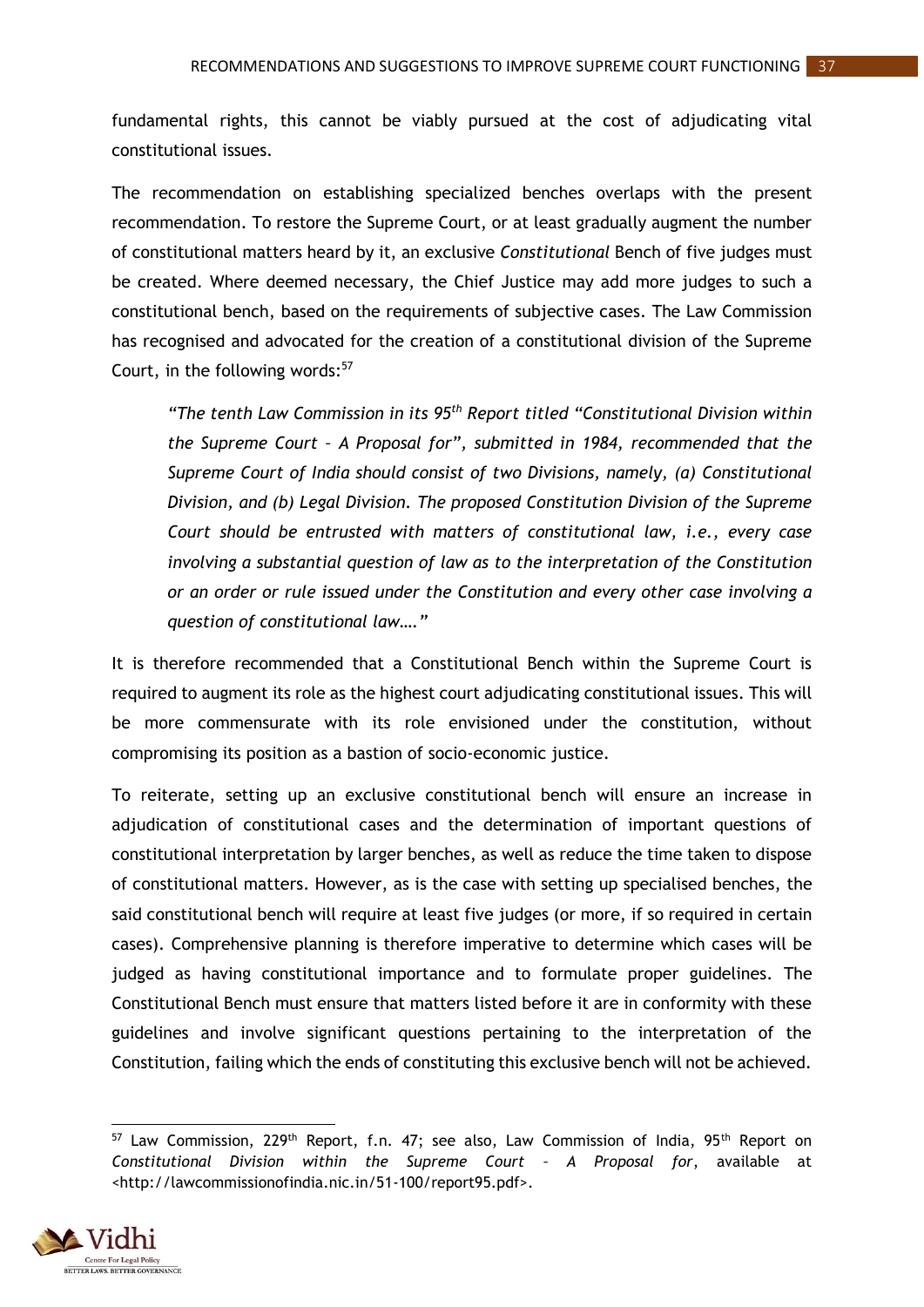The role of the Supreme Court as the highest court for adjudicating important issues of Constitutional Law is integral to the constitutional framework. Given the decline in its constitutional functions, the constitution of an exclusive bench for these issues is feasible and recommended. Matters before this court should be adequately scrutinised so that unlike with the extraordinary jurisdiction under Article 136, this Constitutional Bench is not exposed to an unrestrained influx of frivolous litigation under the pretext of constitutional, or public importance. As such, this bench must exercise judicial discipline in adjudicating matters, without compromising its 'constitutional' duties.

# <span id="page-42-0"></span>e) Enhancing Technological Usage to Improve Accessibility and Justice Dispensation

The Round Table discussion yielded an interesting recommendation of enhancing technological aides in courts to improve accessibility and the process of justice dispensation by the Supreme Court. The E-Court Committee of the Supreme Court detailed an elaborate National Action Plan<sup>58</sup> highlighting *inter alia* the significant enhancements of Information and Communication Technology ("ICT"). The present Report reiterates the need to ensure timely completion of this three-phased programme, in order to secure greater access to justice, as well as improve the overall justice delivery process. In this regard, the Ecommittee of the Supreme Court itself has acted as a watchdog to ensure its implementation. As per its last review in January 2014, Phase I (pertaining to infrastructure and software implementation) was on the cusp of completion. In its document,  $59$  the Ecommittee focused on the groundwork for initiating Phase II.

Given the comprehensive set of reforms already underway, we limit ourselves here to reinforcing the need for regular oversight and effective implementation of the aforesaid three phased action. Given the massive resource and time investment in pursuing these reforms and enhancing the ICT capabilities of the Supreme Court, it is critical that the same is effectuated on schedule.

<sup>1</sup> <sup>58</sup> *E- Committee Supreme Court of India*, Policy and Action Plan Document, January 8, 2014, available at http://supremecourtofindia.nic.in/ecommittee/PolicyActionPlanDocument-PhaseII-approved-08012014-indexed\_Sign.pdf (accessed on January 10, 2016). ("*Policy and Action Plan Document*") <sup>59</sup> *Policy and Action Plan Document*, Id.

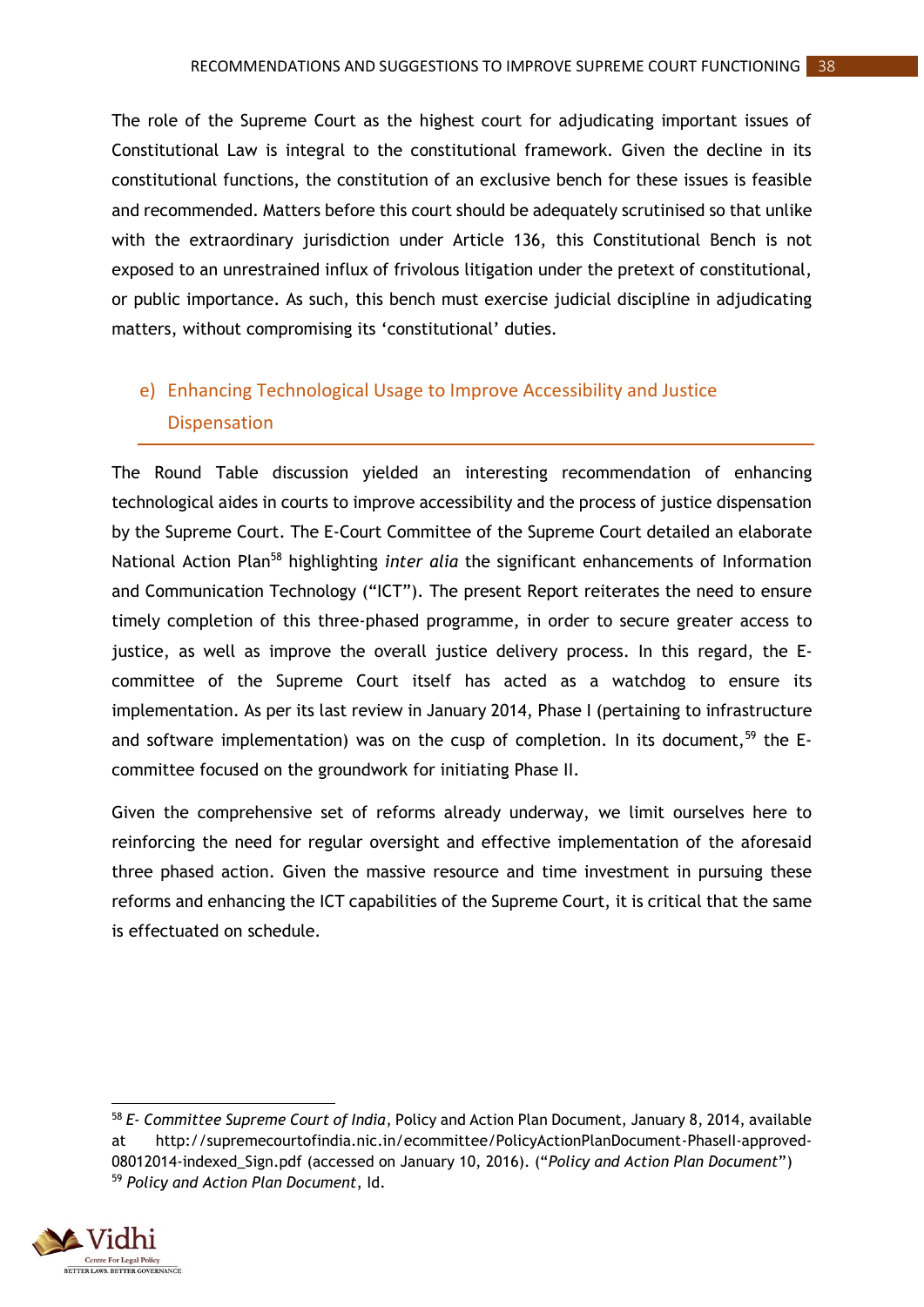#### <span id="page-43-0"></span>f) Transfer Petitions to be Decided by a Single Chamber Judge

The final recommendation to ease pressure on the constrained judicial resources and time of the Supreme Court is with respect to the adjudication of transfer petitions filed before the Supreme Court.<sup>60</sup> The Supreme Court Rules, 2013, stipulate the list of matters which must be placed before a single judge in chambers of the Supreme Court.<sup>61</sup> By analysing data on cases pending and disposed, available from the Supreme Court's website, it becomes evident that regular transfer petitions have become commonplace. The bulk of the transfer petitions, as our data shows, are filed in cases which do not raise substantial questions of law and simply require the court to exercise its discretion to transfer the case based purely on the facts of the given case.

It is therefore recommended that such transfer petitions should be added to the list of matters which may be heard and decided by a single chamber judge of the Supreme Court. The sole objective behind this recommendation is to expedite the hearing of transfer petitions without expending the valuable time of two judge benches, given that these petitions involve procedural questions, rather that complex legal questions. If the chamber judge is of the view that decision on the transfer petition does require adjudication on a question of law or involves interpretation of the Constitution, she should have the power to place the matter before a larger Bench if so required.

The only amendment needed for actually effectuating the present recommendation is in the Supreme Court Rules mentioned hereinabove. An addition of 'Transfer Petitions (both civil and criminal)' under the CPC and Cr.P.C., respectively, to Order V of the said Rules will suffice for implementing this minor reform. As such, there is no potential legislative stalling or other impediments hampering the execution of this recommendation. Also, no additional costs or resources will be incurred in implementing this recommendation as it is to be incorporated in the existing rosters and judicial framework of the Supreme Court. That said, the total number of transfer petitions pending before the Supreme Court, is a small fraction of the overall judicial pendency and backlog. As such, the total impact of this measure in improving efficiency and reducing backlog will not be drastic.

Transfer petitions are still on the rise, however, and they hamper judicial efficiency by taking up considerable time of two judge benches. It would thus be favourable to have

<sup>61</sup> Order V, Supreme Court Rules, 2013, *Business in Chambers*, available online at [<http://supremecourtofindia.nic.in/Supreme%20Court%20Rules,%202013.pdf>](http://supremecourtofindia.nic.in/Supreme%20Court%20Rules,%202013.pdf) (accessed on January 21, 2016).



 $\overline{a}$  $60$  Section 25 of the Code of Civil Procedure, and Section 406 of the Criminal Procedure Code, confer transfer powers on the Supreme Court in civil and criminal matters, respectively.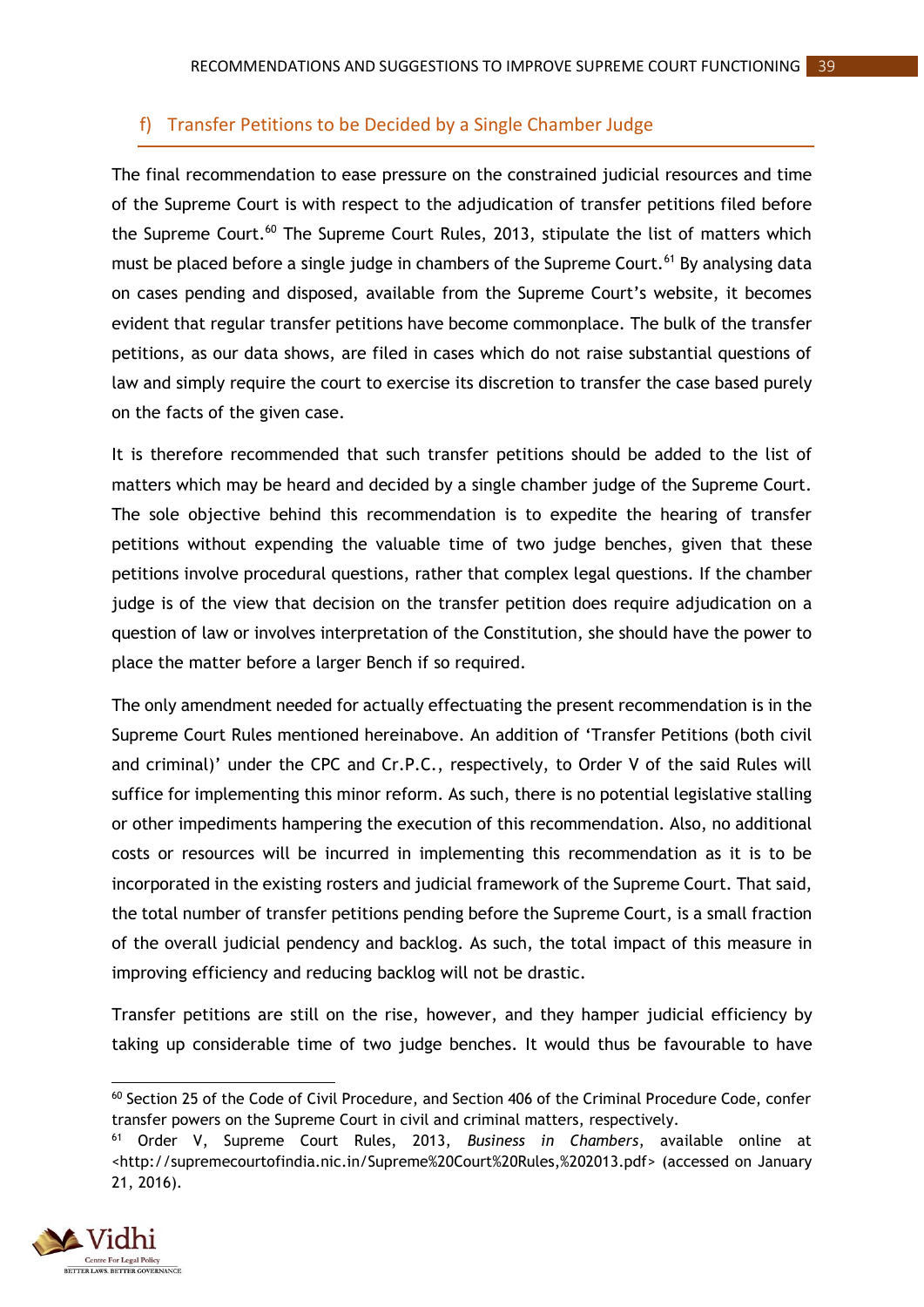transfer petitions heard by single judges sitting in chamber, by suitably amending the pertinent provisions of the Supreme Court Rules.